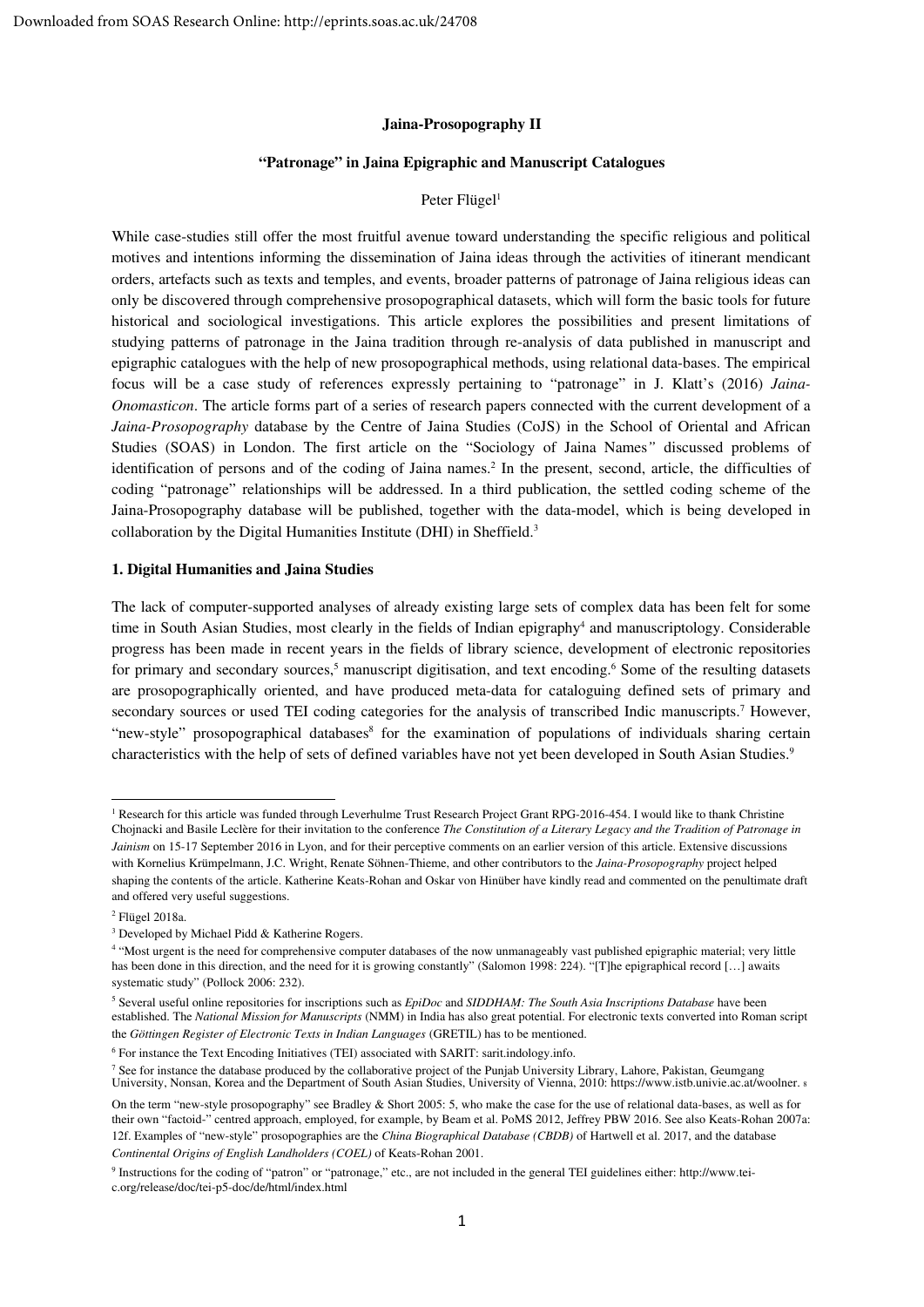Although the uses of databases has increased, the traditional "old-style" prosopographical objectives of bibliography,<sup>[10](#page-1-0)</sup> collective biography, and demography<sup>[11](#page-1-1)</sup> still dominate research agendas in the Humanities.

K. S. B. Keats-Rohan (2007b) has summarised the distinctive features of the "new" prosopographical method<sup>[12](#page-1-2)</sup> as follows:

"To spell it out: prosopography examines a population that shares one or more characteristic. The population is isolated from source material according to carefully defined criteria and the data concerning it are collected and modelled according to equally carefully defined criteria. Whilst every effort is made to identify individuals among the subject population, the focus is not on the individual per se but upon the total collection of individuals in aggregate. Analysis is thus based on the whole group considered with reference to its constituent parts; the object is to examine the interplay between a set of variables in order to understand certain historical processes, and not to create some sort of composite individual intended to represent the whole.

Collective or comparative biography is not based upon rigorously established selection criteria and the focus remains the individual. It is therefore not prosopography. In collective biography the subjects are selected by the compiler towards an end; in other words, the group is created by the compiler for his own didactic purposes. In a prosopography the number and identity of individuals who compose the group (population) is not usually known at first, because the group is selected as the starting point of an inquiry by the researcher, whose purpose is to discover and to learn. To this extent at least we can distinguish collective biography and prosopography in terms of a subjective and an objective approach" (pp. 143f.).

Because relational databases are predicated on prior compilations of data from primary sources, collective biographies, epigraphic catalogues, and other collations of "raw" data are necessary preconditions of computersupported research. From this perspective, "old-style" prosopographical studies can be described as *first-stage prosopographies* and contrasted with *second-stage prosopographies*, that is, databases operating with tightly defined sets of analytical codes for the analysis of existing collections of data. [13](#page-1-3) The prevalent label "new-style prosopography" does not cater for the fact that existing "first-stage" prosopographical datasets are essential for "second-stage" analyses. Although data collection and coding are defined as two clearly demarcated stages, the coding-frames broadly envisaged for "second-stage" prosopographical databases inevitably exert an influence on data collection from the outset. If this procedure would be an essential condition for quantitative analysis, "first-stage" datasets would not qualify as sources for quantitative analysis. But this is not necessarily the case, as this article will also show.

In the field of Jaina Studies, database-supported research is an entirely new development. [14](#page-1-4) The collaborative research project *Jaina-Prosopography: Monastic Lineages, Networks and Patronage* at the Centre of Jaina Studies of the School of Oriental and African Studies (SOAS) at the University of London is the first of its

<span id="page-1-0"></span><sup>10</sup> See for instance Beach 2017, Lilie, Ludwig, Zielke & Pratsch 2017.

<span id="page-1-1"></span><sup>&</sup>lt;sup>11</sup> Pioneering "prosopographical" work on medieval Christian nuns in England by Oliva 1995 offers demographic statistics based on biographical data collated in spreadsheets, while Greatrex 1999 still used pen and pencil for similar purposes.

<span id="page-1-2"></span><sup>&</sup>lt;sup>12</sup> Inspired, not least, by the work of Bourdieu 1979.

<span id="page-1-3"></span><sup>&</sup>lt;sup>13</sup> Flügel 2018a. Katherine Keats-Rohan (e-mail 20.1.2018) agrees with this conclusion, not least because the label "new style prosopography" is often narrowly identified with the "factoid" approach.<br><sup>14</sup> The first project intended for computer analysis, was the work of K. Bruhn, C. B. Tripathi and B. Bhatt on the "Jaina Concordance and

<span id="page-1-4"></span>Bhāṣya Concordance," on which see Bruhn and Tripathi 1977. In the end, for "philological reasons," computers were not used after all. The resulting card catalogue, the *Berliner Konkordanz*, is now hosted by the British Library. See Flügel 2017c. Pioneering work has since been produced by Moriichi Yamazaki and Yumi Ousaka of the Chūō Academic Research Institute in Tokyo on the "Automatic Analysis of the Canon in Middle Indo-Aryan by Personal Computer." See Ousaka, Yamazaki & Miyao 1994, 1996 and Yamazaki & Ousaka 1999.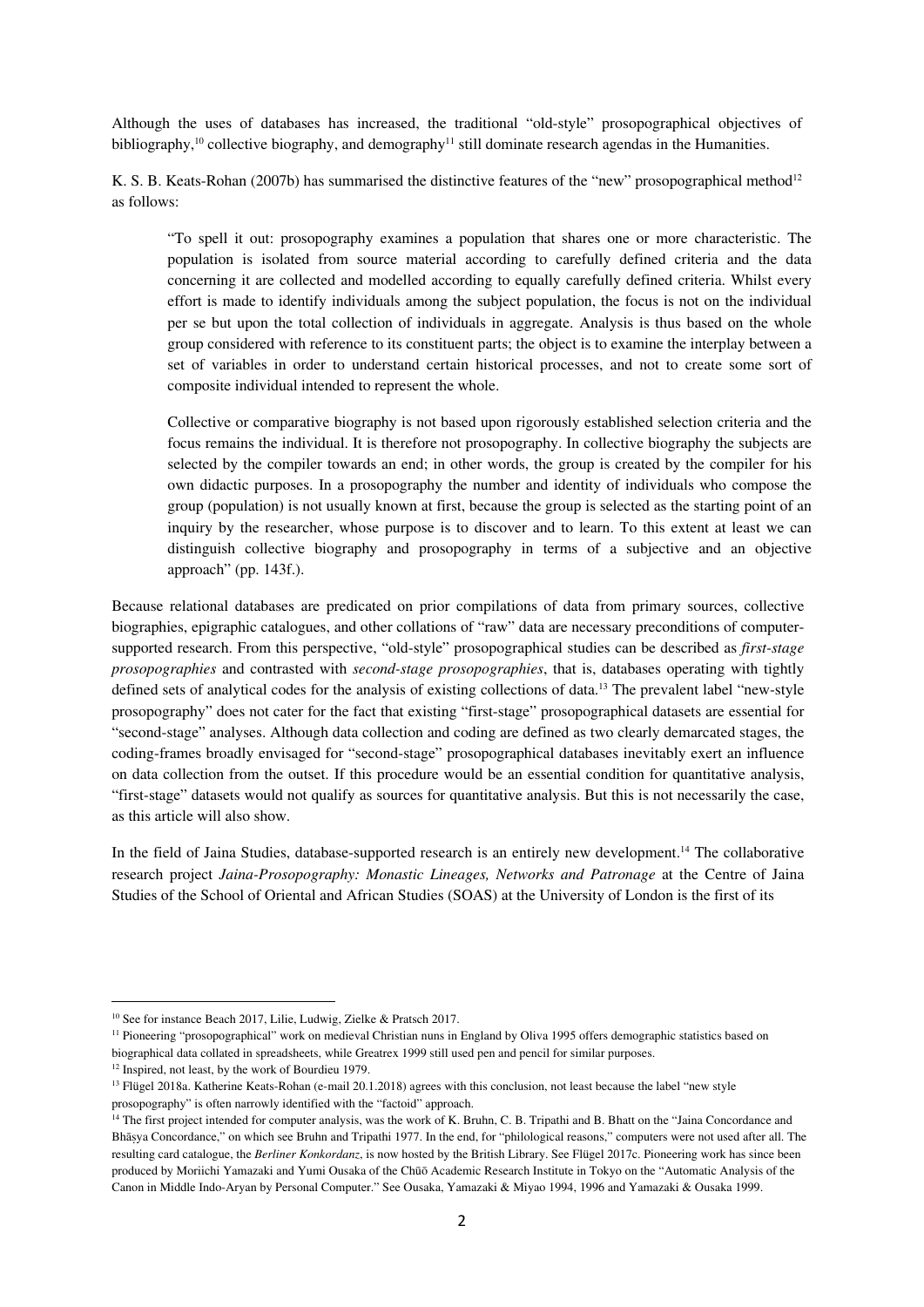kind.<sup>[15](#page-2-0)</sup> Following the lead of the proto-prosopographical<sup>[16](#page-2-1)</sup> work of Johannes Klatt, who, due to ill health, was not able to cross-link the complex set of bio-bibliographical data he had compiled, if ever he intended to do so, the *Jaina-Prosopography* assembles information excerpted from already published sources, mainly epigraphic and manuscript catalogues, as well as meta-catalogues, such as Klatt's, but using a relational database, rather than paper slips, as used by cataloguers in the past. [17](#page-2-2)

With the advent of advanced digital technology, the combination of (bio-) bibliographic and sociological research, envisaged by Ilse Bry (1977) in her book *The Emerging Field of Sociobibliography*, [18](#page-2-3) has become an exciting new avenue for research. Sociobibliography and prosopography in the age of electronic data promise to revolutionise the way in which (meta-) catalogues are used and created. In digitised form, the aggregate data embedded in expertly produced catalogues can be used for historical and sociological analysis on a large-scale, by a multitude of research projects, if supplemented by additional biographical and contextual historical information from other sources. [19](#page-2-4)

The integration of information compiled from different already existing printed and digital data-sets will facilitate the discovery of new patterns of relationships between itinerant Jaina mendicants, their families of origin, lineages, networks, patrons, literatures, religious sites, and contextual social, political and geographic configurations. The contents of stage-two prosopographical databases can be analysed in a variety of ways with modern digital technology to explore links between previously disconnected pieces of information. A prosopographical database can also be used simply to find out information on one or other item of interest.

Prosopographical databases are a particularly useful tool for the study of Jaina history, because of the prevalence of "stereotyped themes and structures"<sup>[20](#page-2-5)</sup> in the Jaina sources,<sup>[21](#page-2-6)</sup> which lend themselves to computerised analysis.

His observation is echoed by Stoler Miller 1992: 4, again with reference to the Jaina inscriptions at Mathurā:

<span id="page-2-0"></span><sup>&</sup>lt;sup>15</sup> The project runs from 2017 to 2021 and is funded through Leverhulme Trust Research Project Grant RPG-2016-454. For details and upd[a](https://www.soas.ac.uk/jaina-prosopography)tes see https://www.soas.ac.uk/jaina-prosopography and Flügel 2017b, 2018a,<br><sup>16</sup> According to Keats-Rohan 2007b: 25 an onomasticon has "a single entry for a single personal name, with appended references to

<span id="page-2-1"></span>numerous occurrences of it, whereas a prosopographical lexicon will contain as many entries for the same personal name as the research has indicated there are separate bearers of it, often distinguished by the addition of a number." In view of these criteria, Klatt's (1892) 2016 *Jaina-Onomasticon* is a proto-prosopographical work, not just a list of names. See Flügel 2016: 125.

<span id="page-2-2"></span><sup>&</sup>lt;sup>17</sup> On Klatt's work-routine, see Flügel 2016: 71-4.

<span id="page-2-3"></span><sup>&</sup>lt;sup>18</sup>Referred to by Bruhn 1981: 40 Fn. 62 in the context of a discussion of categorizing the contents of publications in terms of "misleading" titles."

<span id="page-2-4"></span><sup>&</sup>lt;sup>19</sup> See Zysk 2012 for a kindred, but different approach toward "The Use of Manuscript Catalogues as Sources of Regional Intellectual History in India's Early Modern Period."

<span id="page-2-5"></span><sup>20</sup> Dundas 2007: 63f.

<span id="page-2-6"></span><sup>&</sup>lt;sup>21</sup> Bühler 1887/1903: 48 was one of the authors to point to the formulaic nature of Jaina inscriptions

<sup>&</sup>quot;The formulae of the inscriptions are almost universally the same. First comes the date, then follows the name of a reverend teacher, next, the mention of the school and the subdivision of it to which he belonged. Then the persons, who dedicated the statues are named (mostly women), and who belonged to the community of the said teacher. The description of the gift forms the conclusion."

<sup>&</sup>quot;The formulaic inscriptions on these finds usually begin with a date followed by the name of the donor's teacher and his sect. Then the donor and his relatives are mentioned, as well as the name of the monk or nun at whose advice the gift was made. The gift, whether an image of a Jina (a Jain saint), a temple, a votive tablet or a gateway is generally called dāna, though sometimes the purpose of the gift is also mentioned, such as 'for the worship of the Jina'. Rarely is a gift said to be for the donor's spiritual welfare or for the welfare of the community, references which are common in later periods. The identification of donors includes a metal-worker and a merchant, but mainly the wives of various tradesmen and craftsmen. The Jaina evidence is consonant with the analysis of Buddhist patronage by Romila Thapar, Vidya Dehejia and Janice Willis, all of whom point to collective and popular bases for donations, especially by women."

The same observation holds true for non-Jaina historical sources, especially for inscriptions, as summarised by Sircar 1965: 126f.: "The Preamble generally comprises the following items: (1) invocation, (2) the place of issue, (3) the name of the donor with his titles and ancestry, and (4) the address in respect of the grant. The Notification similarly comprises: (1) specification of the gift, (2) the name of the donor, (3) the occasion of the grant, (4) the purpose of the grant, and (5) the boundaries of the gift land. The Conclusion likewise contains: (1) an exhortation in respect of the grant, (2) the names of the officials responsible for the preparation of the document, and (3) the date and authentication of the record."

Salomon 1998: 115-26 repeats Sircar's characterisation. Given the formulaic nature of inscriptions, the lack of prosopographical studies of the material is surprising.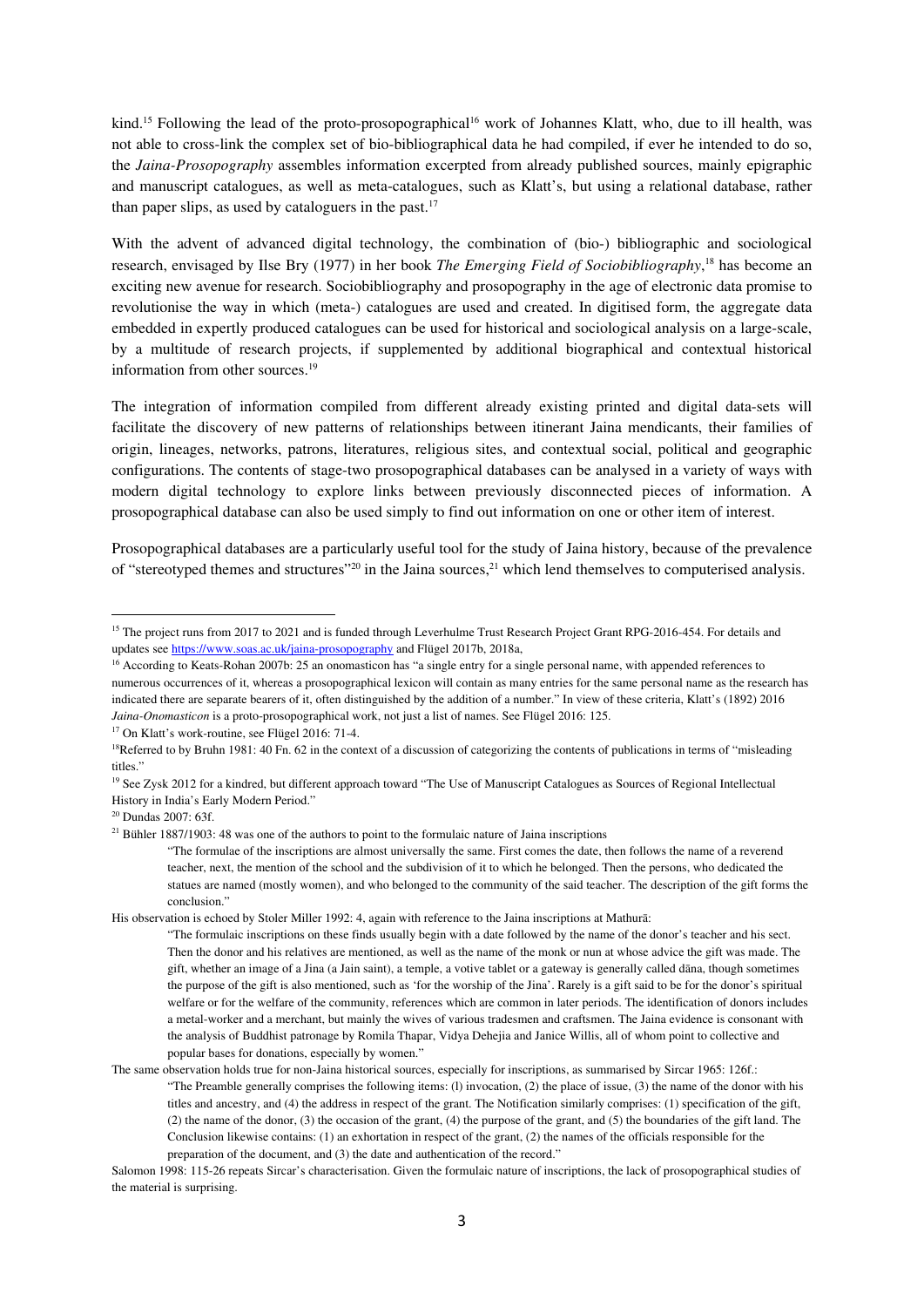Donative inscriptions,<sup>[22](#page-3-0)</sup> chronicles, and colophons, above all, contain numerous nuggets of carefully preformatted, more or less reliable, historical information, which is otherwise rare in the Jaina sources. These isolates can be collected, coded, entered into a database, and then interlinked for the reconstruction of monastic lineages, religious networks, and patronage patterns. [23](#page-3-1) Obviously, the schematically presented information provided by these primary sources reflects, here, as elsewhere, only selected data on particular activities of members of the social elites, and is not necessarily accurate. The process of aggregating information involves continuous re-analysis of the evidence.

#### **2. Jaina-Prosopography: Old-Style and New-Style**

The advantages of arrays of aggregated data as tools for the discovery of new relationships in complex sets facts[24](#page-3-2) are recognised for some time in South Asian Studies. Meta-catalogues such as T. Aufrecht's (1891, 1896, 1903) *Catalogus Catalogorum*, the *New Catalogus Catalogorum* produced by the University of Madras (1949-2014), and the first volume of H. D. Velankar's (1944) unfinished *Jinaratnakośa* have become indispensable research tools for any student of the history of South Asian literature and culture. The only extensive work to date to offer aggregate biographical, literary-historical and geographical information both for the literary historian, the historian of religion and the social historian of South Asia is J. Klatt's (2016) belatedly published *Jaina-Onomasticon*. [25](#page-3-3) The transformation of Klatt's predominantly bio-bibliographical data into a prosopographical database, supplemented by further information provided by inscriptions, colophons, and biographical literature, has the potential of producing a dataset that is sufficiently large to offer possibilities of discovering new patters, not only of "patronage" relationships, through prosopographical analysis, visualisation tools, statistical investigation, and traditional forms of scholarship.

First stage prosopographical investigations of socio-historical data started in earnest in 1874, when T. Mommsen initiated his second large-scale project on secular Roman elites, the *Prosopographia Imperii Romani* (PIR 1897-2015) (from 1901 supported by A. Harnack), which only recently was brought to a conclusion by J. Heil under the aegis of W. Eck (1993, 1994). [26](#page-3-4) PIR was only possible because it could build on the compilations of epigraphic data in the *Corpus Inscriptionum Latinarum* (1863 ff.). [27](#page-3-5) It was supplemented most significantly by the *Prosopography of the Later Roman Empire* (PLRE) of Jones, Martindale and Morris (1971, 1980, 1992), and, on religious elites, by Henri Irénée Marrou's and Jean-Rémy Palanque's *Prosopographie Chrétienne du Bas-Empire* (PCBE) (Publications from 1982), *Prosopographie der mittelbyzantinischen Zeit* (PmBZ) by Winkelmann and Lilie et al. (1998-2001),<sup>[28](#page-3-6)</sup> *Fasti sacerdotum* by Rüpke et al. (2005), and the *Prosopography of the Byzantine World* (PBW) by Jeffreys et al. (2017). The enormous amount of data on social and religious

For formulaic contents of colophons the remark of Balbir et al. 2006: 142 must suffice: "The sponsors of such manuscripts were particularly keen to give information about the identity and place of the partners, from the instigator to the donor, which led to such impressive results." The following repeatedly used categories are highlighted: (i) Lay patron's family and activities, (ii) Monk's insertion within succession of pontiffs of religious group, (iii) circumstances of interaction (ibid.).

<span id="page-3-0"></span><sup>&</sup>lt;sup>22</sup> Salomon 1998: 243 stresses the significance of Jaina epigraphic materials, though mainly as supplements to canonical evidence: "The very abundant and relatively well-documented inscriptions of the Jainas (8.1.3.4), especially in western India of the medieval period, offer a rich fund of information for the study of Jaina religion, ethics, and especially monastic organization. […] Inscriptions provide abundant details on the history of Jaina sectarian and monastic history and organization, in the form of the names, lineages, and positions of many Jaina clerics (cf. IC I.170). This data may be profitably used as a corroborative and supplementary source to information provided in the canonical literature."

He highlights the historical significance of "an inscription from Pattana (EI 1, 1892, 319-24) which provides a list of the twenty-four heads of the Kharatara-gaccha and describes the patronage of that community by the Mughal emperor Akbar, and an old manuscript copy of a lost inscription from Śatruñjaya recording the resolutions of a council of Śvetāmbara monks in A.D. 1242" (p. 243).

<span id="page-3-1"></span><sup>&</sup>lt;sup>23</sup> "The use and development of prosopography [...] is closely connected with the problem of scarcity of historical data" (Verbon, Carlier  $\&$ Dumolyn 2007: 36).

<span id="page-3-2"></span><sup>&</sup>lt;sup>24</sup> Fictions are facts of kinds as well.

<span id="page-3-3"></span><sup>&</sup>lt;sup>25</sup> See Flügel 2017a.

<span id="page-3-4"></span><sup>&</sup>lt;sup>26</sup> Rebenich 1997: 117 details the problems that lead to the interruption of the project between 1933 and the 1990s, and points to the fact that the most important results had already been published in *Paulys Real-Encyclopädie der Classischen Altertumswissenschaft* edited by Wissowa et al. 1894-1980.<br><sup>27</sup> "Eine Arbeit dieser Art ist nur ausführbar, nachdem das inschriftliche Material zum Gebrauche geordnet vorliegt" (Mommsen 1874: 22).

<span id="page-3-6"></span><span id="page-3-5"></span><sup>28</sup> See Rebenich 1997: 111 n. 6-8, PmBZ: http://www.pmbz.de/arbeitsgruppe.ger.php.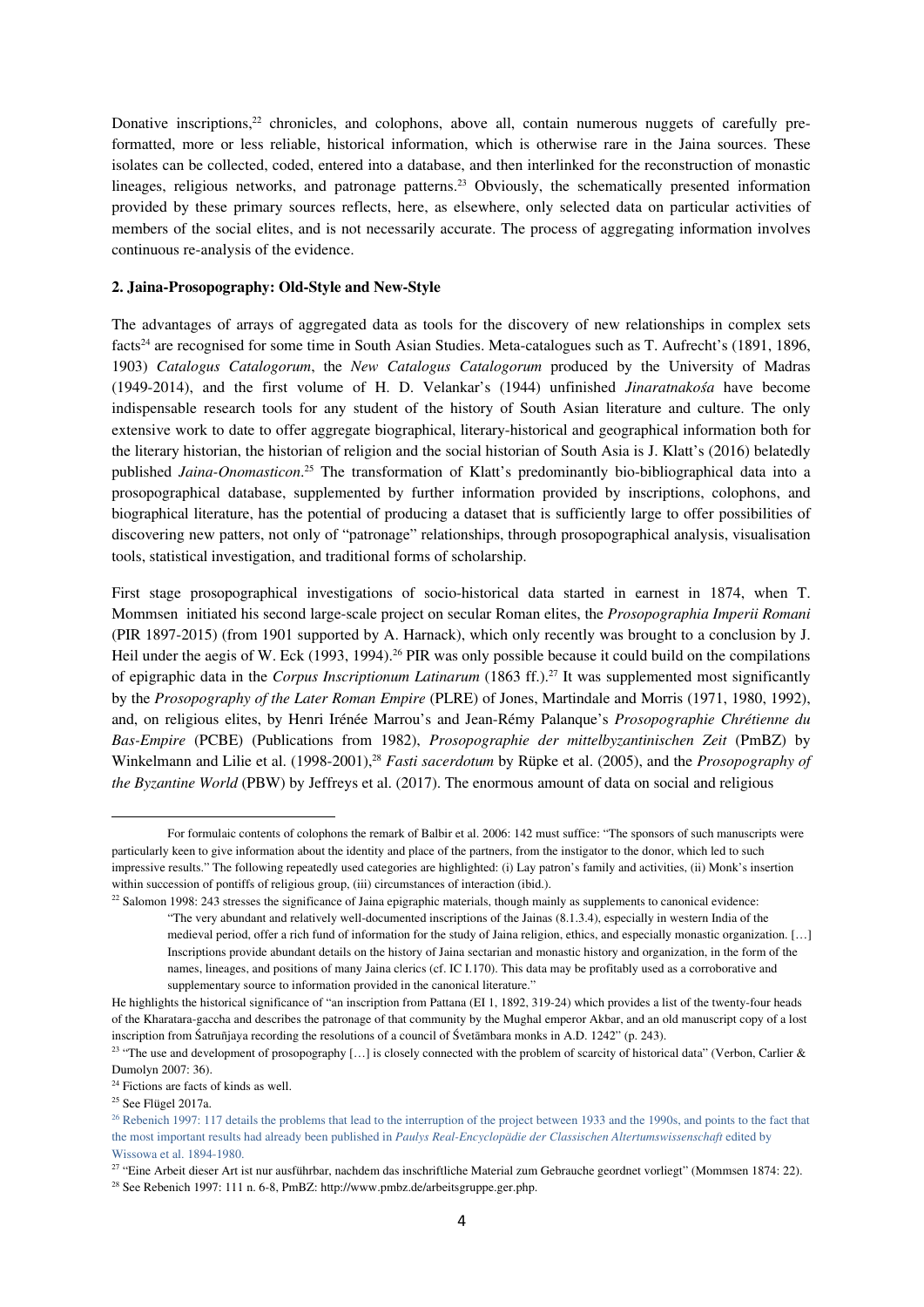elites, of the Roman Empire in particular, which are now being transformed into prosopographical databases, awaits systematic quantitative analysis. These and other pioneering mega-projects, which inspired further collective biographies and prosopographical investigations, were initially restricted to the history of Europe and of the Near East,[29](#page-4-0) but are can now be found all over the word, particularly impressively as regards to Chinese materials. [30](#page-4-1)

Research on elite socio-religious lineages, networks and patterns of patronage in South Asia, by contrast, has focused almost exclusively on historical case studies. The vast corpus of published data in epigraphic and manuscript catalogues has not yet been entered into databases to an extent that would permit second-stage prosopographical analysis as a third phase in the sequence of research, following the initial publication and aggregation of raw data.

Two new and still growing prosopographical datasets of South Asian materials are exceptional. The prosopographical database PANDIT, for Sanskrit texts and authors, developed and edited by Y. Bronner et al.  $(2015 \text{ ff.})$ ,<sup>[31](#page-4-2)</sup> now incorporates other datasets as well, such as the database produced for the innovative *Knowledge Systems Project* of S. Pollock (2000), and K. Potter's *Bibliography of Indian Philosophies*. PERSO-INDICA, edited by F. Speziale and C. W. Ernst (2000 ff.), is doing much of the same for Persian literature on India, and also draws on other digitally available meta-data.<sup>[32](#page-4-3)</sup> Both databases collect biobibliographical information on authors of primary literature in manuscript and printed form, as well as secondary literature, but offer little information on Jaina authors and texts. Because of the type of collected information, predominantly meta-data, and of their coding frames, the databases do not lend themselves to quantitative analysis as yet, which would require greater depth and segmentation of the data, as well as a different approach.<sup>[33](#page-4-4)</sup> Notable is also the new SIDDHAM database for the study of inscriptions from South and Central Asia of the ongoing project *Beyond Boundaries: Religion, Region, Language and the State* by M. Willis et al. (2017), which offers valuable materials for prosopographical analysis.

Crucial for the *Jaina-Prosopography* project is a sufficiently differentiated coding system, that permits computing sociological variables on the social background of mendicants, supporters, opponents, itineraries, patronage patterns, and so forth, besides standard bibliographical information. The principal analytical work is done in the course of the creation of the database itself. Firstly, the analysis of cross-sections of the entire available evidence is required, in view of development of the coding categories, and, secondly, the careful categorisation of select information at the point of data-entry or data-mining. The task is to encode traces of historical information left behind by a defined group of individuals without significant loss of information. All participants in the Jaina discourse and transactional network, constituting the Jaina social system,<sup>[34](#page-4-5)</sup> are defined as members of the "group" to be studied.<sup>[35](#page-4-6)</sup> Prosopographical analysis will cast new light on the monastic-, social- and literary history of the Jaina tradition. The resulting database will provide much information on historical personalities and their work, locations, etc., which is not easily available elsewhere, not only on Jaina mendicants, but also on Jaina laity, and other individuals. It will be made freely available online, in the hope

<span id="page-4-3"></span><sup>32</sup> "Perso-Indica stands within the tradition of bibliographical surveys of Persian sources, yet it is very different from traditional catalogues. By the use of flexible computing tools the database allows to acquire textual and prosopographical metadata. Moreover, it has been launched

as an online resource with free access to its entries" (Speziale & Ernst 2015: 1).

<span id="page-4-0"></span><sup>29</sup> See Keats-Rohan 2007, Cabouret & Demotz 2014.

<sup>30</sup> See footnote 8.

<span id="page-4-2"></span><span id="page-4-1"></span><sup>31</sup> In 2017: 35,158 Prints, 9,403 Works, 3,863 Persons, 2,129 Manuscripts, 101 Sites, 15 Institutions. See http://www.panditproject.org.

<span id="page-4-4"></span><sup>&</sup>lt;sup>33</sup> The social-historical projects of Minkowski, O'Hanlon and Venkatkrishnan 2015 deserve to be mentioned in this context, though databases do not seem to play a significant role.

<span id="page-4-5"></span><sup>&</sup>lt;sup>34</sup> On the Jaina tradition as a "social system" see Flügel 2018b. The definition of "Jaina discourse" as the chosen unit for investigation implies reflexivity, since the researcher and other (participant) observers participate in the discourse and social system, in one way or another.<br><sup>35</sup> Cf. discussions on the relationship between a "field of study," "group for itelf," "group in-itself," and "quasi-group."

<span id="page-4-6"></span>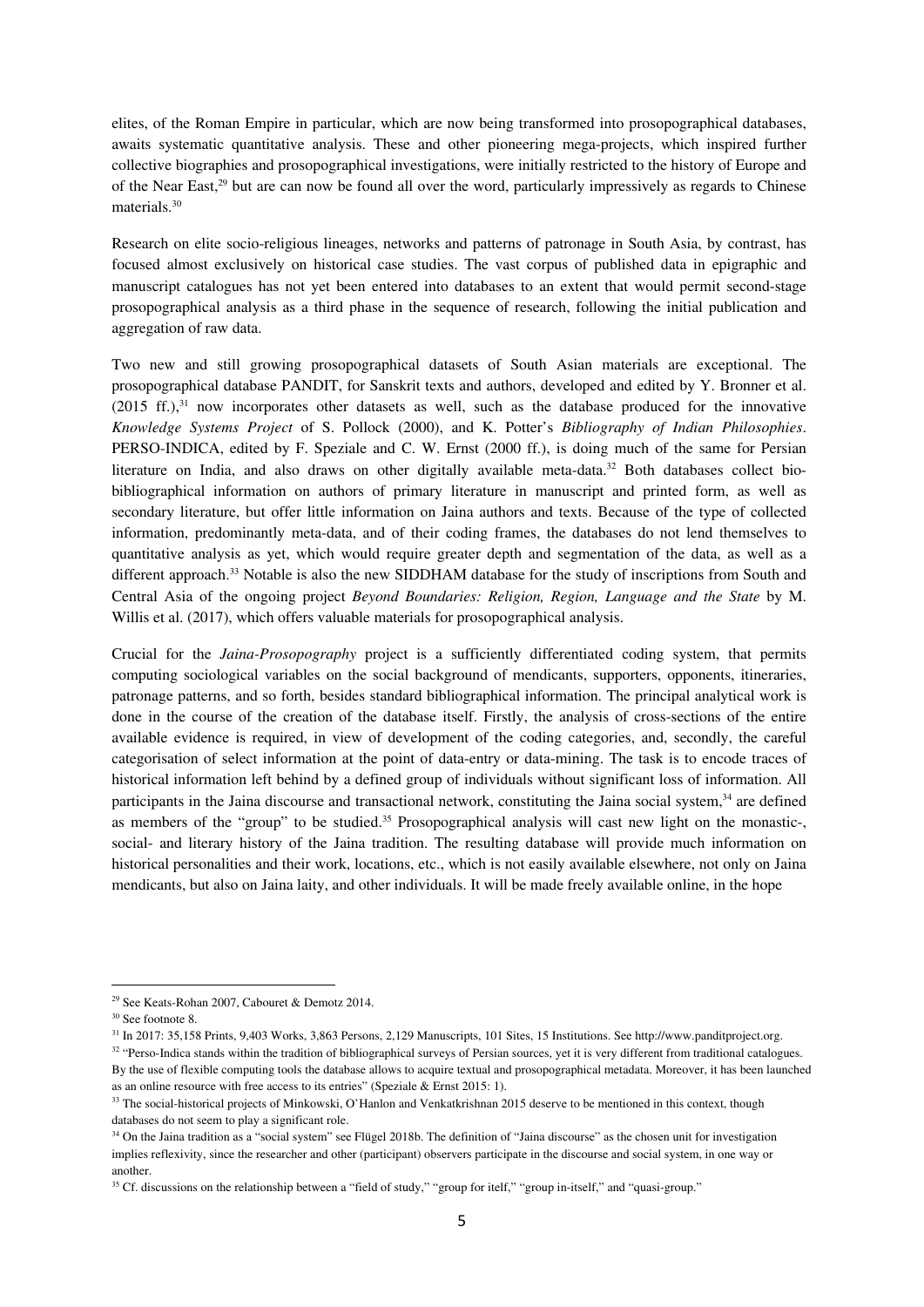that researchers will find it useful for their own projects, and incrementally add further data as to the databases of PERSO-INDICA and PANDIT,<sup>[36](#page-5-0)</sup> whichever form of data analysis is preferred.

The more compatible with other datasets a prosopographical database it, the greater is its usefulness. Semantic integration with other databases is technologically enabled by the utilised triplestore (RDF) database system.<sup>[37](#page-5-1)</sup> Furthermore, as much as possible, agreement with the categories used by electronic catalogues of major libraries, such as the Library of Congress and the British Library, XML based TEI databases, relevant electronic library catalogues, has been built into the design of the Jaina-Prosopography. On the other hand, the coding system of the Jaina-Prosopography<sup>[38](#page-5-2)</sup> is designed to preserve as much variation in the primary sources as necessary, by taking recourse to emic terms. The categories used by Jaina libraries, particularly by the pioneering electronic catalogue of the Acharya Shri Kailasasagarsuri Gyanmandir in Koba, have been studied in great detail and taken into account in this regard.<sup>[39](#page-5-3)</sup>

To date, no conscious attempt has been made to create a comprehensive data model such as this for the systematic analysis of Jaina historical data.<sup>[40](#page-5-4)</sup> Rudimentary categories of classification have been developed already by the pioneering cataloguers of the  $19<sup>th</sup>$  and  $20<sup>th</sup>$  centuries. But very few epigraphic and manuscript catalogues address problems of coding explicitly, and even fewer take into account social variables. The remainder of this article examines some of the strengths and weaknesses of the implicit prosopographical models of Indological catalogues, and explores the difficulties involved in the re-coding of data on "patronage" relationships in South Asia in terms of prosopographical variables.

### **3. Concepts of "Patronage" in English and Sanskrit**

It is not easy to operationalise the widely used English terms "patron" and "patronage" for sociological investigations of South Asian history and culture. "Patron" and "patronage" are observer categories. They carry a wide range of meanings in English (and other European languages), while correlative terms in Sanskrit and other South Asian languages add further shades of meaning. The first step is to clarify the basic terminology in English and Sanskrit. For the limited purposes of this article a focus on two languages will have to suffice. A cursory glance at earlier studies of "patronage" in South Asia (and elsewhere) shows that this is by no means a trivial exercise, since few, if any, of the many previous studies of "patronage" or "patron-client relationships" in South Asia attempt to disambiguate the layers of meaning of both etic and emic terms. Generally, they rely on common understandings.

The *Oxford English Dictionary* (2017) distinguishes two principal types of meaning for the term "patron," derived from Latin *patronus*, "protector of clients, defender," from *pater*, *patr*, "father," that in English became current in the 14<sup>th</sup> century: "**I.** A person standing in a role of oversight, protection, or sponsorship to another," and "**II.** A master, commander, or owner." Altogether, the nine (6+3) subtypes and twelve (8+4) ancillary types listed in the OED represent eighteen more or less distinct shades of meaning:

**I (1)** "*Christian Church*. A person who holds the right of presentation to an ecclesiastical benefice; the holder of the advowson," **(2)** "**a.** In ancient Rome: a defender or advocate before a court of justice; (*Ancient Greek Hist*.) a citizen under whose protection a resident alien placed himself for protection, and who transacted legal business for him and was responsible to the state for his conduct," "**b.** Chiefly *Roman Hist*. A man of status or distinction who gives protection and aid to another person in return for deference and certain services (cf. CLIENT n. 1c). Also: a man in relation to a manumitted slave over

<span id="page-5-3"></span><sup>39</sup> Padmasāgarasūri 2003-13. The combined electronic manuscript-, book- and journal catalogue is the brain-child of Ācārya Ajayasāgara.

<span id="page-5-0"></span><sup>&</sup>lt;sup>36</sup> The database is hosted by the Digital Humanities institute (DHI) at the University of Sheffield. New information will be processed by the editors of the database, presently Peter Flügel and Kornelius Krümpelmann of the CoJS at SOAS.

<span id="page-5-1"></span><sup>37</sup> Cf. Broux 2015, Bodard 2017.

<span id="page-5-2"></span><sup>38</sup> Developed by Peter Flügel & Kornelius Krümpelmann.

<span id="page-5-4"></span><sup>&</sup>lt;sup>40</sup> An exception are two specific datasets which Himal Trikha has created for private use, and made available under the title DiPAL:

*Digambara Philosophers in the Age of Logic*: dipal.org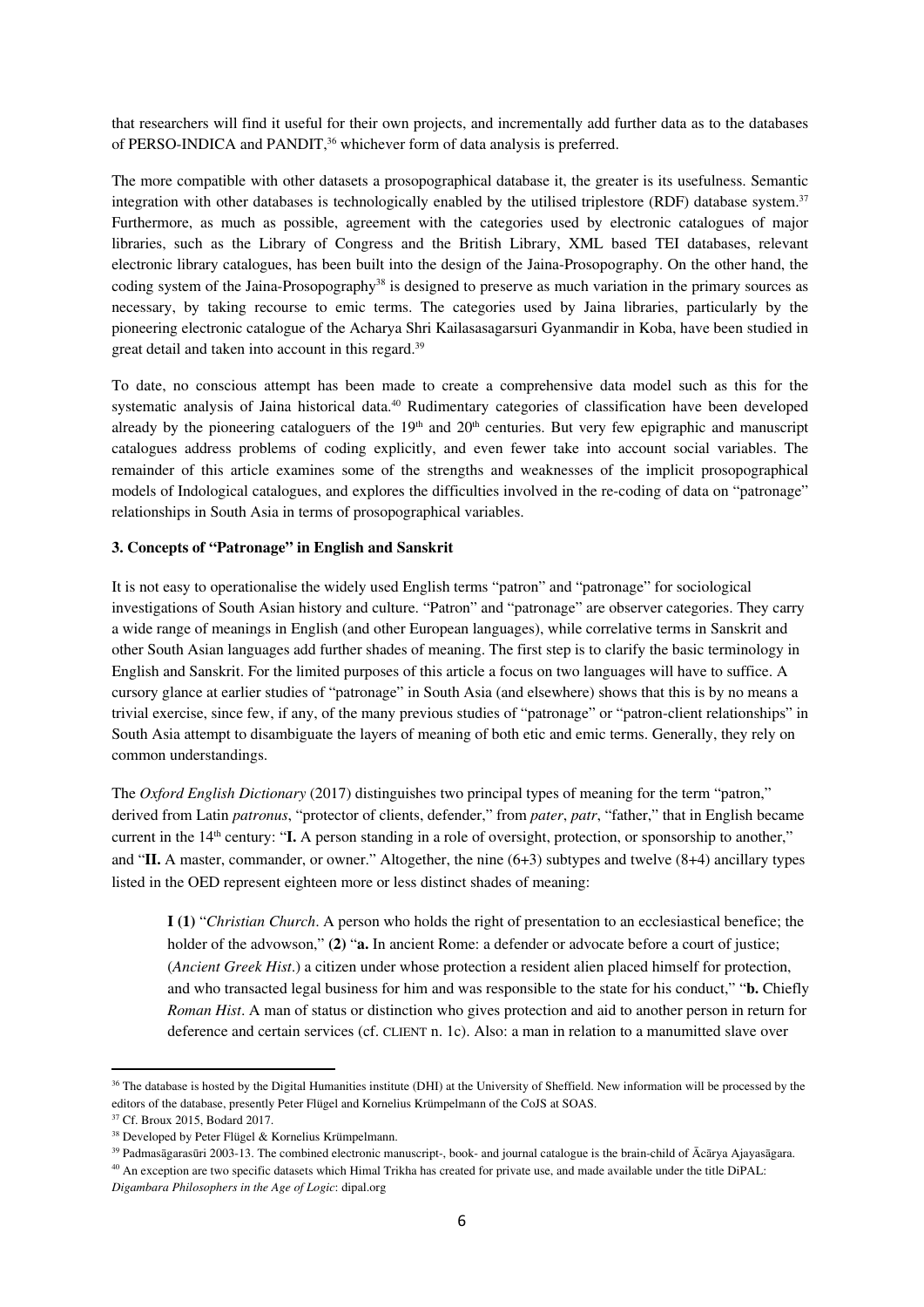whom he retains a certain degree of jurisdiction," (3) "**a.** A saint to whose intercession and protection a person, place, occupation, etc., is specially entrusted. Now more fully [PATRON SAINT](http://www.oed.com.331745941.erf.sbb.spk-berlin.de/view/Entry/261972#eid10569764) *n.*", "**b.** *Classical Mythol*. A tutelary god," "**c.** *Irish English*. = [PATRON DAY](http://www.oed.com.331745941.erf.sbb.spk-berlin.de/view/Entry/261173#eid10675195) *n.*," (4) "**a.** A lord, master, or protector of a person or place; a ruler or chief; (*Feudal Law*) a lord superior," "**b.** An adviser, a mentor. *Obs.*," "**c.** A founder of a religious order. *Obs.*," **(5)** "**a.** A person or organization that uses money or influence to advance the interests of a person, cause, art, etc.; *spec.* (in the 17th and 18th centuries) a well-known person who accepts the dedication of a book (*obs.*). In later use also: a distinguished person who holds an honorary position in a charity, foundation, etc. Also *fig.*," "**b.** A supporter, upholder, or advocate of a theory or doctrine. *Obs.*," "**c.** A person who supports or frequents a business or other institution; a customer of a shop, restaurant, theatre, etc.," **(6)** "*N. Amer.* With capital initial. A member of either of two political associations (the Patrons of Husbandry and the Patrons of Industry), founded respectively in the United States in 1867 and Canada in 1891, for the promotion of farming interests. Usually in *pl.* Now *hist.*"

**II (7)** "**a.** In early use: †the captain or master of a ship, esp. a galley or carrack (*obs.*). In later use (now chiefly *N. Amer.*): the master or steersman of a barge, longboat, etc.," "**b.** In extended use: any captain of a ship in the ancient world. *Obs.***," (8)** "A master or owner of a slave in the eastern Mediterranean or North Africa. *Obs.*," (**9**) "**a.** Also *patrón*. The owner of a hacienda; (in New Mexico) the master or head of a family," "**b.** Originally: the host or landlord of an inn, esp. in Spain. Later more widely: the proprietor of any inn or restaurant."

The documented types of usage of the term "patronage" are less numerous:

**(1)** "*Christian Church*. The right of presenting a member of the clergy to a particular ecclesiastical benefice or living; […]," **(2)** "**a.** The action of a patron in using money or influence to advance the interests of a person, cause, art, etc.," "†**b.** *spec.* Protection, defence. *Obs.*," "**c.** Justification, support; advocacy. *Obs.,*" "**d.** *Roman Hist.* The rights and duties, or the position, of a patron […]; the protection provided by a patron," "**e.** Custom given to a business, shop, restaurant, theatre, etc.; the giving of such custom. Formerly also: †clientele (*obs.*)," "**f.** Favour shown with an air or assumption of superiority; patronizing manner," **(3)** "Guardianship, tutelary care, esp. on the part of a patron saint, god, etc.," **(4)** "*Heraldry*. *Arms of Patronage n.* arms derived from those of a patron or superior. Now *hist.*," **(5)** "The power or right to control appointments to public office or the right to privileges."

While the English nouns "patron" and "patronage" are highly ambiguous, the meaning of the verb "to" patronize," from the Latin *patronare*, seems more straightforward: "to act as a patron towards, to extend patronage to (a person, cause, etc.); to protect, support, favour, or encourage." However, to render prosopographical analysis possible, the different aspects of protection (political, spiritual, etc.), support (economic, moral, etc.), favour (appointment, privileges, etc.), and encouragement (command, inspiration, appreciation, etc.), and possibly others, need to be clearly distinguished, at least in principle, even if primary sources rarely specify the contextual meaning(s) of emic terms that could be rendered as "patronage."

The principal interpretative possibilities for representing references to "patronage-" in a comprehensive prosopographical coding scheme seem to correspond to OED-types 2a, 2b, 3  $\&$  5: (i) physical protection, (ii) material support, (iii) tutelage (by a saint, god, etc.), (iv) power of appointment or conveyance of privileges. Additionally, (v) political or legal support, mentioned in the OED under "patron," seems to be as relevant in India as in Europe. Although the term "patronage" designates a relationship between supporter and beneficiary which implies some form of reciprocity, it has been conceived throughout the OED from the perspective of the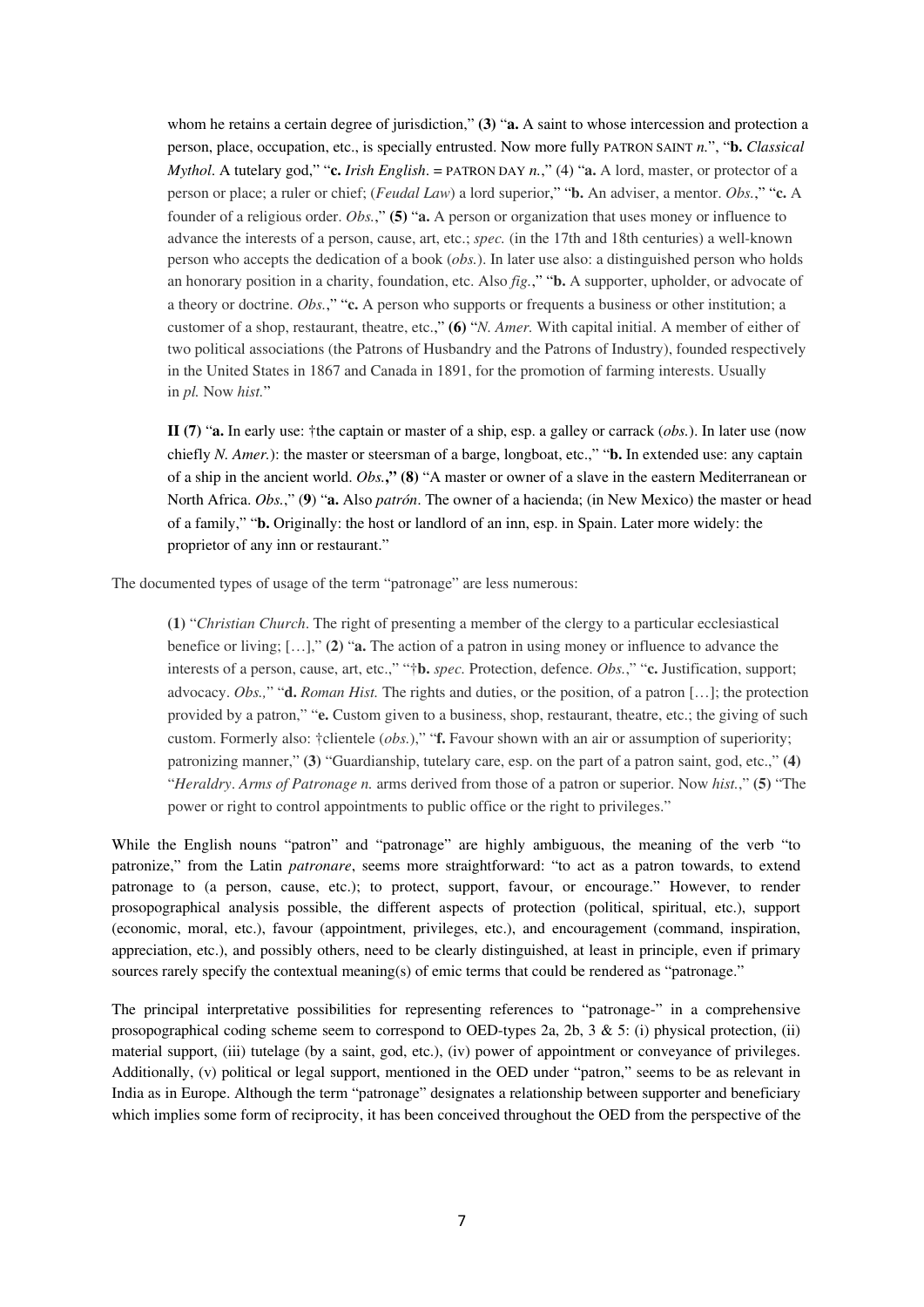giver rather than the receiver. All types of patronage are presented as asymmetrical transactions, or "free gifts." [41](#page-7-0) Neither the receivers nor the purposes of gift-giving are indicated.

The overall classification seems to reflect the distinction between different spheres of social life in modern Europe: (a) politics (~protection), (b) economics (~material support), (c) religion (~spiritual support, tutelage, etc.),<sup>[42](#page-7-1)</sup> with (d-e) arguably as sub-categories of either politics or religion. Yet, in the current literature it became common to speak of "political patronage" in the sense of (d): conveyance of *office* in return for political support. For M. Weber (1922/1985: 691, 813), by contrast, "political patronage" means conveyance of *protection* in return for political support. At first sight, the type of receiver or general purpose of an act of "patronage" seems to be clearly indicated by combinations of the noun "patronage" with a specifying adjective. Yet, the example of the ambiguous term "religious patronage" suggests otherwise. The expression is usually taken to to refer to the the "support of religion / a religious cause" via material gifts. Implicitly, the provision of material support is often understood in the sense of the legitimation theory of M. Weber, as an act of politically motivated prestation *in the expectation of a return*, that is, public consent to rule, which in turn attracts political support.<sup>[43](#page-7-2)</sup> Hence, in common usage, "religious patronage" is virtually identical with "political patronage," albeit referring only to a specific subset of potential recipients. Alternatively, "religious patronage" could mean "religiously motivated patronage," "patronage by a religious specialist" or "patronage by a religious institution." It becomes instantly clear from this preliminary survey that the analytical utility of the catch-all term "patronage" can only be established after its principal facets have been typologically analysed and given clearer sociological meaning. The required typological analysis is unlikely to succeed if relations of "patronage" are isolated from the social structural context, i.e. without considering typical social positions of the parties involved.

The usefulness of European linguistic or sociological categories for the understanding of historical processes in South Asia can only be established by cross-checking corresponding emic terminology, where distinctions between politics and religion are not always as clear cut. Firstly, the translations offered by Sanskrit and other dictionaries have to be scrutinised, and, secondly, the specific terminology used by the Jainas in text and practice. Monier-Williams (1851: 577) defines the designation "patron" broadly as "One who supports and protects." According to him, each of the two words "patron" and "patronage" can serve as an English translation of at least twenty-seven semantically often quite distinct Sanskrit terms. [44](#page-7-3) His privileged term is *pālaka*, the "guardian, protector," "prince, ruler, sovereign," "maintainer," etc. (Monier-Williams 1899: 623). Borooah (1877: 509) offers only six and three Sanskrit equivalent terms respectively, adding "etc." at the end of the entry for "patron." [45](#page-7-4) As a lawyer, he privileged more concise definitions, and hence distinguishes, somewhat artificially, between (I) patron/patroness "in law" (*svāmin*), and the (II) "protector, supporter" in general, subdivided the latter into (1) one who offers refuge and/or assistance (*āśraya*), (2) one who offers respect (*saṃbhāvayitṛ*), and (3) one who offers protection (*anupālayitṛ*). Apte (1884: 334) has 11 terms each for

<span id="page-7-1"></span><span id="page-7-0"></span><sup>&</sup>lt;sup>41</sup> Cf. Thapar 1992/2005: 589 and *infra*.<br><sup>42</sup> "Because patronage pertains to protection and to material benefit, it must be embedded in the structures of political and economic relations of any society. As a result, patronage may be expected to tell us about the societies in which it is manifested, and, if this is true, then it must also be the case that extant forms of patronage in any society, and changes in these forms, result from ambient social, political, and economic relationships as much as from the meanings that attach to patronage acts and processes. Religious institutions of the Vijayanagara era (broadly, from about 1350 to 1700) command attention in any consideration of those acts and processes which conferred protection and benefit for several obvious reasons" (Stein 1992: 160).

<sup>43</sup> E.g. Talbot 1991: 336, Granoff & Shinohara 2003: 3, 12, Laughlin 2003a: 15, 2003b: 302, Schmiedchen 2014: 9f.

<span id="page-7-3"></span><span id="page-7-2"></span><sup>44 &</sup>quot;PATRON, *s.* (One who supports and protects) pālakaḥ, pratipālakaḥ, anupālakaḥ, upakārakaḥ, upakārī *m.* (n), saṁvardhakaḥ,

anugrāhī *m.*, paksadhārī *m.*, posakah, raksakah, āśrayah, āśrayabhūtah, śaranaṁ, śaranabhūtah, āśrayasthānaṁ, nāthah,

puraskārī *m.,* puraskarttā *m.* (rttṛ), upakarttā *m.,* sāhāyyakārī *m.,* sahāyaḥ, piṇḍadaḥ. - (Appreciator of merit) guṇagrāhī *m.* (n), guṇagrāhakaḥ, gunajñah, gunadarśī *m.*; 'patron of learning,' vidyānupālakah'' (Monier-Williams 1851: 577).

<sup>&</sup>quot;PATRONAGE, *s.* pālanaṁ, anupālanaṁ, pratipālanaṁ, upakāraḥ, āśrayaḥ, saṁśrayaḥ, anugrahaḥ, upagrahaḥ, saṅgrahaḥ, āgrahaḥ, ādhāraḥ, avaṣṭambhaḥ, vardhanaṁ, saṁvardhanaṁ, avalambaḥ -mbanaṁ, śaraṇyatā, puraskāraḥ, rakṣā -kṣaṇa, abhirakṣā, poṣaṇaṁ, pālanapoṣaṇaṁ, sāhāyyam, sahāyatvam, sāhityam, pratipālakatā. - (Appreciation of merit) guṇagrahaṇa, guṇajñānaṁ" (ibid.).

<span id="page-7-4"></span><sup>45 &</sup>quot;PATRON, PATRONESS: I. In law: svāmin (f. nī). II. Protector, supporter: (1) āśrayaḥ (= refuge), *p. of wits:* āśrayo

rasikānām, K.; (2) sambhāvayitṛ (f. trī), *p. of the learned:* sambhāvayitā buddhān, D. viii; (3) anupālayitṛ (f. trī); etc." (Borooah 1877: 509). "PATRONAGE: (1) sāhāyyam (= aid); (2) ānu-kūlyam (= favour); (3) sambhāvanā (?)" (ibid.).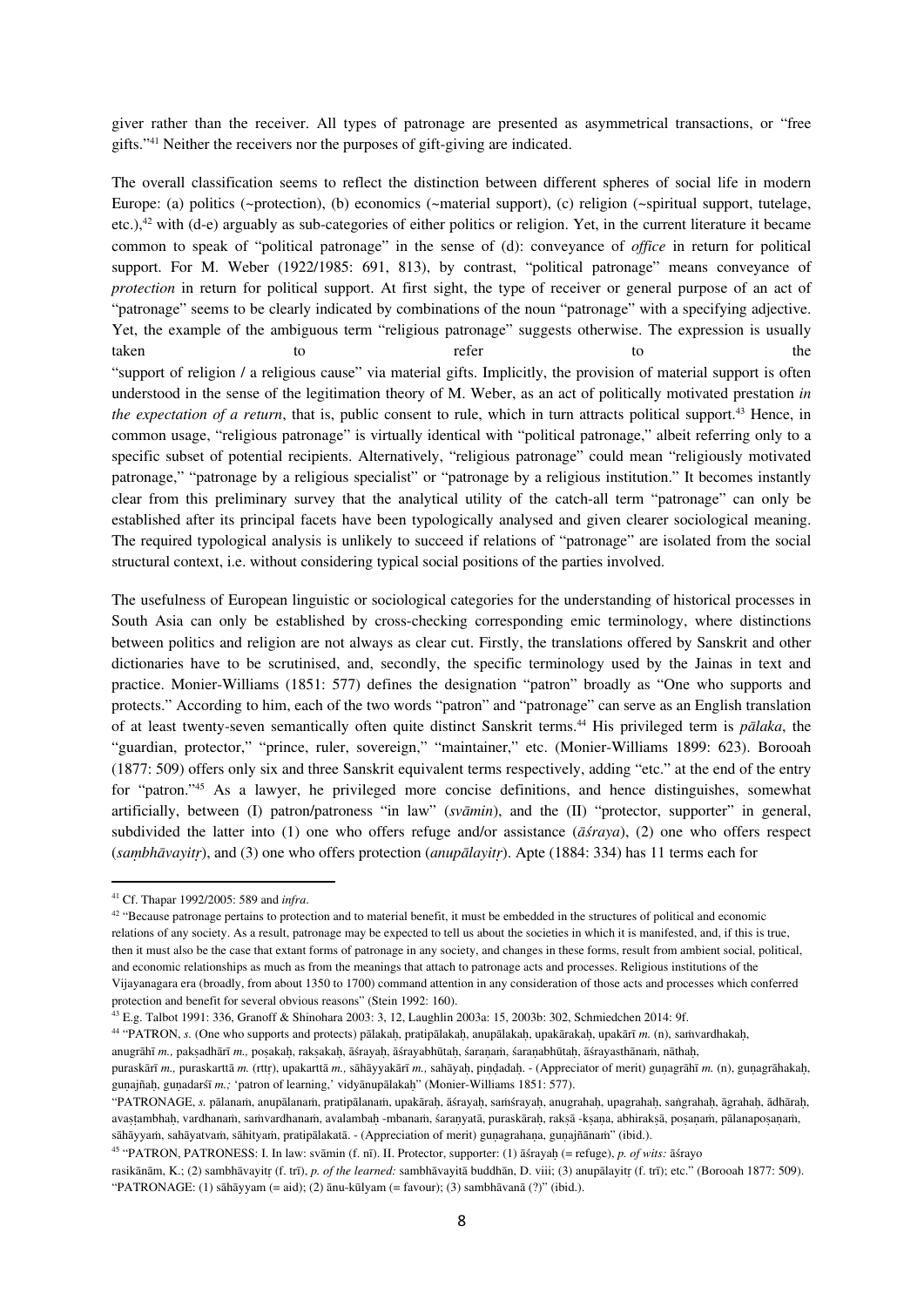"patron" and for "patronage,"<sup>[46](#page-8-0)</sup> altogether a blend of the terms listed in the two older dictionaries. One can only speculate, why Monier-Williams (1851), who apparently coined some Sanskrit neologisms himself to meet the missionary purposes of his dictionary, does not include in his list the role of the *svāmin*, the "owner," "commander," "husband," "king," "spiritual preceptor," or "learned Brahman or Pandit" (Monier-Williams 1899: 1284), nor the role of the *saṃbhāvayitṛ*, "the one who honours or respects or reveres" someone of status (*saṃbhāva*) (ibid., p. 1179), a term privileged by Borooah and Apte. Likely, the first term was excluded, because it is highly ambiguous, and the second one, because it does not have explicit connotations with either protection or material support, which could, however, be implied. The brief glance at some of the English-Sanskrit dictionaries shows that the complex linguistic and historical evidence of the sources is clearly not exhaustively represented. The same can be said about the Sanskrit-English dictionaries, and others.

#### **4. Studies of "Patronage" in South Asia**

The academic literature on "patronage" relationships in South Asia invariably concentrates on the rather narrow aspect of material sponsorship predominantly of religious projects: the construction and maintenance of temples or other material infrastructure, maintenance of religious virtuosi, copying of manuscripts, organisation of community pilgrimages, and so on. In contrast to such "economic" forms of patronage, "political" and "religious" forms of patronage, whether through the conveyance of political or religious protection, or the conveyance of office, are almost entirely ignored.<sup>[47](#page-8-1)</sup> Acts of material sponsorship of literature, temples, art,<sup>[48](#page-8-2)</sup> or arrangements for circulating ascetics, are interpreted as vehicles for projecting the influence of sponsors over wide geographical areas.<sup>[49](#page-8-3)</sup> Conversely, the sponsorship of householders by itinerant renouncers, through visits, blessings, and instruction, is generally not registered under the label "patronage," despite the fact that religious virtuosi spread their influence through the conveyance of spiritual goods as much as householders expand their influence through material gifts. In both cases, gaining influence is generally not presented as an end in itself, but as a means for the accomplishment of a greater good.

Usually, "court patronage" of temple economies, Sanskrit literature, etc., is foregrounded in the literature.<sup>[50](#page-8-4)</sup> R. Thapar was the first historian to highlight the existence of different types and roles of (economic) "patrons" and "patronage" of religious projects in ancient India, and, at the hand of Lüders's (1912) *List of Brāhmī Inscriptions from the Earliest Times to About A.D. 400*, distinguished three (additional) types of patrons: "The patrons see each other in different ways: as individual donors, as families making donations, or as a community of donors" (Thapar 1992/2005: 599).<sup>[51](#page-8-5)</sup> She argues that patronage in the name of a religious community was "a cultural and social innovation" of the period 200 BCE - 400 CE, culminating in the Gupta period. It was mainly promoted by leading members of the Buddhist and Jaina communities, present at royal courts and urban centres, who financed, for instance, the construction of *stūpa*s. Dynasties were only marginally involved: "The patrons were the communities of traders, artisans, guilds of craftsmen, small-scale landowners - the *setthigahapati* families - and monks and nuns" (Thapar 1987/1994: 28).<sup>[52](#page-8-6)</sup> She notes that "it is curious that these social groups

<span id="page-8-0"></span><sup>46 &</sup>quot;Patron, *s.* saṁbhāvayitṛ *m.,* pālakaḥ, upakārakaḥ. saṁvardhakaḥ, āśrayaḥ, puraskartṛ *m.,* rakṣakaḥ, śaraṇaṁ; nāthaḥ, poṣakaḥ, piṁḍadaḥ. age, *s.* saṁbhāvanā, āśrayaḥ, sāhāyyaṁ, anugrahaḥ, upakāraḥ, pālanaṁ, poṣaṇaṁ, rakṣaṇaṁ, saṁvardhanaṁ, avalaṁbaḥ, puraskāraḥ. al, *a.* rakṣaka, vardhaka. -ize, *v. t.* saṁ-bhū c., āśrayaṁ dā 3 U, prati-anu-pā c. (pālayati), anugrah 9 P, avalaṁb 1 , saṁvṛdh c.; oft. by (*s.*) with bhū 1 P. -less, *a.* nirāśraya, anātha, aśaraṇa, niravalaṁba, nirādhāra" (Apte 1884: 334).

<span id="page-8-1"></span><sup>&</sup>lt;sup>47</sup> "All acts of patronage require the disposition of resources, of which money is the most serviceable [...]. The power to grant access to power or office is almost as beneficial as money. A patron with power and resources can dominate those who are made to be or become beholden to him or her. The allegiance of the patronised is an expectation which carries obligations to the patron. There are others who desperately want to be favoured by the patron, who are outside the field of power" (McCulloch 2014: 202).

<span id="page-8-2"></span><sup>48</sup> Two of the latest case-studies of this kind regarding Jaina religious sites are Laughlin 2003a, 2003b and Owen 2010.

<span id="page-8-3"></span><sup>49</sup> E.g. Thapar 1987, Stoler Miller & Eaton 1992, Pouchepadass 2002, Clémentin-Ojha 2009.

<span id="page-8-4"></span><sup>50</sup> Recently, see for instance Collins 1989: 117, 123, Ali 2004: 14, Pollock 2006: 231-3, Bakker 2010: 6, 17, Schmiedchen 2014.

<span id="page-8-5"></span><sup>&</sup>lt;sup>51</sup> Community donations are collections of individual donations brought together by a common religious cause: "Donation involved an exchange of a gift (*dāna*) in return for merit (*punya*). The gift was a gift of a collectivity but at the same time its record was personalized" (Thapar 1987: 29).

<span id="page-8-6"></span><sup>52</sup> Talbot 1991: 327 found patterns similar to court patronage in the prestations of non-landed elites such as merchants in 13th c. Andrah Pradeś: "patronage of major temples meant that non-landed persons could have gained acceptance (and commercial contacts) in a community of worship that encompassed varied segments of society and a considerable territorial expanse."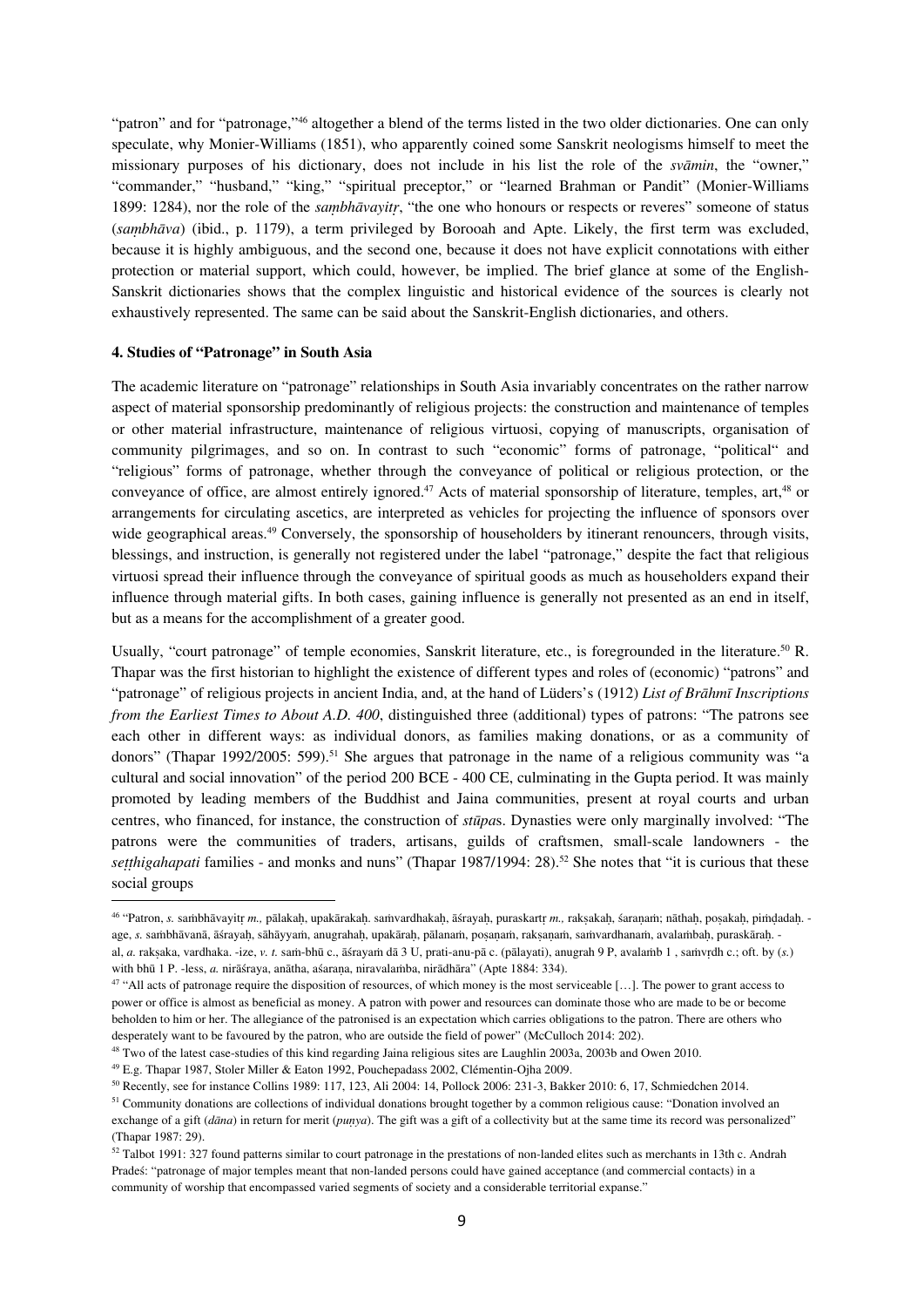"made no apparent attempt to contribute towards the construction of secular buildings or perhaps such attempts have not survived" (Thapar 1992/2005: 606). An answer to the implied question is provided by the following second important point made by Thapar:

"The concept of patronage is usually restricted to the relationship between the patron and the recipient of patronage […]. Further, the recipient is often regarded as subservient to the patron since the former is dependent for his livelihood on the latter. This focus obstructs the consideration of what the patron receives in return for extending patronage" (p. 589)<sup>[53](#page-9-0)</sup>

Studies of "patron-client relationships," modelled on ancient Roman precedent, almost always assume that the patron, or giver of protection or support, is ranked higher than the receiver.<sup>[54](#page-9-1)</sup> In the Vedic *varna*- or class system, however, the principal receivers of gifts, the Brahmins, are ranked higher than the principal givers, the Ksatriyas. This raises problems for some political theories of patronage, and for the label "patron-client" relationship," though not for M. Weber's theory of legitimation. With reference to evidence from the Vijayanagara Empire, B. Stein (1992) concludes from the fact that many acts of patronage in medieval India (here: individual gift-giving) imply an acknowledgment of the superior status of the recipient over the giver, that this type of "patronage" needs to be clearly distinguished from "political patronage" offered with the aim of creating vassals. Somewhat counter-intuitively, Stein chooses as examples of patronage acts of honouring individuals located lower in the social hierarchy, for their contributions to the maintenance of the social whole, as Brahmins would receive gifts as representatives of the totality of the hierarchical order of society. The passage is worth quoting in full:

"[P]atronage benefits were signs of their differentiated status among others in their villages and localities. Patronage acts marked the superior, differentiated standing of the recipient in the society of the Vijayanagara age; men were thereby honoured for their contribution that they and their kinsmen made to the localized societies of the time. But even beyond this, the entitlements granted by those with authority to do so were constitutive in another way. Patronage enactments marked each of these societies as a morally complete unity, a whole made up of recognized and necessary constituent parts. Headmen, or petels as they were called by the British, received investiture from chiefs and kings and in their turn, petels conferred similar patronage benefits upon village servants and militiamen thus participating themselves in a sort of royal patronage. […]

Somewhere between the totally personal and unconditional gift and the totally impersonal commodity transaction was the patronage act and its processes that imparted enduring forms of relationships and significations. If patronage is seen merely as the provision of resources for the production of works of high artistic merit, as it might be conceived to be,<sup>[55](#page-9-2)</sup> then the concept of patronage becomes as narrow as it has long been in European societies. Similarly, if patronage is taken generally to pertain to ad hoc benefits and protection conferred by a powerful patron upon a powerless client, it would seem little different from charity, or noblesse oblige, and too vague to be useful for grasping an earlier Indian world.

<span id="page-9-0"></span><sup>53</sup> In the context of a presentation of a stage-model, from individual patronage to community patronage, Thapar 1987/1994: 26 argued that originally royal patronage, at first in exchange to bardic eulogies and genealogical constructions, served the social control of traditions: "The definition of patronage is popularly treated as a restricted one: the wealth given by a person of superior status to an artist to enable the latter to produce a work of art. But the act of patronage is neither so restricted nor so simple. It implies a variety of social categories which participate in the making of the cultural object; implicit also is the understanding of the institution which is created from the act of patronage and has social manifestations. It becomes the legitimizer of the patron and, in addition, to a possible role of authority, may take on other social roles. Not least of all is the consideration of the audience to which the act of patronage is directed, which may operate as the arbiter of the patronage in question. Patronage therefore can act as a cultural catalyst."

<span id="page-9-1"></span><sup>54</sup> See for instance Eisenstadt & Lemarchand 1981.

<span id="page-9-2"></span><sup>&</sup>lt;sup>55</sup> Stein refers to Thapar here.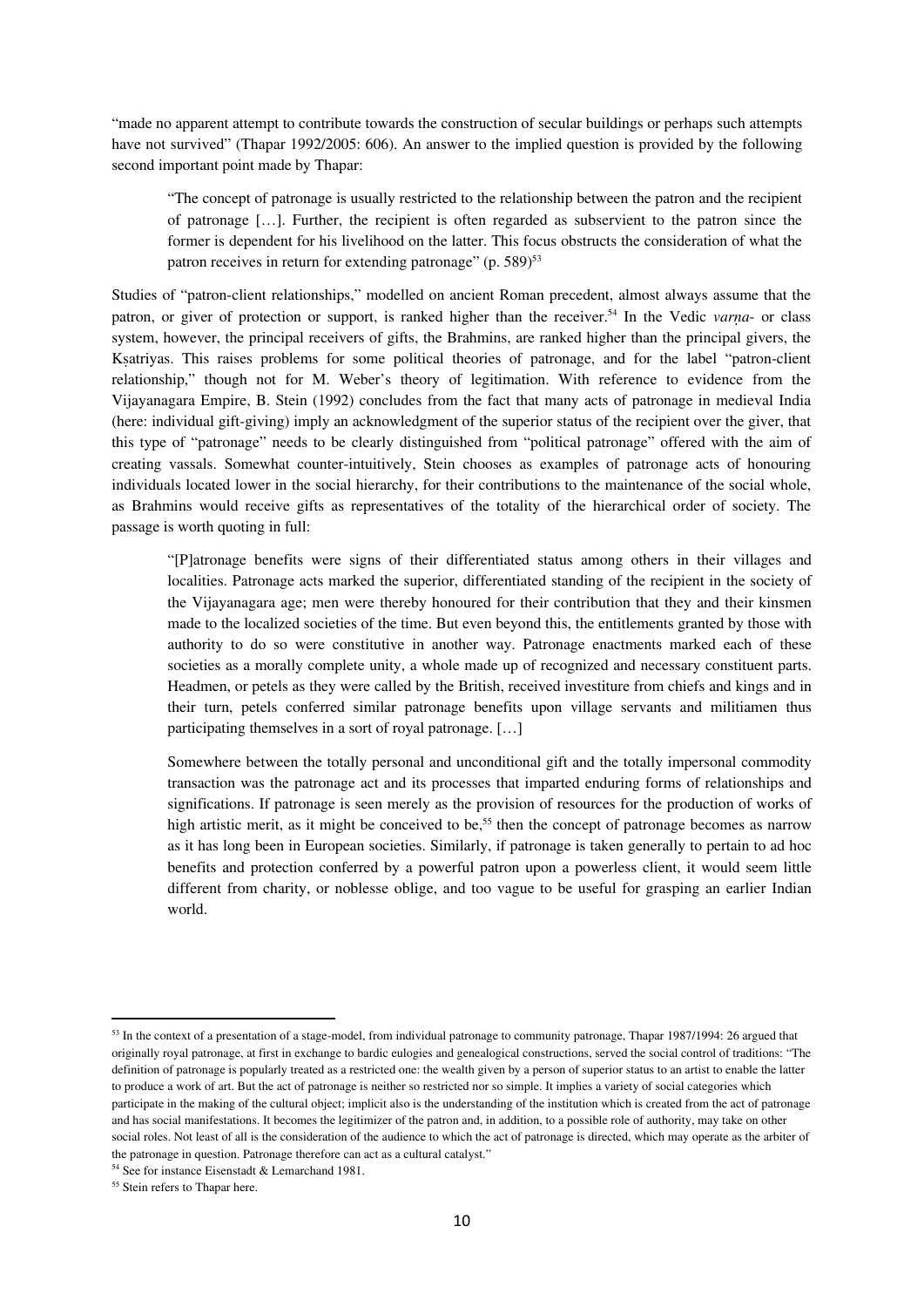Instead, we may take patronage in its Indian meaning derived from the *yajamāna* relationship.<sup>[56](#page-10-0)</sup> patronage being what a *yajamāna* does to constitute relationships upon which the well-being of the social order is seen to depend and to constitute meanings that set the morality of that order" (165f.).

Implicitly following M. Weber's (1922/1985: 691) model of the complementary relationship between church and state (status & power) in the history of Europe,<sup>[57](#page-10-1)</sup> Dumont (1962/1980: 297) argues that, in ancient India, kingship (*rājya*) had become increasingly secularised in a process of hierarchical differentiation of the spheres of political power (*kṣatra*) and religious authority *(brahman*).[58](#page-10-2) Dumont, like Weber, highlights the structural alliance between the two ruling classes, whose members engaged in asymmetrical complementary exchanges of material and symbolic goods, which enabled them to convert power into status and vice versa, and thus to maintain their combined dominance at the apex of a hierarchical status society, which was conceived by the Brahmins as an organic whole. [59](#page-10-3)

In this classical model of Indian<sup>[60](#page-10-4)</sup> "kingship," set in contrast to models of "sacred kingship," political power was secular and could therefore stabilise itself only indirectly through acts of gift giving that expressed the voluntary subordination to the self-declared representatives of the interests of society as a whole. Patronage patterns evidently changed in late- and post-Vedic society, when in the context of the development of new modes of production early state systems developed, first under the influence of Jainism and Buddhism, and then again in the context of the Gupta Empire, and other kingdoms that were dominated by a reformed Brahmanism. H. Bakker (2010: 4f.) points to the new role of "court patronage" in the late Gupta period, that is, patronage not only of the king, but of courtiers from a plurality of religious backgrounds, which begs the question about the causes of such large-scale changes in patronage patterns:

"This is not to say, of course, that the Guptas invented religious patronage, but their rule marked the emergence of kings and courtiers as a major class of patrons, whereas earlier 'groups of lay people' were the prominent sponsors. And in contrast to most of the earlier patrons, their patronage extended to religions other than their personal persuasions, thus spreading an atmosphere of religious tolerance throughout the realm."

Having reached similar conclusions, in an earlier article S. Pollock (1996: 203)<sup>[61](#page-10-5)</sup> re-opened the question as to why political rulers would sponsor religious and cultural projects to the extent they did. Pollock's answer points to a direct political function of ritual and symbolic practices, arguing that here was an important aspect of South Asian political practice that had previously been overlooked. In contrast to M. Weber's legitimation theory, which he, and later D. Ali (2004: 13-17), criticise as "instrumentalist,"<sup>[62](#page-10-6)</sup> Pollock (1996: 198) proposes two

<span id="page-10-0"></span><sup>56</sup> Because the relationship of the *yajamāna*, who paid for a sacrifice, to the sacrificing priest was part of the standard Vedic ritual routine, Thapar 1992/2005 describes it as a form of "embedded patronage." The term *yajamāna* in its general sense as "patron, host, rich man, head of a family or tribe" (Monier-Williams 1899: 839) is never used in a Jaina religious context.

<span id="page-10-1"></span><sup>&</sup>lt;sup>57</sup> "As a rule, priestly charisma compromised with the secular power, most of the time tacitly but sometimes also through a concordat. Thus the spheres of control were mutually guaranteed, and each power was permitted to exert certain influences in the other's realm in order to minimize collisions of interest […]. The secular ruler makes available to the priests the external means of enforcement for the maintenance of their power or at least for the collection of church taxes and other contributions. In return, the priests offer their religious sanctions in support of the ruler's legitimacy and for the domestication of the subjects" (M. Weber 1922/1985: 690f./ 1968/1978: 1161f.).

<span id="page-10-2"></span><sup>58</sup> "[P]ower in India became secular at a very early date" (Dumont 1966/1980: 76).

<span id="page-10-3"></span><sup>&</sup>lt;sup>59</sup> "Power is subordinate to status in its direct relationship to it, and is surreptitiously assimilated to status in a secondary capacity in opposition to everything else" - whereas "our own society subordinates status to power: it is egalitarian as far as ideology goes" (Dumont 1966/1980: 212f.).

<span id="page-10-4"></span><sup>60</sup> In M. Weber's text, the model was clearly derived from European precedent.

<span id="page-10-5"></span><sup>61</sup> See also Pollock 2006: 231, and on the secondary Jaina influence also p. 29.

<span id="page-10-6"></span><sup>62</sup> Ali's 2004: 13ff. and Pollock's 2006 portrayals of Weber's models of "legitimacy" and "legitimation" do not take not into account Weber's 1922/1985: 16 etc. multi-factorial approach. Weber (pp. 680, 691) acknowledges the role of culture and highlights the "Minimum von theokratischen oder cäsaropapistischen Elementen" in any form of legitimate political power (*Gewalt*). However, he takes a methodological individualist stance, and hence sees value spheres merely as a factors that channel action into certain directions, whereas the holistic point of view, reluctantly embraced by the two critics, privileges the influence cultural paradigms. This perspective, an inversion of the individual-centred perspective, has been theoretically most concisely articulated by Othmar Spann 1918/1923, whose ideal of a state of hierarchized social statuses, described as reflexive "part-wholes," echoed by Dumont, reads like a blueprint for Geertz's 1980: 19 depiction of the Balinese "theatre state," which evidently influenced Pollock's notion of "aesthetic power," where in contrast to the dominant Indian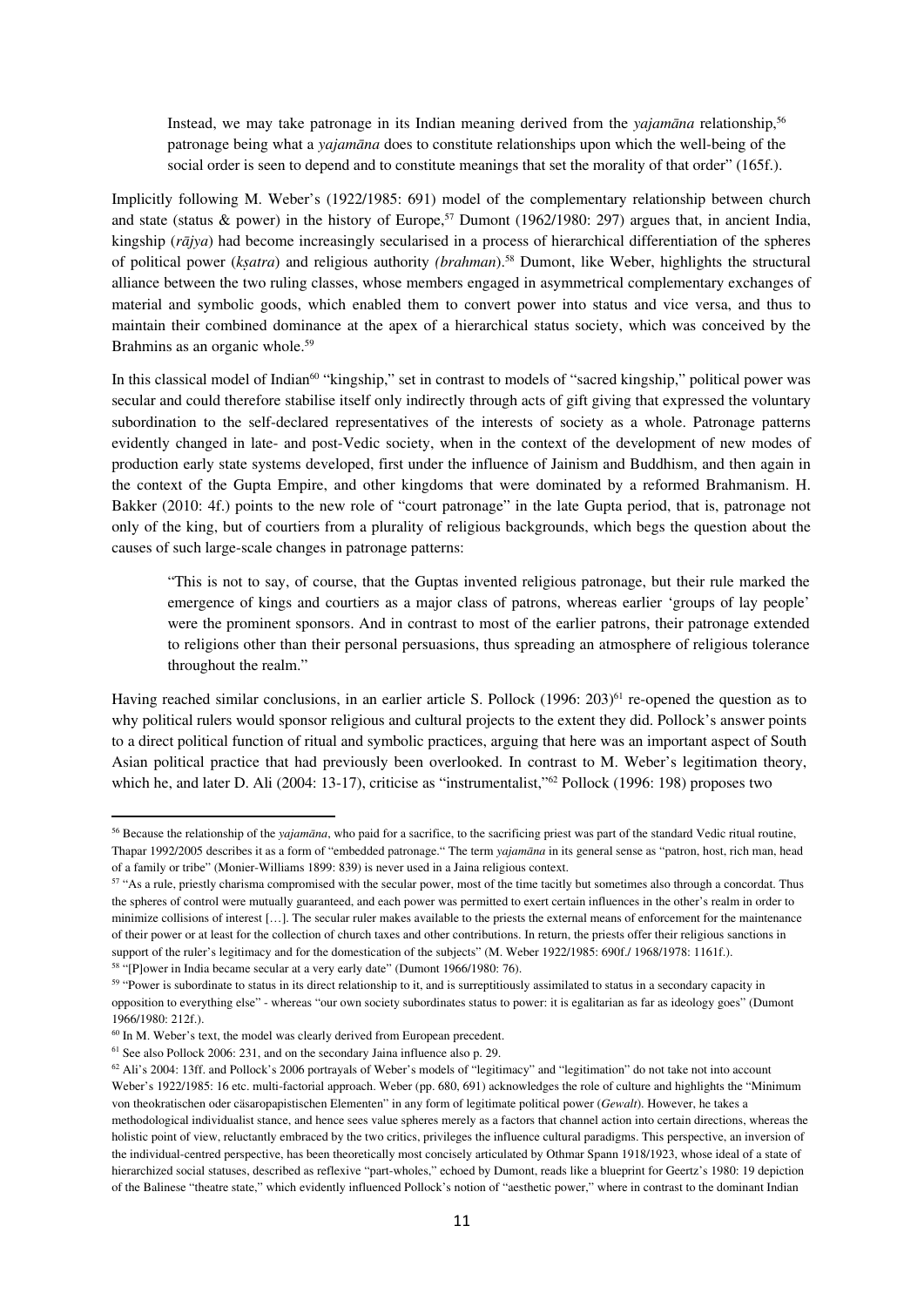alternative concepts: firstly the term "aesthetic power,"<sup>[63](#page-11-0)</sup> also labelled "culture power," and secondly the model of "mutually constitutive" political- and aesthetic powers.<sup>[64](#page-11-1)</sup> Though Pollock ultimately shies away from equating political and aesthetic power, which Ali regrets, the overall thrust of the two kindred approaches echoes Bourdieu's (1979) theory of "symbolic power/capital," as well as Geertz's (1980: 24) notion of the political "power of prestige," measured in terms of culturally specific paradigms of the "exemplary center" which were shaped by "controlling political ideas" (p. 13).<sup>[65](#page-11-2)</sup>

For Bourdieu (1979/1998: 315f.), writing about modern France, "temporal and spiritual powers [...] are simultaneously instruments of power and stakes in the struggle for power," situated in a "field of power," constituted by "different forms of capital" (economic, educational, etc.).<sup>[66](#page-11-3)</sup> His somewhat vague use of the amorphous terms "power" and "capital" as synonymous catch-all designations for "capacities," that can be controlled, does not always help elucidating specific power relations. However, Bourdieu's reflections on the practice of patronage go beyond the idea of mutually constitutive exchanges between the "proprietors" of political power and of aesthetic power,<sup>[67](#page-11-4)</sup> culminating in the insight that individual acts of patronage are often elements of larger cycles of redistribution, which at the same time function as systems of accumulation and as systems of legitimation:

"[T]he state, by redistributing material resources, produces a symbolic effect. This is something extremely simple, which can be seen very well in precapitalist societies, where primitive forms of accumulation are based precisely on redistribution. We know today that things that appear as waste – the act of giving away blankets or yams - are in fact a kind of accumulation. The symbolic alchemy consists precisely in redistribution: I receive money and, by giving it back, I transfigure it into a donation of recognition - the word 'recognition' can be taken in both senses, meaning both gratitude and the recognition of legitimacy" (Bourdieu 2012/2014: 273).<sup>[68](#page-11-5)</sup>

model the status of kingship as the dominant cultural ideal is ranked higher than the status of priesthood: "The first, the cultural element came […] from the top down and the center outward. The second, the power element, grew […] from the bottom up and the periphery inward."

<span id="page-11-0"></span><sup>63</sup> Ali 2006: 16f. rightly asks: "If Sanskrit *kāvya*, as Pollock maintains, constituted a sort of 'aesthetic power' then the question must be asked as to what the nature of power really was." In his view Pollock committed two fallacies: (1) He retains the idea that *kāvya* merely aestheticises politics, predicated on modern concepts of politics and aesthetics, and is therefore "vulnerable to some of the same criticisms which he so ably levels agains legitimation theory," and **(**2) focuses merely on the form of literary Sanskrit, but does not seriously engage with its contents. His own answer, "that one of the first operations of aesthetics *as* power was the reproduction of the court as an 'interpretive community'," which, through literature, was educated into a reflexive and "theatrical way of life," does not quite answer the question as to the nature of the "political" in medieval Indian society. Clear is only that he does not believe that "political power is constituted outside the realm of ideation" and that "ideas constitute […] political actions" (p. 14). M. Weber and N. Elias considered other factors, such as legal and economic structures, as well.

<span id="page-11-1"></span><sup>&</sup>lt;sup>64</sup> Pollock 2006: 14, 18f., invokes all three of the cited alternatives (p. 523), echoing Geertz 1980: 62 representation of "the Balinese" notion of power [I] as "a structure of thought" (p.135), an aesthetic or cultural paradigm, through which power [II] (=loyalty) was "cumulated from the bottom" of society, in a continuum of hierarchical levels connecting ideal and the real, where even "the real is as imagined as the imaginary" (p. 136). The term "power" is here used in a variety of different, highly ambiguous ways. See also Ali's 2004: 14 critique of the "anachronistic scenario of the court acting collectively on the basis of certain principles, and then representing them back to itself in order to legitimate them," cited affirmatively by Pollock 2006: 18, 517-24, Bakker 2010: 5f. Fn. 18, and others.

<span id="page-11-2"></span><sup>&</sup>lt;sup>65</sup> Evidently, Geertz uses the attributes "political" and "cultural/aesthetic" here liberally, and not in a theoretically controlled way. Cf. Weber's 1922 idealtypical contrast between "exemplary" and "ethical" prophecy.<br><sup>66</sup> How these different forms of power (capital) relate to political power is not entirely clear, except that, for Bourdieu 2012/2014: 192,

<span id="page-11-3"></span><sup>&</sup>quot;[t]he political field is the field par excellence for the exercise of symbolical capital; it is a place where to exist, to be, is to be perceived." In his analysis, the "ruling fraction" in today's France derives "if not its power, at least the legitimacy of its power from educational capital acquired in formally pure and perfect academic competition, rather than directly from economic capital" (Bourdieu 1979/1998: 315).

<span id="page-11-4"></span> $67$  Power cannot really be owned, since it is not an individual attribute or possession, as the causal models of power of Hobbes and the earlier sociological tradition argued. Power is first of all a relationship. This is recognised even by M. Weber 1922/1985: 28, 1968/1978: 68 in his famous "instrumental" definition of power as an "opportunity existing within a social relationship which permits one to carry out one's own will even against resistance and regardless of the basis on which this opportunity rests." On the notion of power as a code of communication see Luhmann 1979.

<span id="page-11-5"></span><sup>68</sup> Elsewhere, Bourdieu 1983: 45 describes the transition of relationships of personal dependency in premodern contexts of patronage (of art) to market mediated forms of patronage in modern France, where patronage has become predominantly a relationship of exchange between "financial capital" and "symbolical capital."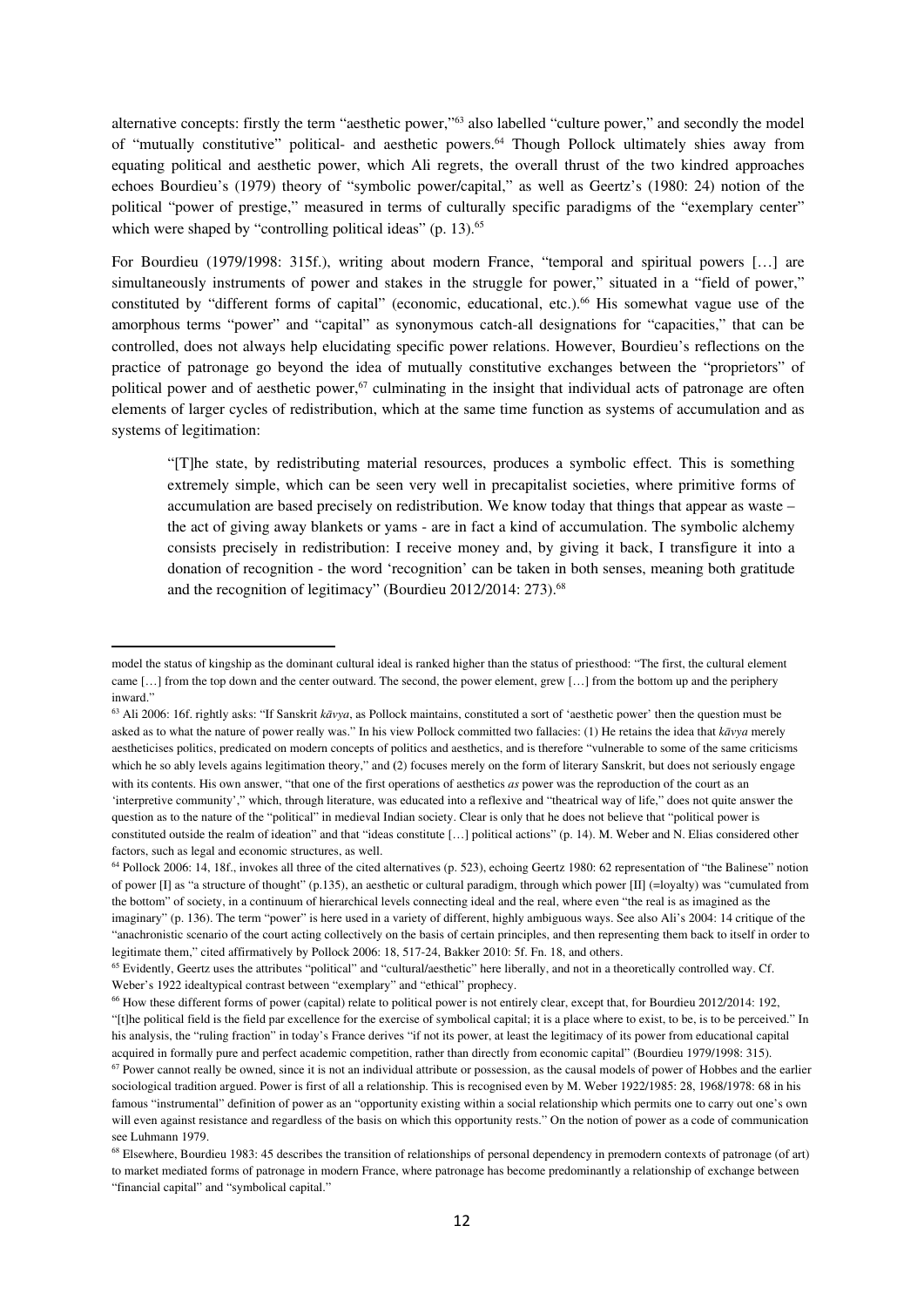At each juncture of such self-legitimising cycles of cultural reproduction, acts of patronage have a different function or meaning. Hence, strictly speaking, it makes no sense to investigate "patronage" in general. The practical problem for the historian of South Asia is of course that the identification of the specific contextual meaning of an Indic term that could be rendered into English as "patronage" is often difficult, if not impossible, if only a few historical traces remain. In cases of scarce evidence, at best a range of "typical meanings" of a term describing "patronage" transactions can be supplied.

This brief review of important discussions on different types of patronage in South Asia and elsewhere underscores the aforementioned point that patronage of religion, poetry, and art in South Asia is in the literature mainly understood as politically motivated gift-giving, whether the agents are imagined as atomised individuals or as embodiments of cultural types. However, a development in the conceptualisation of "patronage relationships" can be observed, from a focus on the "giver" to a focus on the "receiver," the "interaction between giver and receiver," and finally cycles of self-legitimising cultural reproduction. There is a growing awareness of the influence of different social structures and cyclical processes of cultural reproduction, of which acts of "patronage" are but a part, which can function at the same time as means of one-sided accumulation.

#### **5. "Patronage" and Role-Types in the Jaina-Tradition**

One of the few dedicated studies of "patronage" in the Jaina tradition, an article of P. Granoff (1994-5), focuses on "gift giving" (*dāna*) in the context of temple construction. In line with current academic usage, the word *dāna* is treated as a functional equivalent, if not synonym, of the ambiguous English term "patronage."[69](#page-12-0) The fact that the dictionaries do not translate the word *dāna* in this way demonstrates yet again the unspecific, sociologically under-theorised nature of the umbrella term "patronage." Granoff's article establishes, first of all, the multi-layered relationships of "patronage" involved in the construction of a Jaina temple, which requires the permission of the overlord and of the landowner to begin with, and the blessings (*āśīrvāda*) and finally the presence of monks to consecrate the building and the images it houses. Usually, a community committee (*goṣṭhika*) is formed under the leadership of the main financial sponsor to assure the accomplishment of the complex tasks involved (p. 269), with "careful attention to political relationships, economic contracts and community responsibilities" (p. 288). The terminology of patronage, here mainly used in the general sense of "giving support," is not further explored, but implicitly a distinction between political, economic, and socialcultural forms of patronage has been advanced.

Based on some fifty cases recorded in standard collections of medieval Jaina inscriptions, such as Jinavijaya's (1917, 1921) *Prācīnajainalekhasaṃgraha* and Vijayadharmasūri's and Vidyāvijaya's (1929) *Prācīnalekhasaṃgraha*, Laughlin (2003a: 136-60) makes the significant observation that the bestowal of recorded material gifts (*dravya-dāna*) by Jaina monks was by no means unusual. According to him, "some Jain monks, throughout Jain history, possessed at least a modest amount of money" (p. 156). The possibility that something was "given" by a monk or nun, but paid for by a layperson, can, of course, not be ruled out. A closer investigation of the corpus of Jaina inscriptions in this respect is clearly needed.<sup>[70](#page-12-1)</sup> Even if the number of cases is relatively small, Laughlin's evidence shows that in practice, if not in theory, there is no compelling evidence for assuming the theoretically neat analogy *spiritual patronage : material patronage :: mendicant : householder* to be universally evident.

While a detailed historical investigation of the terminology used in the Jaina sources remains a desideratum to which the Jaina-Prosopography will also contribute by recording proper names and role-type designations used in the sources, details of which cannot be addressed here, at first glance, terms such as the following seem to prevail in Jaina texts, as designations for aspects of different role-types associated with "patronage" relationships. Usually, they are associated with acts of giving or giving-up something material, immaterial or

<span id="page-12-0"></span><sup>&</sup>lt;sup>69</sup> On the rules and regulations and stories of gift-giving in the Jaina context, besides the rules for the begging round, see further Williams 1963 and Balbir 1982.

<span id="page-12-1"></span><sup>&</sup>lt;sup>70</sup> The main evidence cited by Laughlin is restricted to the Mūrtipūjaka traditions in Rajasthan from the  $11<sup>th</sup>$  to the 19<sup>th</sup> century. One case in Klatt 2016 is discussed below.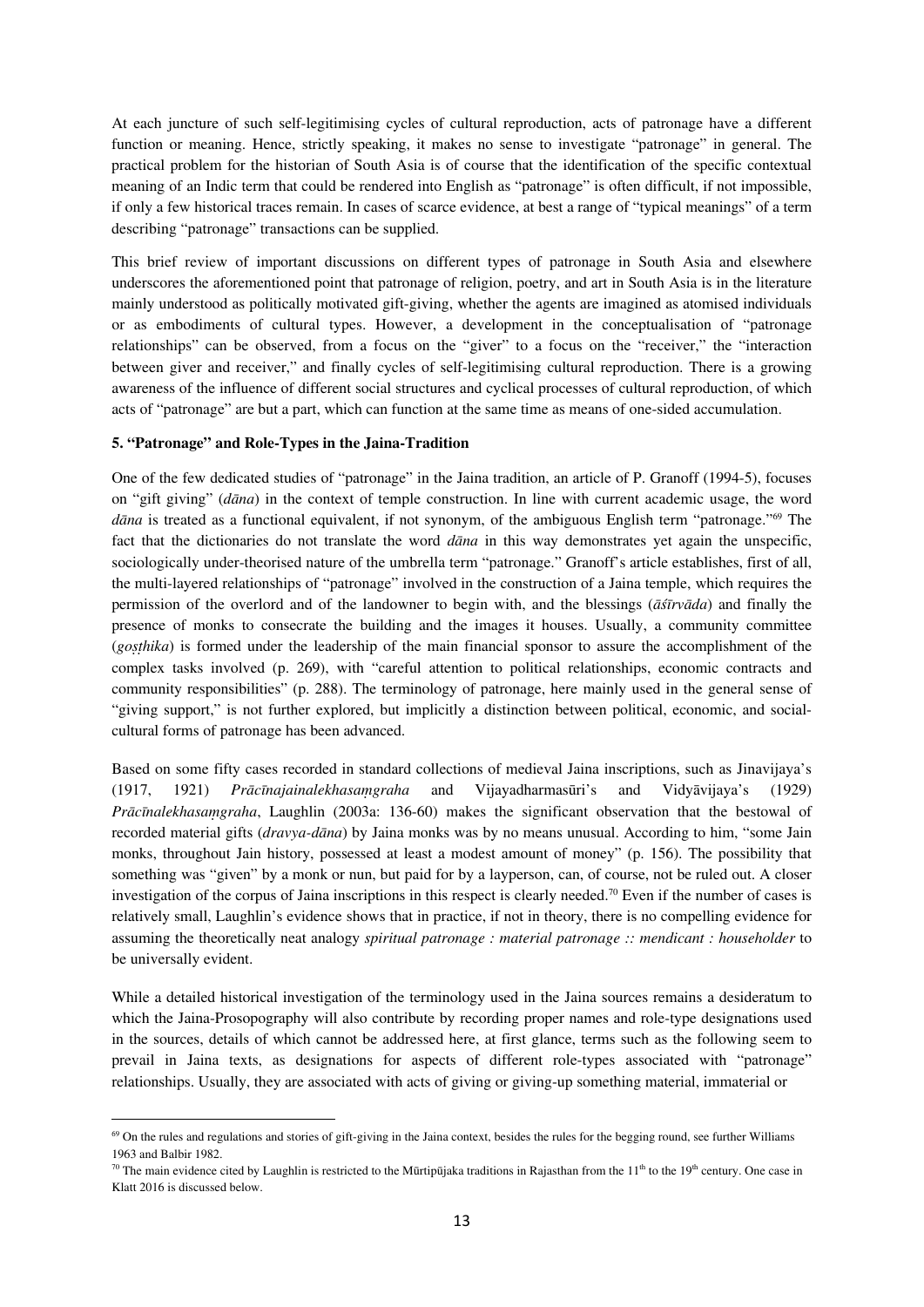metaphorical, that is, "the gift of knowledge," "the gift of fearlessness," besides "the [material] gift in support of religion," frequently distinguished in Jaina scriptures, apparently with regard to the different status of mendicants and householders (who alone can offer material prestations).<sup>[71](#page-13-0)</sup> There are many, partly overlapping, terms[72](#page-13-1) in Jaina texts for "the act of giving" besides *dāna* (*pradāna*, *saṃpradāna*, *tyāga*, *visarjana*, etc.), the "object," "gift" or "favour," given (up), bestowed or transmitted (*anugraha*, *bhikṣā*, *deya*, *grahaṇaka*, *prābhṛta*, *pradāna*, *prasāda* = "grace, favour," *pratigraha*, *tyāga*, *upacāra*, *upahāra*, etc.), and the roles of "giver" besides *dātṛ* (*dāyaka*, *pradātṛ*, etc.) and of "receiver" besides *grāhaka*[73](#page-13-2) (*ādātṛ*, *pātra* = "vessel," *pratigrāhaka /-in*, *prāptaka*, *upadātṛ*, etc.).[74](#page-13-3) Abstract objects or roles can only be designated with the help of abstract nouns. Since in the primary sources many roles are only implied by verbs such as "gives" or "ordered to be given," role-types (as well as relationship-types) need to be coded in the first place with the help of observer categories, in order to account for all the evidence. In the *Jaina-Prosopography*, etic categories are defined in English with common Sanskrit-Hindi equivalents or indicative neologisms (both marked by "\*") for the dual purposes of roledisambiguation, and indication of equivalent terms employed by catalogues and databases in South Asia. Alternative emic role- and relationship-descriptions are related to the generalised etic English and Sanskrit-Hindi terminology as empirical variants.

The *Jaina-Prosopography* records *all emic terms* used in the texts as role-descriptions, but only in their generic form. not covering all linguistic variations.<sup>[75](#page-13-4)</sup> The terms can be investigated by researchers from various analytical perspectives. Listed in the following are generic terms used, amongst others, some of which are often found in Jaina literature and catalogues, which usually employ a mix of Sanskrit and Hindi words. The first four and numbers six and eight of the following role-types, recorded in the Jaina-Prosopography, which could be associated with "patronage," are in a Jaina context predominantly, if not exclusively, associated with mendicants:

|    | GENERIC TERMS FOR ROLE-TYPES REGARDING "PATRONAGE-" RELATIONSHIPS IN JAINA-SOURCES <sup>76</sup> |                                  |  |  |  |  |  |
|----|--------------------------------------------------------------------------------------------------|----------------------------------|--|--|--|--|--|
|    | Protector                                                                                        | *niśraya- / āśraya-dātr          |  |  |  |  |  |
| 2  | Motivator                                                                                        | *preraka                         |  |  |  |  |  |
| 3  | Adviser                                                                                          | *upadeśaka                       |  |  |  |  |  |
| 4  | Appointer                                                                                        | *niyukti-kartr                   |  |  |  |  |  |
| 5  | Appointee                                                                                        | *niyukta-vyakti                  |  |  |  |  |  |
| 6  | Consecrator                                                                                      | *abhiseka-kartr <sup>77</sup>    |  |  |  |  |  |
| 7  | Honourer                                                                                         | *puraskāra-pradātr <sup>78</sup> |  |  |  |  |  |
| 8  | Guardian                                                                                         | *samraksaka                      |  |  |  |  |  |
| 9  | Requester                                                                                        | *prārthaka                       |  |  |  |  |  |
| 10 | Donor                                                                                            | *dātr                            |  |  |  |  |  |
| 11 | Receiver                                                                                         | *grāhaka                         |  |  |  |  |  |
| 12 | Promoter                                                                                         | *puras-kartr                     |  |  |  |  |  |
| 13 | Sponsor                                                                                          | *prayojaka <sup>79</sup>         |  |  |  |  |  |
| 14 | Community leader                                                                                 | *samgha-pati                     |  |  |  |  |  |

<span id="page-13-0"></span><sup>71</sup> E.g. TŚPC 1.1.153, in Balbir 1982: 87 Fn. 2: "La loi du don est reconnue de trois sortes: don de connaissance [*jñāna-dāna*], don de sécurité [*abhaya-dāna*] et don-soutien-de-la-Loi [*dharmôpagraha-dāna*]." Cf. Fn. 74.

<span id="page-13-2"></span><span id="page-13-1"></span><sup>72</sup> Here given only in Sanskrit. See *infra*. 73 See Balbir 1982: 85. In Pkt. *gāhaga*. In Hindi, the receiver is often called *prāptikartā*. 74 See Bollée 2015.

<span id="page-13-3"></span>

<span id="page-13-4"></span><sup>&</sup>lt;sup>75</sup> In a recent exemplary manuscript catalogue, Hinüber 2013: 223-45 gives also only indicative extracts of the vocabulary found in the sources. 76 For objects see *infra*. 77 Cf. *saṃskartṛ*, *abhimantraṇakṛt*, *abhiṣecaka*, etc.

<span id="page-13-5"></span>

<span id="page-13-7"></span><span id="page-13-6"></span><sup>78</sup> Cf. *saṃmāna-pradātṛ* and the more informal role of the *saṃbodhana-pradātṛ*, who performs merely an act of recognition, without official status implications reflected in the name of the honoree or a material award.

<span id="page-13-8"></span><sup>&</sup>lt;sup>79</sup> The partly synonymous term *pravartaka* is maily used in the monastic sphere as a designation for the position of overseer.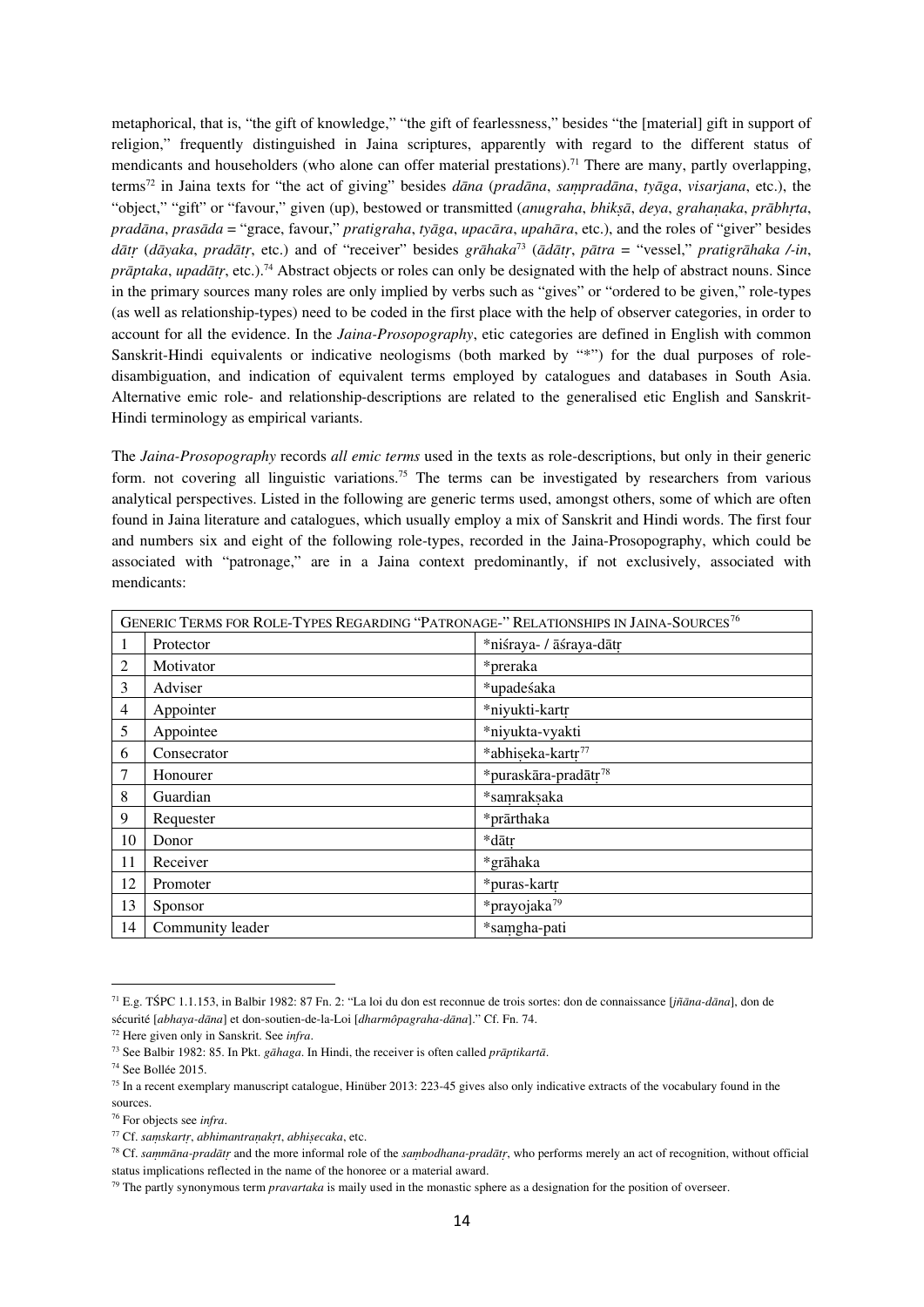|    | Dedicatee                                   | * <sup>o</sup> samarpita <sup>80</sup>   |
|----|---------------------------------------------|------------------------------------------|
| 16 | Intended reader of a sponsored text         | * <sup>o</sup> pathanârtha <sup>81</sup> |
| 17 | Intended beneficiary of the merit generated | *° srevôrtha 82                          |
|    | Etc.                                        |                                          |

The Jainas seem to have preferred *(saṃ-) rakṣaṇa* (Pkt. [*saṃ-*] *rakkhaṇa*) for "worldly protection / patronage," and the three synonyms *niśraya* (Pkt. *ṇissā, ṇissaya*), *āśraya* (Pkt. *āsaya*), and *śaraṇa* (Pkt. *saraṇa*) (refuge, shelter, protection, support) for "spiritual protection / patronage." As a frequently employed second component of names of Jinas and Jaina mendicants, who are generally likened to kings, the term °*nātha* (Pkt. *ṇāha*) (protector, patron, lord, as in Pārśva-nātha), which became popular at some stage, is also worth mentioning. The only distinction that is clearly demarcated in the terminology is the one between "worldly patron" and "spiritual patron," here differentiated as "protector" and "guardian." The terms *āśraya, niśraya, śaraṇa*, etc., are almost exclusively employed with reference to monks or nuns. The paradigmatic act of offering protection and support, however, is *dāna*, or "giving," a term that, as we have seen, is not translated as "patronage" in the dictionaries, and hence at best regarded as its functional equivalent. The archetypal Jaina householder, and champion of material support, is Indra, the Jaina king of the gods, who in Jaina culture is portrayed as "the paradigm of Jain temple patronage" from early on (Laughlin 2003b: 318). A number of other terms are significant for the study of the semantic field of Jaina material "patronage," although no dictionary will include them under this category. The *saṃghapati*, above all, is usually a wealthy layman who sponsors a pilgrimage or other communal religious activities. In regard to this function, he can be classified as the "patron" par excellence. This inference cannot be automatically drawn in the case of the *sabhāpati*, who presides over an assembly or council.

Not so clear are the precise implications of the words pointing in general ways to either spiritual or worldly patronage (protection, support).[83](#page-14-3) As the following analysis of the uses of the term "patronage" in A. Weber's (1891) catalogue of the Sanskrit and Prakrit manuscripts at the Royal Library in Berlin and in Klatt's (1892/2016) *Jaina-Onomasticon* demonstrates, the quality of the relationship can often only be inferred with varying degrees of uncertainty. Occasionally, a compound is used to specify the attributes of a particular act, as in the expression *dravya-dāna*. Yet, more often than not, no further details are given. A scholar who is familiar with the characteristic formats of Jaina historical sources may be able to judge fairly accurately what kind of relationship might be indicated by a particular term in a given context. But a considerable degree of uncertainty remains. The kind of "patronage" offered by one mendicant to another, spiritual or material, for instance, is rarely specified. The political protector of a religious undertaking is also rarely mentioned in accounts of donations by Jaina householders. General spiritual protection offered to lay-supporters by the head of a particular Jaina mendicant order is usually taken for granted, as well as the protection offered by the political ruler of the day. Moreover, not all "patrons" and "patronage" relationships involved in a given case are necessarily recorded.

The sources generally remain silent about the details of multiple relationships implied in an act of "patronage," and focus on the main actor. Though, usually, there are several criss-crossing aspects involved in specific acts of "patronage," often one and the same term is employed to designate some or all of them together, both in the primary sources and in modern (meta-) catalogues. The ambiguity of the word "patronage" and of Sanskrit (etc.) equivalents, used in isolation, helps masking the fact of missing detail, which a perfect prosopography would wish to record. In cases of doubt, where no word for "patronage" is used, only a general relationship can be recorded in a prosopographical database, as in the case of the paradigmatic "protective" ruler and his subjects. The best is to record the terms actually used in the primary sources in brackets behind an English translation or vice versa. In many cases, catalogues can only be used as pointers to the original which ideally needs to be consulted and double-checked. Yet, in most cases the original sources are equally opaque. The fact remains that

<span id="page-14-0"></span><sup>&</sup>lt;sup>80</sup> Literally: "that which is donated (to)  $\therefore$ 

<span id="page-14-1"></span><sup>&</sup>lt;sup>81</sup> Literally: "(text intended) for reading (by)  $\frac{1}{2}$ ."

<span id="page-14-2"></span><sup>82</sup> Literally: "(donation intended) for benefit (of) \_\_." See Sircar 1966: 316 on °*śreyase*, "for the benefit of \_\_."

<span id="page-14-3"></span><sup>83</sup> Compare the "Selected Scribal Remarks" in Balbir's "Introduction" to Balbir, K.V. Sheth, K.K. Sheth & Tripathi 2006: 136-57, cf. 66-8.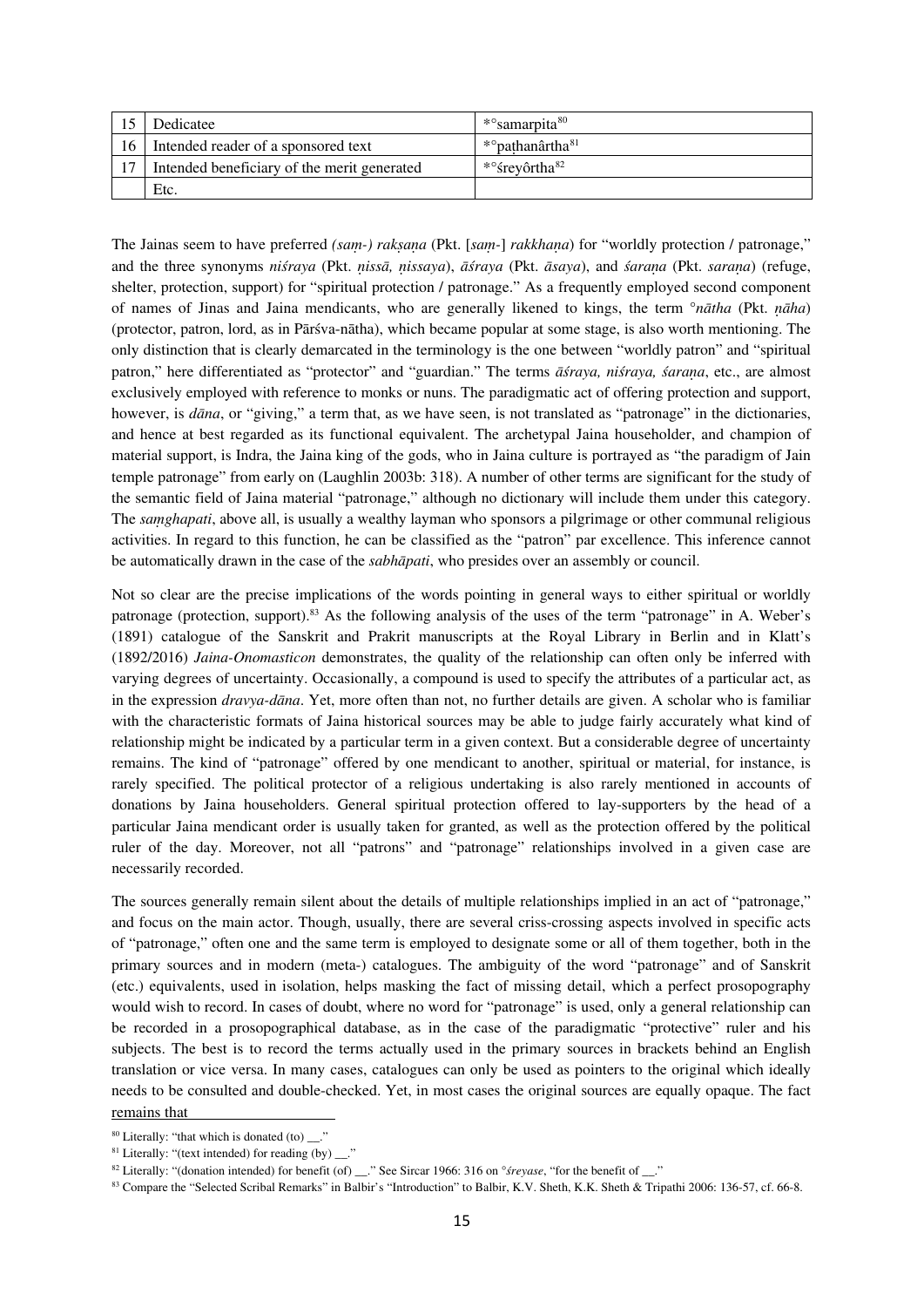records on different types of "patronage" are more ambiguous and difficult to code than information on monastic lineages and succession, or data on personal networks.

Tutelage of a novice by an established Jaina monk or other forms of protection and support extended by and for religious virtuosi are rarely, if ever, considered as relevant to studies of "patronage" in the literature. The focus is almost exclusively on *dravya-dāna*, that is, "material charity," "-gift-giving" or "-donation." In the context of Hinduism, *daksinā*, the "fee," "gift" or "donation" to Brahmin priests also plays a prominent role. The ancient scriptures of the Jainas, of course, do not use the term *dakṣiṇā*. They also do not regard the act of giving to mendicants as an element of a cycle of reciprocity, or as comparable with giving alms to beggars, but as a onesided gift to a superior being, offered both for its physical maintenance and as a symbolic act representing Jaina values. To emphasise the one-sidedness of the gift, to be renounced with no expectation of return, Jainas prefer to use more precise terms such as *bhikṣā-dāna,* "gift of alms." The word *bhikṣā* is used both to designate the "alms" given by householders, as well as the "alms" asked for and received by mendicants. To distinguish the act of giving alms from the act of begging alms, the suffix **°***dāna* is usually added to *bhikṣā*° in the former case, and the suffixes °*karaṇa* or °*cara* in the latter case. Although *bhikṣā* is given to mendicants as a "free gift," without expectation of return, the act of *dāna* is considered to be self-gratifying: thus it "works both ways."<sup>[84](#page-15-0)</sup> Conditional on the mental orientation of the giver, and on the manner of giving, it is believed to produce merit (*puṇya*), that is, "good karman," and at the same time to destroy "bad karman," besides contributing to the social status of the giver.

The vocabulary was originally centred on the perspective of the mendicants. In medieval times, lists of legitimate "fields of giving" (*dāna-kṣetra*) were drawn up by monks, some of which included even Jaina laity as qualified recipients, which of course is disputed, not least by the *a-mūrtipūjaka* traditions, which also reject the construction of temples and images, as a matter of principle. The best-known list is the *mūrtipūjaka* Ācārya Hemacandra's 12<sup>th</sup> century account of seven "fields of giving" in *Yogaśāstra* (YŚ) 3.120:<sup>[85](#page-15-1)</sup>

| RECIPIENTS WORTHY OF ALMS-GIVING                                                 |              |  |  |  |  |  |
|----------------------------------------------------------------------------------|--------------|--|--|--|--|--|
| Jaina images (construction, rituals etc.)                                        | jina-bimba   |  |  |  |  |  |
| Jaina temples (construction, restoration etc.)                                   | jina-bhavana |  |  |  |  |  |
| Jaina scriptures (copying $&$ giving)                                            | jina-āgama   |  |  |  |  |  |
| Monks (almsgiving)                                                               | sādhu        |  |  |  |  |  |
| Nuns (almsgiving)                                                                | sādhvī       |  |  |  |  |  |
| Laymen (religious infrastructure, life-cycle rituals, ceremonies, charity, etc.) | śrāvaka      |  |  |  |  |  |
| Laywomen (dito)                                                                  | śrāvikā      |  |  |  |  |  |

If these can be considered the main fields of legitimate "material patronage" (*dravya-dāna*), that is, of meritproducing acts of religious giving in image-venerating Śvetāmbara Jainism, there are other lists, which include, for instance, the right intention (*bhāva*) of the giver, such as the intended "purpose of generating merit" (*puṇyārtha*), often mentioned in inscriptions. [86](#page-15-2) The following five factors can be said to be agreed across sects to be considered as regards to the act of giving itself:

| <b>FACTORS OF GIVING</b> |       |  |  |  |  |
|--------------------------|-------|--|--|--|--|
| Recipient                | pātra |  |  |  |  |
| Giver                    | dātr  |  |  |  |  |

<span id="page-15-0"></span><sup>&</sup>lt;sup>84</sup> Variation of the explanation "honouring works both ways" which Vinod Kapashi in London gave me many years ago in the context of a discussion on public honouring, which is popular amongst Jains. It stuck in my mind. On public honouring in the (Terāpanth) Jaina tradition, see Flügel 1995-6: 156.

<span id="page-15-1"></span><sup>85</sup> Cf. Williams 1963: 165. On lists of permitted gifts see also Balbir 1982: 88.

<span id="page-15-2"></span><sup>86</sup> TS 7.39 (no. 1-4), Vasunandin *Śrāvakācāra* 220, according to Williams 1963: 150. See also Hemacandra's TŚPC 1.1.175, in Balbir 1982: 87, on the five factors of giving in support of religion (*dharmôpagraha-dāna*) (cf. TŚPC 1.1.153, in Fn. 61): the purity of the giver (*dāyaka*), receiver (*grāhaka*), the thing given (*deya*), the moment (*kāla*) and of the intention (*bhāva*) of the giver.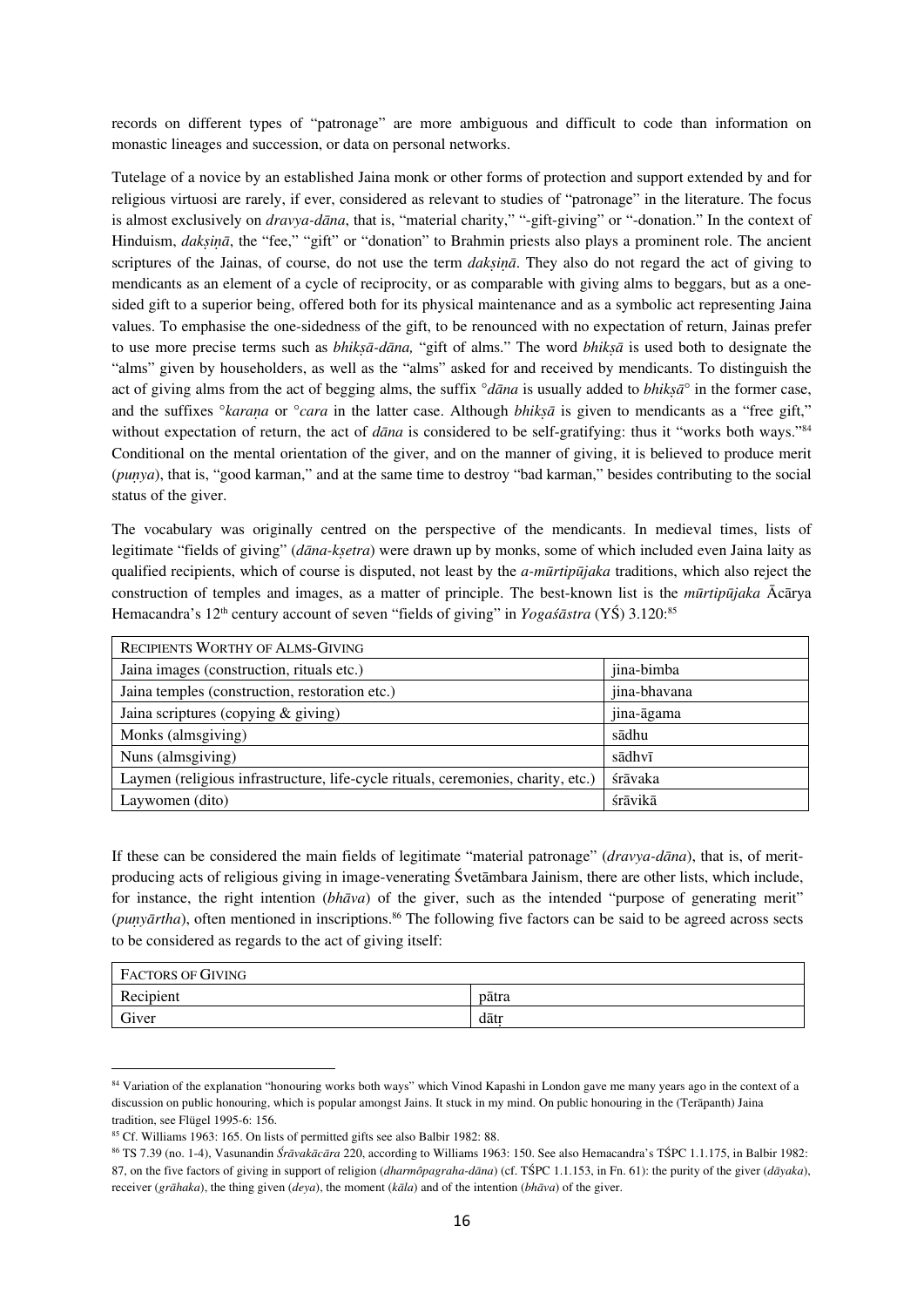| Object given (shelter, food, medicine, knowledge, etc.) $\vert$ dātavya, dravya <sup>87</sup> |            |
|-----------------------------------------------------------------------------------------------|------------|
| Manner of giving                                                                              | dāna-vidhi |
| Result of giving                                                                              | dāna-phala |

Spiritual protection is designated by another compound of °*dāna*, namely *abhaya-dāna*, the already mentioned "gift of fearlessness," as well as by other terms. *Abhaya-dāna* cannot really be classified as a form of "patronage," however, because it is generally not used as a designating of a relation between individuals. The giving of fearlessness is rather a standard quality attributed to all proper Jaina mendicants. It is considered to be freely available to everyone in the presence of a well-behaved mendicant, and not directed to one or more specified receiver. Hence, *abhaya-dāna* is only metaphorically a form of "patronage." Whether benedictions (*āśīrvāda*) could be interpreted as forms of protective "patronage," as they are from a participant's point of view, is open for debate, because they can be bestowed either in a pointed or in an indiscriminate manner. The criterion is always whether it is directed to a specific receiver or not. Despite Borooah's (1877) focus on the role of the one who offers respect (*saṃbhāvayitṛ*), on the face of it, the Jaina act of honouring (*vandanā*) the *guru* represents neither a form of protection nor of support, though it implies such a relationship. The act of public honouring (*puraskāra* or *sammānakāra*) of an individual by the *guru*, by contrast, can easily be interpreted as a form of "patronage." The different forms of "protection and support" have not yet been addressed in studies of "patronage" in South Asia. A complete list of "objects given," beyond the standard lists of objects that, according to scripture and tradition, can be "given" to Jaina mendicants, and laity, would include items as diverse as the following (Sanskrit terms are indicative):

| Given name                 | nāman    |  |  |  |
|----------------------------|----------|--|--|--|
| Office, title of office    | adhikāra |  |  |  |
| Honour, title of honour    | sammāna  |  |  |  |
| Ornament, decorative title | alamkāra |  |  |  |
| <b>Blessing</b>            | āśīrvāda |  |  |  |
| Etc.                       |          |  |  |  |

Even if it is decided to restrict a study of "patronage" to cases of "material support," in line with current practice, it will be difficult to unequivocally identify cases of "material support" among single word references to some kind of "support" in the texts. To be able to discriminate different forms of "Jaina-patronage," that is, in a narrow sense, material support of Jaina community members and Jaina religious projects, it is of course important to be familiar with the Jaina terminology pertaining to gift-giving, which here could only be indicated in a cursory manner to illustrate the complexities of the apparently easy task of identifying "patronage" relationships in the sources, and of representing it a prosopographical database which, after all, needs to reflect the full range of variations.

For the reasons given, the *Jaina-Prosopography* has no dedicated field for "patronage." Instead it uses an expandable list of "role-types," based on standardised emic terms found in the sources, some of which have been discussed. These can be linked to events and named individuals and groups, locations, times, etc. It will be the task of the researcher to select variables from this list to construct one or other type of "patronage" in view of a specific research question.

# **6. Coding Schemes used in Jaina Manuscript and Epigraphic Catalogues**

The foundations for the new digital methodologies have already been laid in the early days of modern indological and epigraphical exploration of the South Asian cultural heritage, with the creation of registers,

<span id="page-16-0"></span><sup>87</sup> Amongst the many terms used for a gift, the Persian-Urdu word *bakhšiš*, is noteworthy.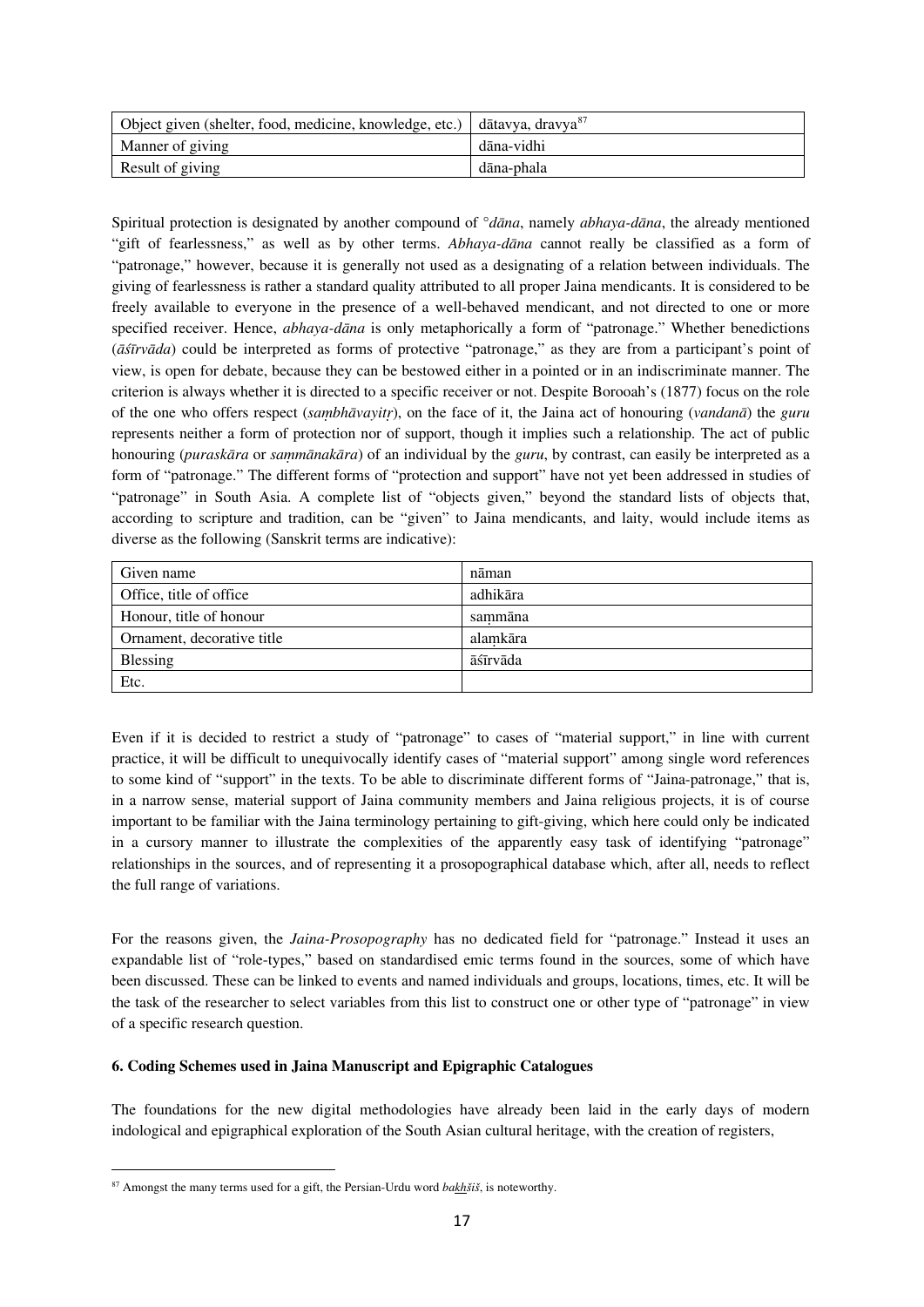catalogues, and indexes, informed by explicit or implicit coding schemes. This section will explore some of the earliest meta-data on "patron-client relationships" in standard manuscript catalogues, focussing on the indices of Albrecht Weber's (1886, 1888, 1891) *Verzeichniss der Sanskṛit- und Prâkṛit-Handschriften der Königlichen Bibliothek zu Berlin, Zweiter Band*, Johannes Klatt's (1892/2016) *Jaina-Onomasticon*, and Hiralal R. Kapadia's (1954) *Descriptive Catalogue of the Government Collection of Manuscripts Deposited at the Bhandarkar Oriental Research Institute. XVII, V*. The coding systems of the *New Catalogus Catalogorum* of the University of Madras (1949ff.), Jaina library catalogues, and some of the latest first-stage prosopographical data-bases, such as the electronic catalogues of Sanskrit and Prakrit manuscripts at the Wellcome Institute in London, of the Woolner Collection in Lahore, PANDIT, and the exemplary electronic *Catalogue of Jain Manuscripts at Kobā Tīrtha* in Gāndhīnagar, [88](#page-17-0) to name but a few, have also been studied, but cannot be discussed in this essay*.* It was expected that the comparison of the different methodological approaches of the great cataloguers of Indian literature might help generating a sophisticated set of categories for the computer-supported exploration of sociology of the Jaina tradition and knowledge production that is compatible with first-stage prosopographical catalogues. "Patronage" is just one of many parameters to be considered, but a crucial one.

## **A. Weber's Index of Authors of Sanskrit and Prakrit Manuscripts in Berlin**

In the last volume of part two of his *Verzeichniss* Vol. 2.1-3, Albrecht Weber (1891) presented for the first time a proto-prosopographical coding scheme for the historical, geographical, social, and biographical information embedded in the colophons of the manuscripts, predominantly Jaina, that he had studied, partly transcribed, and catalogued. Most of the indexes in this volume mirror the indexes Weber (1853) had created for the first part of his pioneering reference work, which in due course became a paragon for cataloguing Oriental manuscripts. The two sets of indexes are books in themselves, comprising 94 and 144 page respectively. Apart from catalogue numbers, the following subjects are covered by both:

- 1. Manuscripts
	- 1.1 Date
	- 1.2 Place
- 2. Scribes, Relatives & Patrons
- 3. Works
- 4. Authors, Relatives & Patrons
- 5. Subjects

A closer look at the structure of the indexes reveals, firstly, that the second set of indexes is much more detailed and extensive, and, secondly, that despite the distinction between scribes and authors, and different calendar systems, there is still a considerable degree of amalgamation of different types of information within one or other index in the second set of indexes. Conspicuous in this respect is Index 1891d: "Alphabetical list of the authors, their works, relatives, and patrons," which is of significance for the question of coding "patronage" relationships.<sup>[89](#page-17-1)</sup>

Weber's (1953: 392-478, 1891: 1233-1361) indexes are presented under the following headings:

# **1853:**

- a. The dates of the manuscripts in chronological sequence, besides information on place and scribe
- b. Overview of the regions and places, in which manuscripts are written, or from where the authors originate, in the sequence of the year
- c. Manuscripts in which the year is missing, which offer details on the place, the scribe, etc.
- d. Alphabetical list of the scribes of the manuscripts, their relatives, and patrons

<span id="page-17-0"></span><sup>88</sup> In parts published: Padmasāgarasūri 2003-13.

<span id="page-17-1"></span><sup>89</sup> See *infra*.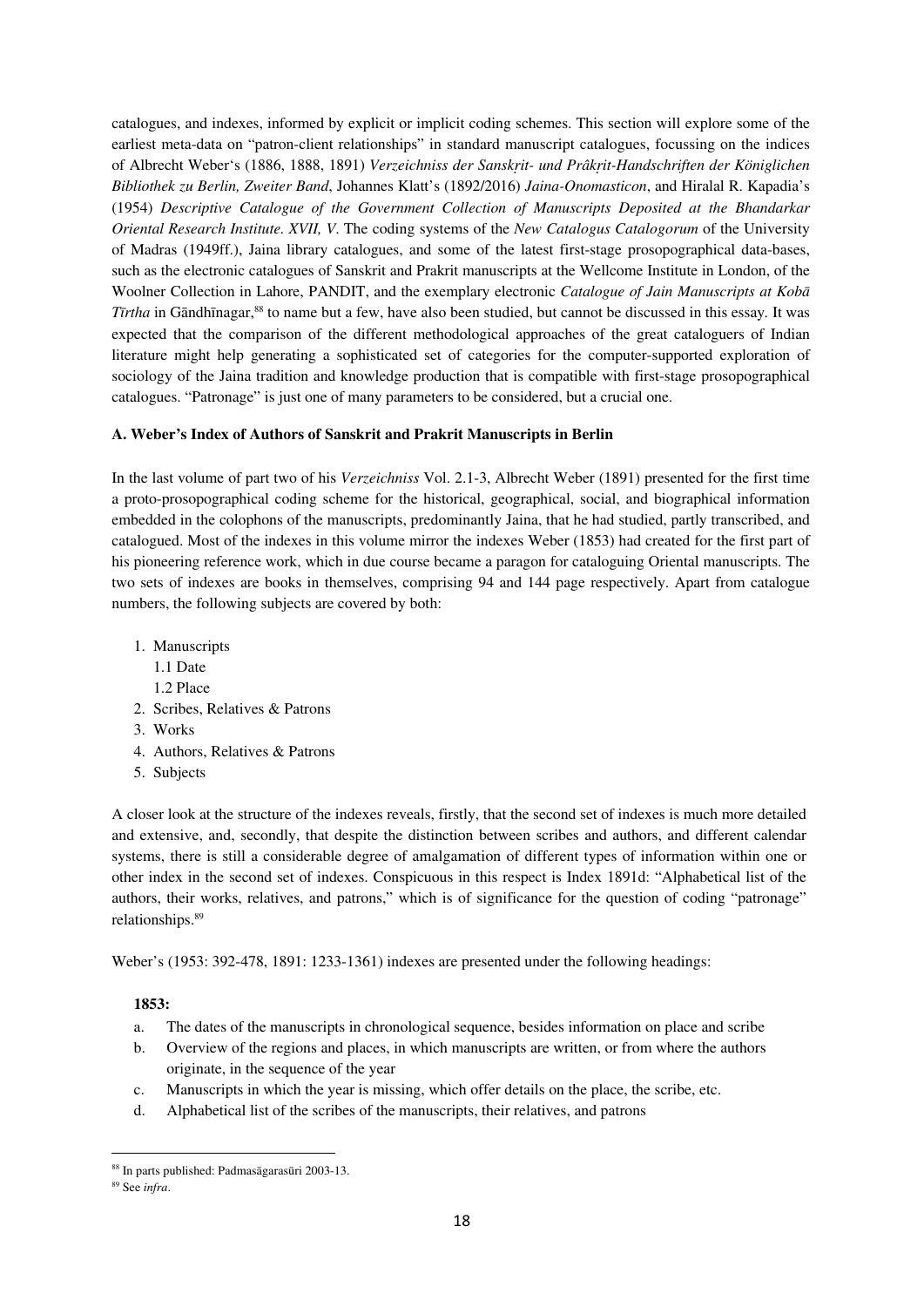- e. Alphabetical list of the authors of the manuscripts, their relatives, patrons, and works
- f. Alphabetical list of the individual texts
- g. Alphabetical list of the subjects and names covered or mentioned

# **1891:**

- a. Date and origin of the manuscripts
	- i. Date of their arrival in the Royal Library and information on the source of supply
	- ii. Date of production of copies
		- 1. According to the Vikrama-Era
		- 2. According to the Śālivāhana-Era
		- 3. According to the Nepālese-Era
		- 4. According to the Bengal-Era
		- 5. According to the Muslim-Era
		- 6. According to the Christian-Era
		- 7. Without Era
	- iii. Place of origin of the manuscripts, or rather scribes
- b. Alphabetical list of the scribes of the manuscripts, their relatives, and patrons
- c. Alphabetical list of the work-titles
- d. Alphabetical list of the authors, their works, relatives, and patrons Geographical names mentioned here
- e. Alphabetical list of the subjects, names, etc., covered or mentioned

Index 1891d is significant, because on p. 1258 Fn. 1, it introduces for the first time a coding system for marking up information on different types of social relationships and roles in the manuscripts.[90](#page-18-0) This set of codes enables Weber to present complex information in a nested index structure, which under the proper name of a particular individual lists the names of associated individuals and texts. The nature of the link is indicated in each known case with the help of ten acronyms of named variables for the presentation of prosopographical data from the catalogued manuscripts.

<span id="page-18-0"></span><sup>&</sup>lt;sup>90</sup> Deleu 1970: 319 uses the following codes in his *Index of Proper Names*: "Abbreviations:  $a$ . = annautthiya (dissident),  $A$ . = Arhat,  $\bar{A}$ . = Ājīviya, *b.* = brahman, *d.* = disciple of Mv., *h.* = householder, *k.* = king, *l.* = layman or -woman, *m.* = monk, *n.* = nun, *P.* = Pāsâvaccijja, *p.* = prince(ess),  $q =$  queen,  $r =$  race,  $t =$  traveller (disācara)." No other coding of the name indexes of Jaina catalogues is known to the present writer.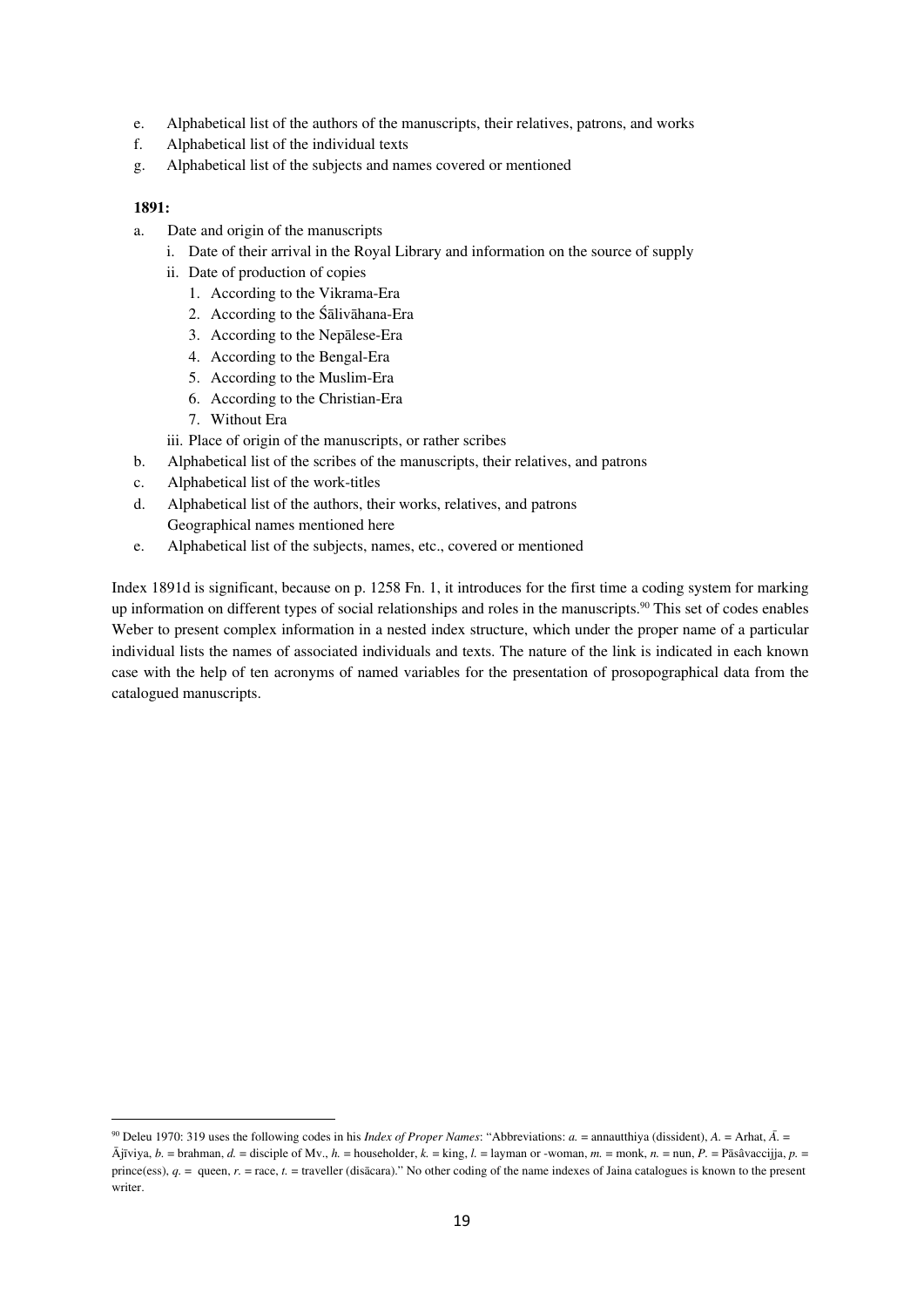# alphabetisches Verzeichnifs') der Autoren, ihrer Werke,  $6.$ Verwandten und Patrone.

\*Akabbara (Akbar), K., Jinacandra 1708, -\*Abhayadeva (s. 1120), anga 6 1792/93 s. p. 267 añga 7 1802-4 , Cânticandra 1847, - s. p. 592 añga S 1809 ۳  $\frac{1}{2}$ , Jinacandra 1911, - s. p. 742. añga 9 1811-12 ۳ añga 7-9 2301 1213 ÷ , Hiravijaya 1968, - s. p. 938 añga 10 1817  $\overline{\phantom{0}}$ , Hiravijaya 1991, - s. p. 1066 upánga 1 1826-28 , Hiravijaya 2016, - s. p. 1108 navángivrittikrit, Rudrapallîya-÷ Agastya, -samhità (skandapur.) 1525 gacha, Cândrakula 2006, - s. p. 1088 Agnisvámin, C. Látyáyana 1428 , L. Hemacandrasûri 1899, - $\overline{\phantom{0}}$ s. p. 699 Acchupta-dhanapati 1781 , L. Cântyăcărya 1910, - s. p. 827 -dhanin 1789  $\rightarrow$ Aja(ya)pala, K. (s. 1232) 1744, - s. p. 1209 , Candragacha, L. des Dhanecvara, Sch. des Pradyumna, Verf. des vâda-Ajitadeva 2025 Ajitasinha 1781 mahârnava und der sammatitika 1938, -- zwei dergl. 1938, s. Cândra s. p. 851. 1214. 1215 \*Amcalagacha (Mànikyasûrisumdara) 1604, -, Maladhâri, L. Candrasûri 1950,  $-$  s. p. 895 s. p. 1205. 1212 Anuratnamandana, irrig für anu-R° 1722  $\frac{1}{2}$  and  $\frac{1}{2}$ , L. des Paramànanda 1951, -Anangaharsha, K. tapasa-Vatsaraja 2166 s. p. 902 Ananta, K. (Sûryavatî) 1569 Abhayanandin, C. Jainendravyakarana 1634 Anantadeva, V. Vallabhadeva s. p. 1204 Abhayasinha, V. des Ramasinha 1987, -Anantabhatta, Sch. Någadeva, C. Vs.pråtiç. s. p. 1216 (s. 175; -1806) 2060 Abhayasûrî, vâdisinha 2006, - s. p. 1088 Anantabhattopádhyáya, tarkasamgraha 2207 Abhayasoma, L. des Harsharaja 1961 Anubhútisvarûpa, sárasvatî prakriyâ 2216 Abhinavagupta (AD 993-1015), tantrāloka 1772 , mahâmahecvarakavi, ekâvalî Annambhatta, tarkasamgraha 2205. 2206  $\omega$  . 1723 , C. Vs.pratic. 2060 Appadikshita, kuvalayananda 2229 Amarasinha, koça 2222-23 Abhayacandra, L. Râmacandra (s. 1490) 1580  $-$ , K. 2269 \*Abhayadeva (s. 1120), C. anga 3 1781 82 Amitagati, dharmaparikshå 2019 (s. 1120), anga 4 1786 Ammaeva (!), L. des Nemicandra 1936 (s. 1128), anga 5 1789 ayya(arya)Sâma(Cyâmârya),pannavana1837-40

<sup>1</sup>) Br. Bruder, C. Commentar, K. König, L. Lehrer, M. Mutter, N. Neffe, P. Patron, S. Sohn, Sch. Schüler, V. Vater; - ein \* bedeutet, dafs der Name schon in Index 4 vorkommt.

Only selected aspects of the data at hand have been coded by Weber in this way, evidently reflecting frequency of occurrence, and perceived utility for specialised readers. Weber's coding system focuses on kinship roles within the patrilineage, key roles within mendicant teacher-disciple lineage, kingship, patronage (arguably two forms of "patronage" are implicitly distinguished: "royal protection" and "sponsorship"), as well as on the special status of a text as commentary (and of its author as "commentator" by implication). A role-type, for the "recipient" or "client" of "patronage" is not included, because Weber evidently regarded the corresponding role to be implied. By contrast, the reciprocal roles of "father" and "son," "teacher" and "disciple" are explicitly coded.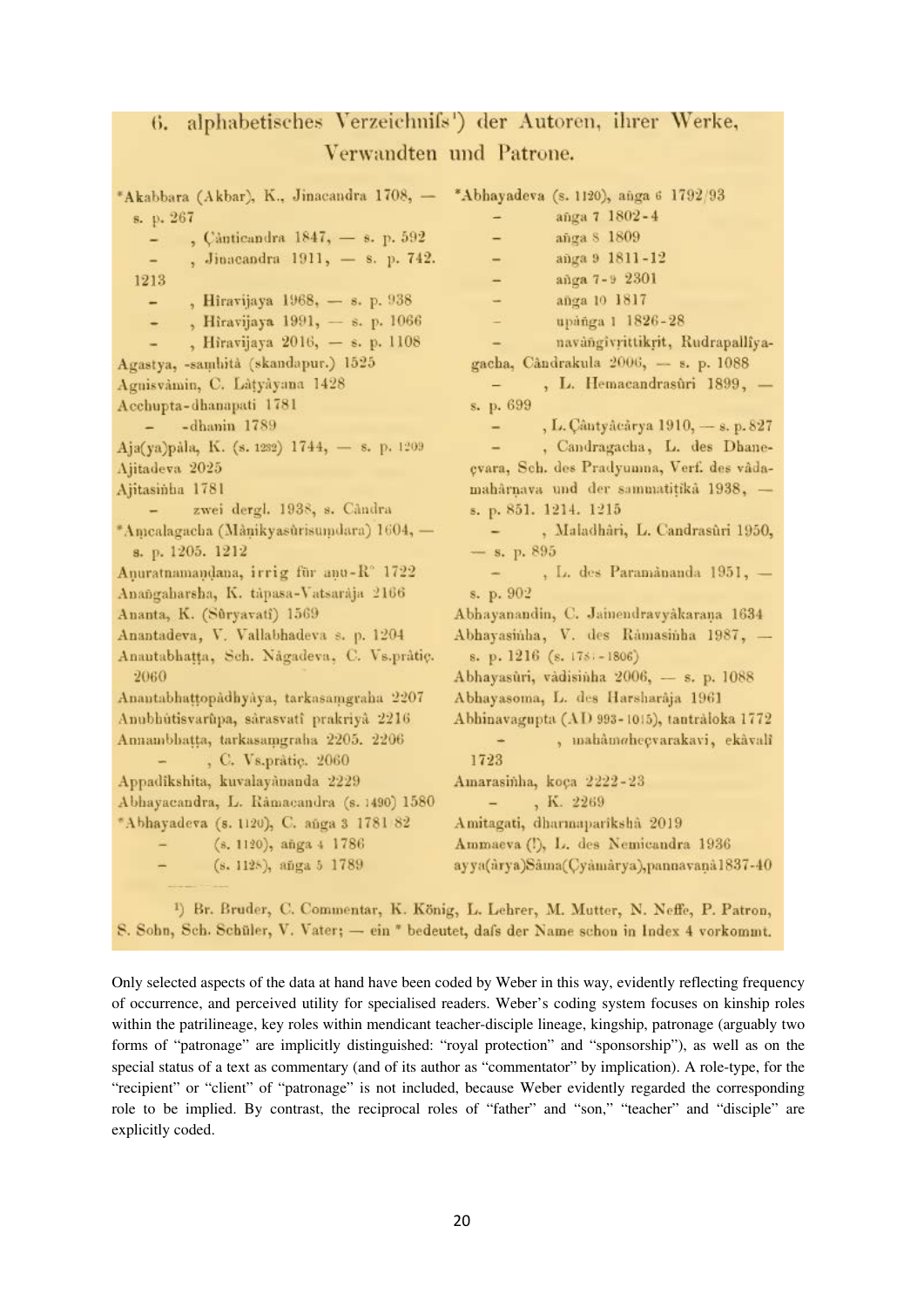The uses of the terms "teacher" and "disciple" are remarkably imprecise, both in the primary sources and in Weber's index. "Teacher" is a relational term that in the Jaina context can designate either the "head of the order" (*paṭṭadhara*), the "personal guru" (if different), or the "academic teacher" (if different). The ambiguity is is not merely a translation issue, since the title *ācārya* can refer to the role-types "head of the order" or "teacher," or both. Even more vague is the term "patron," as we have seen, in Weber's list as well, since the king K. can also be a patron P. The fact that Weber never put a P. next to the name of a king suggests that he implicitly distinguishes between "political protection" and "economic patronage," at least in this context:

| AUTHORS, RELATIVES, AND PATRONS               |           |                             |                              |  |  |  |  |  |
|-----------------------------------------------|-----------|-----------------------------|------------------------------|--|--|--|--|--|
| Social Role<br>Type of Role<br>Acronym<br>$=$ |           |                             |                              |  |  |  |  |  |
| $V =$<br>Vater                                |           | Father                      | Relative                     |  |  |  |  |  |
| $M =$<br>Mutter                               |           | Mother                      |                              |  |  |  |  |  |
| $S =$                                         | Sohn      | Son                         |                              |  |  |  |  |  |
| $Br. =$<br><b>Bruder</b>                      |           | <b>Brother</b>              |                              |  |  |  |  |  |
| $N =$<br><b>Neffe</b>                         |           | Nephew                      |                              |  |  |  |  |  |
| $L =$<br>Lehrer                               |           | Teacher                     | <b>Monastic Relationship</b> |  |  |  |  |  |
| $Sch. =$                                      | Schüler   | Disciple                    |                              |  |  |  |  |  |
| $C =$                                         | Commentar | Commentary (-> Commentator) | Type of Text (-> Author)     |  |  |  |  |  |
| $K =$                                         | König     | King                        | Ruler                        |  |  |  |  |  |
| $P =$                                         | Patron    | Patron                      | Patron                       |  |  |  |  |  |

The parallel index for "scribes" in Weber (1891: 1243-8) does not use a coding system, which for the index for authors may have been developed after the ambiguities in this list became apparent, with no time left for resetting the index for scribes, which instead offers a narrative description of the data in the final paragraph on p. 1248, reproduced below. The text points for instance to the interesting fact that female scribes are also on record. [91](#page-20-0)

In diesen Angaben werden folgende Familien nnd Schulen erwähnt: die kula: Yadu. Vegada, die gacha: Añcala, Aukeça (Ük.), Kuramda, Kharatara (brihat-Kh.), Dâhadâ, Tapâ, Pârgvacandrasûri, brihad, Sârasvata, die gana: balâtkâra, maladhâri, die gotra: Ratnapurâvuharà, Vanthikà, Çañkhavâla; - bei genaueren Angaben werden hie und da auch die Gattinnen (bhàryà) augeführt, s. z. B. 1899. 1988.

Mehrfach ist von Bibliotheken, bhândâgâra, die Rede; so z. B. 1915 (s. 1490): adye 'ha Crîpattane çrî Jinabhadrasûrîçvarânâm bhândâgâre ... likhâpitâ, 2238 mahârâjâdhirája Caulukyacûdámani çri Mahîmalladevasya bhâratibhândâgare, 2020 çri Thâra Hîrajîni bhâmdâra, cf. bhândâreçvara 1539, bhândâria 1948. — Die Gnade (prasâda) der speciell genannten Gottheiten, welche den Schreiber bei seiner Arbeit unterstützten (cf. 1539. 1726. 1736. 1944. 1981. 2021. 2041) bezieht sich wohl auf Tempel derselben, für die er schrieb. - Die Namen derer, für welche eine Handschrift copirt ward, werden sehr häufig aufgeführt. Von einem ibhya Namens Udayasinha wird berichtet, dafs er die 45 âgama copiren liefs (1877 p. 638). - Auch weibliche Schreiber werden erwähnt, s. 1682 (s. p. 233). 1802. 1951. - Bildliche Darstellungen finden sich im Ganzen selten eingefügt, z. B. bei 1744. 1938.

In modernen Werken werden die Citate aus einem Werke gelegentlich nach den Blättern der dem Autor vorliegenden Handschrift desselben aufgeführt, s. p. 922 n.2. 963n.1.

Die Mss. sind fast sämmtlich in Devanågari geschrieben, ausgenommen 13 in Kashmir-Schrift (Carada) (1461, 1537, 1543, 1587, 1608, 1613, 1766, 1771, 2166, 2222, 2243<sup>ab</sup>, 2303), vier in Nepalî (1591. 1592. 1606. 1769), vier in Telinga (1598. 1599. 1601. 1603), eines in Gurmukhi 1609, eines in Uriya 2178.

<span id="page-20-0"></span><sup>91</sup> Weber 1891: 1248. A worthwhile subject for further study.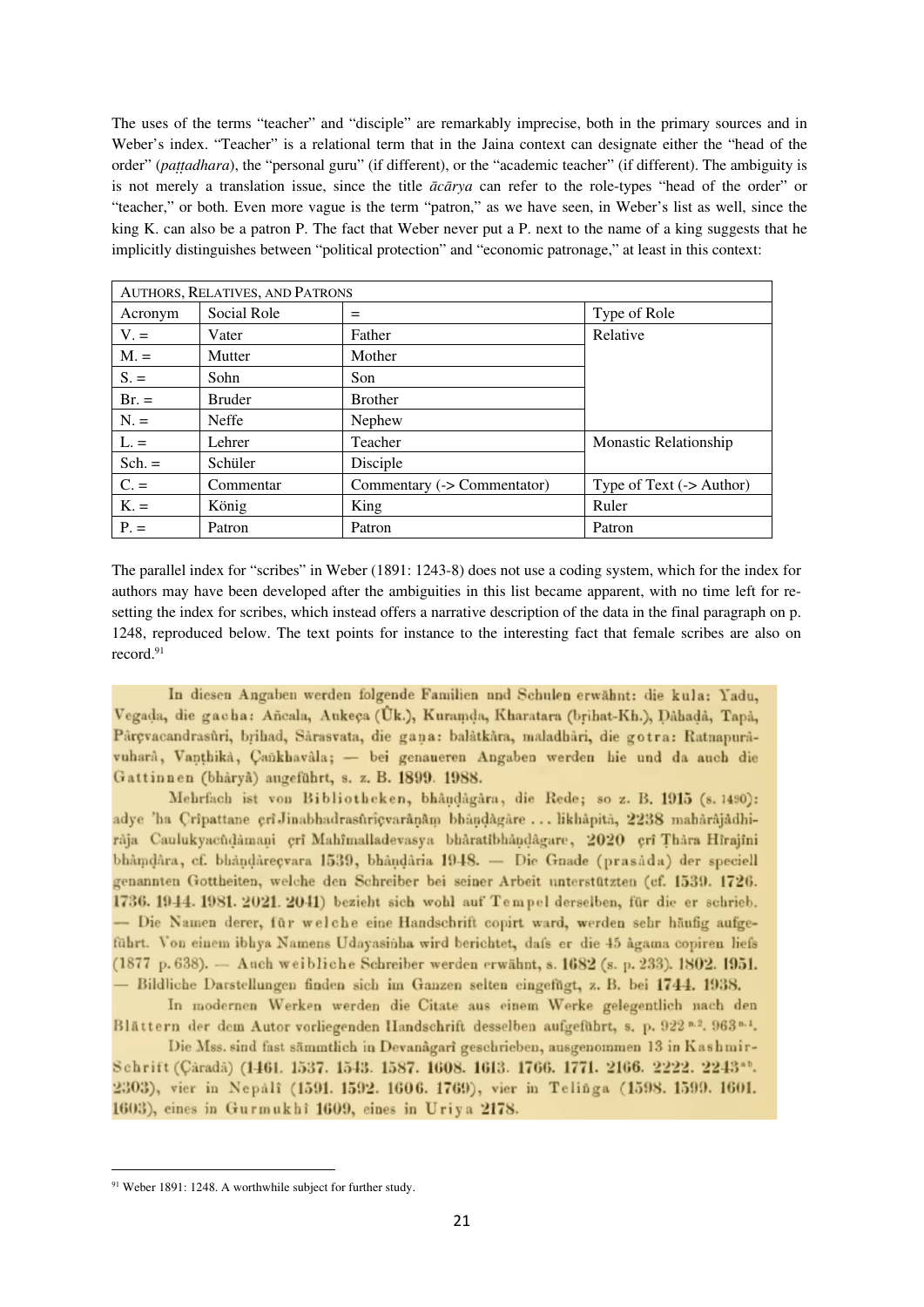It seems that Weber used the code "P." rather sparingly. Only ten cases have been marked up by him in this way (catalogue number and page number "s.p." references are used), which indicates how much more difficult it is to find information on "patronage" in manuscripts, compared with donative inscriptions:

- 1. "Govardhanadhârirâja, K., S. des Toḍara, P. des Kṛishṇapaṇḍita 1556" (p. 1262),
- 2. "Padmacandra, Sch. des Jinaçekhara 2006, P. des Candrakîrti 1639" (p. 1266),
- 3. "Paramânanda, Sch. des Abhayadeva, sâmâyârîvihi 1951-, P. des Vinâyaka, çrâddhakalpalatâ 2280" (p. 1266),
- 4. "Raghunâtha, P. des Râmacandra 1463" (p. 1269),
- 5. "Lûṇiga, L. des Mahâdeva 2232, s. p. 1205 , P. des Caṇḍapâla 1588" (p. 1270),
- 6. "Vastupâla, P. des Udayaprabhadeva 1741 s. p. 1205 († s. 1298). 1208. 1216" (p. 1270),
- 7. "Sûrya*v*atî (°matî), P. des Somadeva 1573, s. p. 162" (p. 1273),
- 8. "Harihara, K., P. des Cihnabhaṭṭa 1619 , P. des Sâyaṇa 1473-75 […] s. p. 1208" (p. 1273),
- 9. "Harshadeva, K., P. des Somadeva s. p. 162" (p. 1273),
- 10. "Hema, S. des Rayaṇa (Ratnagaṇi), P. des Somatilaka 1932, s. p. 1214" (p. 1274).

The list extracted from the index includes four patronage relationships between a Hindu king or queen and a poet (no-s. 1, 7, 8, 9),<sup>[92](#page-21-0)</sup> one between a Jaina lay person and Jaina monks (no-s. 5, 6), one either between a Jaina lay person and a Jaina monk or between two Jaina monks [?] (no. 10),<sup>[93](#page-21-1)</sup> and four between two Jaina monks (nos. 2, 3, 4, 5).[94](#page-21-2) Documented relationships of, for example, King Akbar to Jaina *ācārya*s are not coded as "P." but as "K." which indicates the existence of an unspecified relationship between a king and a monk. Since Weber uses P. chiefly to qualify relations between kings and (monk-) poets and relationships between two monks, the question remains as to what kind of roles Weber classified under the term "patron": protector, supporter, or  $h$ oth $295$  $295$ 

<span id="page-21-0"></span><sup>92</sup> Weber 1891: did not code the queen Sūryavatī as "K." despite the fact the he knew she was a queen (Weber 1886: 162), most likely because he did not introduce the codes "Q." or "R." (for "royal patronage") in the first place. Somadeva was the Jaina mendicant author of the *Kathāsaritsāgara*. Klatt 1892/2016: 921 has not much on him. Cf. Bollée 2015.

<span id="page-21-1"></span><sup>&</sup>lt;sup>93</sup> Cf. *infra* the comparison of overlapping cases with Klatt's data.

<span id="page-21-2"></span><sup>94</sup> The fact that both Raghunātha and Rāmacandra were teacher and disciple of the "Vṛihal-Lauṅkā-gaccha" (Bṛhat-Loṅkā-gaccha) can only be verified through Klatt 1892/2016: 700. Though more interpretative options remain open, the Klatt's data make it seem most likely that "Lūṇīyā" (p. 738) and Caṇḍapāla (p.358) were both Jaina monks at the time of the described relationship.

<span id="page-21-3"></span><sup>&</sup>lt;sup>95</sup> See *infra* for a comparsion of Weber's and Klatt's approach.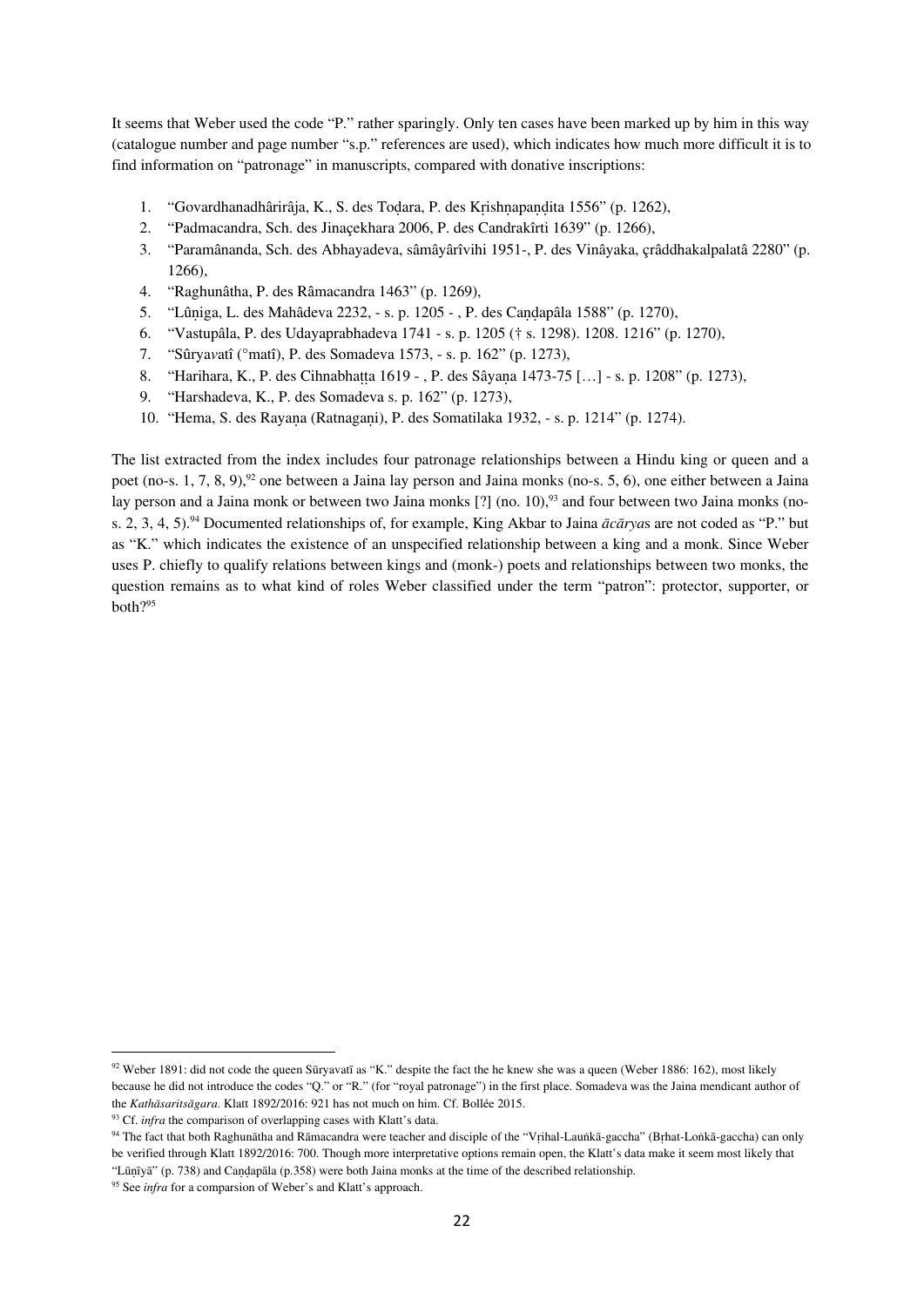| "Govardhana, åryåsaptaçati 1594                | Cândrakula, Kauțikâkhye gane, Cândrakule,    |
|------------------------------------------------|----------------------------------------------|
| , V. des Gangådhara 1739                       | Vatodbhava Brihad gache, Någapuriyåhvaya     |
| , nyâyavodhinî (Todara") 2206                  | Tapápráptávadáte, Devasúri (s. 1174), Pad-   |
| Govardhanadhâriraja, K., S. des Todara, P.     | maprabha, Prasannaçaçibhrit, Gunasamudra,    |
| des Krishnapandita 1556                        | Jayacekhara, Vajrasena, Hematilaka, Ratna-   |
| Govardhanabhatta, L. des Raghunatha 2331       | çekhara, Pûrnacandra, Hemacandra, Ratna-     |
| *Govinda, L. des Çamkara 2038                  | sågara, Hemasamudra, Hemaratna, Soma-        |
| , V. des Nilakantha 1510-22                    | ratna, Râjaratna, Candrakirti (Nâgapurîya    |
| Govindaçesha, Çeshagovinda, Baudhây. agni-     | Tapågachådhiråjabhattåraka), Harshakîrti     |
| shtoma 1453                                    | 1639                                         |
| Govindasvâmin, C. zu Baudhâyanadharma 2051     | , Cândre gache Dharmasûri, Hema-<br>ee in    |
| Gaudapāda, âgamaçāstra 2113-17                 | candra, Udayacandra, Devendra, Kanaka-       |
| Gaudeçvara (Jnânottara), C. zu Çvetâçvat. 2134 | prabha 1682                                  |
| Gautamam gotram 1523                           | , Cândrakule, Jagaceandra (Tapă-             |
| Gaurikânta Sârvabhauma, C. zu ânandalahari     | cárya), Devasundara, Somasundara, Muni-      |
| 1767                                           | sundara (Çyâma-Sarasvatî), Jayacandra,       |
| Ghanaçyâma, godânavidhi 2259                   | Ratnaçekhara, Caritraratna, Hemahañsa        |
| Candapâla, C. zu Damayantîcampû 1588, -        | (s. 1514 Açãpalli) 1741                      |
| s. p. 1205 (s. 1298)                           | , Candrakule, Jagaccandra (Tapå),            |
| Candasinha 1588                                | Somas., Munis., Jayac., Ratnaç., Lakshmî-    |
| Candancu 1423                                  | sågara, Sumatisådhu, Suhemavimala (s. 1583), |
| Candeça, S. des Dohavi 1710                    | Harshakula 1777                              |
| Caturveda-Prithûdakasvâmin, C. zu Brahma-      | , Candrakulina, Vardhamana, Bu-              |
| gupta 1734                                     | ddhisâgara, Abhayadeva, Ajitasinha (Jina-    |
| Candra (Tapà 15) p. 1002, s. Cândra            | candra), Yaçodeva, Drona (Anahilapataka,     |
| Candrakirti, C. zu sårasvatavyåkarana 1639     | Achuptadhanin, s. 1120) 1781                 |
| , L. des Harshakirti p. 1207                   | , Cândre kule, Vardhamâna, Jine-             |
| Candrakulinapravacana 1781, s. Cândra          | cvara, Buddhisâgara, Jinacandra, Jina-       |
| Candragacha 2012, s. Cândra                    | bhadra, Yaçaçcandra (Nirvritakula),          |
| Candraguru, Sch. des Prabhânanda 2006          | Drona, Vimalagani, Dâyikasutamânikya         |
| Candraprabha 1938, s. Candra                   | (s. 1128, Anahilapuranagare, Achuptadhanin)  |
| Candramahattara, saptatikâ 1930, - s. p. 1214  | 1789                                         |
| Candraçukla, Bein. d. Mahâdeva, L. d. Jaya-    | , Candrakula, Vardhamâna, Jine-<br>a.        |
| râma 2269                                      | çvara, Abhayadeva, Drona (Anahilla) 1826     |
|                                                |                                              |

## **H. R. Kapadia's Catalogue of Jaina-Manuscripts at the Bhandarkar Oriental Research Institute**

The only other attempt at a systematic investigation of the social roles as represented in manuscript catalogues is H. R. Kapadia's (1954: 145) in Volume 17.5 of the *Descriptive Catalogue of the Government Collection of Manuscripts Deposited at the BORI (Appendices)*. [96](#page-22-0) Kapadia's list of social categories is more extensive than Weber's. It even includes deities, and, somewhat inconsistently, works, sections, and miscellanea:

<span id="page-22-0"></span><sup>&</sup>lt;sup>96</sup> in a rudimentary form, parts of the first volumes of the New Catalogus Catalogorum of the University of Madras outline something similar:

<sup>&</sup>quot;In addition to all this work, for facilitating future work and saving time I worked up also the material relating to a number of authors and works falling into large natural groups because of their inter-relation by family or teacher-pupil connections or by belonging to a common type or form of literature. These had to be brought together and worked upon irrespective of the alphabetical order in which the volumes had to be prepared. Alphabetical work continuously involves subject-wise work also. Thus material was prepared by me for works, authors and subjects spread over different alphabets upto the end' [emphasis added]" (Raghavan in NCC Vol. 4, University of Madras 1968: i-ii).

With specific regard to the contents of Jaina manuscripts, Balbir et al. 2006: 164ff. also point to the possibility to establish "chronograms" for data on pilgrimage, installing images, *sūri-mahotsava*s, sponsorship of ms.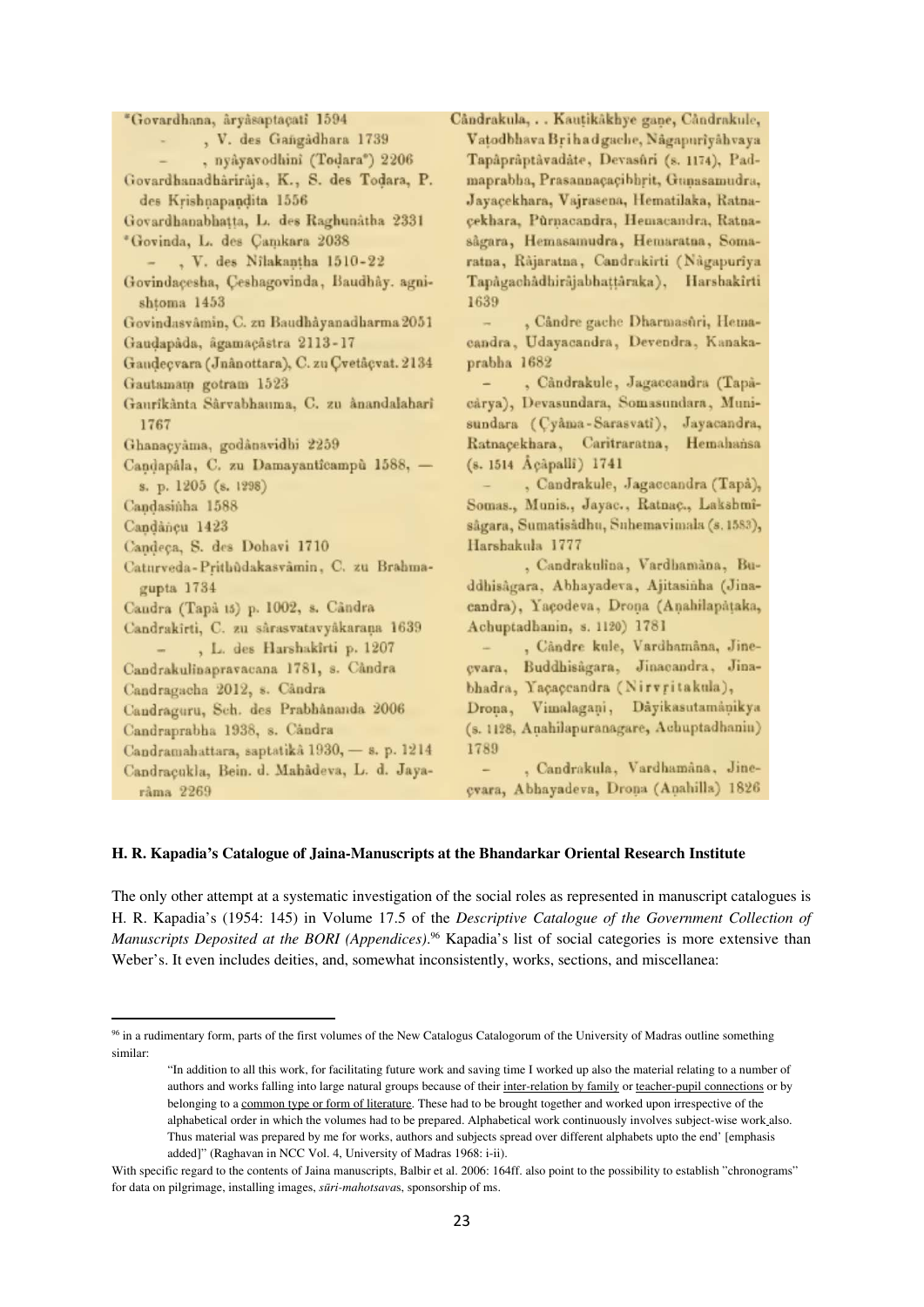- a. Deities,
- b. Kings, Queens, and Princes,
- c. Scribes,
- d. Schools and Sub-schools,
- e. Castes, Sub-castes and Lineages,
- f. Jaina Monks and Nuns,
- g. Jaina Laity,
- h. Non-Jaina House-holders,
- i. Works and their Sections, and
- j. Miscellanea.

Unfortunately, Kapadia did not develop a system of codes to be applied to the indexes of his manuscript catalogues. An analysis of the types of specific information he presents in his lists yield the following, more differentiated list of categories:

- a. Biographic: name, designation, [birth = "Saṃvat"], died, age,
- b. Kinship Relations: father / mother / wife / second wife / husband / son / daughter / brother / uncle / godfather / god-mother / descendent / progeny / relative / female relative of  $\_\_\$
- c. Caste, Lineage & Family: of \_\_\_ anvaya / jñāti / gotra / kula / vamśa / lineage / family / royal family / surname,
- d. Occupation & Role: author, cowherd, goldsmith, grammarian, minister,
- e. Other Social Relations: friend / colleague / helper of \_\_\_ ,
- f. Spiritual Kinship: descendent / guru / pupil / 1<sup>st</sup> female pupil of  $\_\_\_$ , vidyāguru of  $\_\_\_$ ,
- g. Spiritual Seniority: senior / junior to \_\_\_ ,
- h. Succession: successor / predecessor of \_\_\_ ,
- i. Spiritual Disciplehood: devotee of \_\_\_ , śrāvaka of \_\_\_ ,
- j. Group Relation (monastic): founder / first apostle [/ member] of \_\_\_ , nun schismatic (nihnava), non-Jaina,
- k. Time: Samvat \_\_\_\_, contemporary of \_\_\_\_, flourished after \_\_\_\_, earlier / not earlier / later / not later than .
- l. Place: native / visitor of \_\_\_ ,

The *Jaina-Prosopography* has taken advantage of these and other attempts to structure the vast materials in the form of extended indexes. However, it is mainly building upon the data compiled by Johannes Klatt.

# **J. Klatt's** *Jaina-Onomasticon*

J. Klatt's (1892/2016) *Jaina-Onomasticon* is special, because it is not only a bibliography, and meta-catalogue, but also a proto-prosopographical index, offering structured bio-bibliographical data of varying quality, which can form the bedrock of a prosopographical database. His implicit prosopographical scheme can be schematically represented as follows:<sup>[97](#page-23-0)</sup>

Monastic name Given name Birth date Birth place Father Mother Family (kula, gotra)

<span id="page-23-0"></span> $97$  Flügel 2016: 108. Dundas 2007: 22 used a simplified version of Klatt's schemes.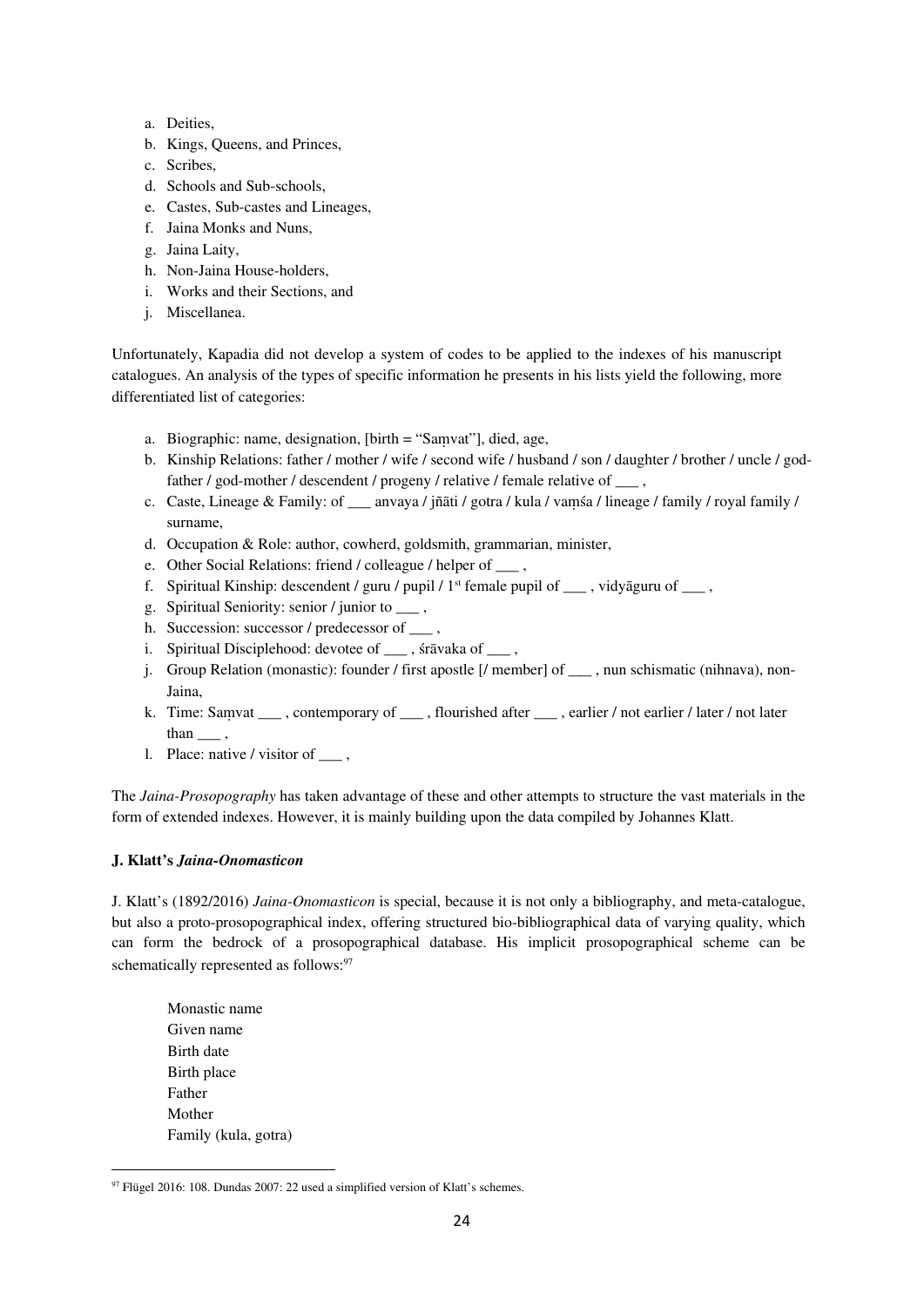Sub-caste (jāti) Mendicant order (gaccha, gana) Initiation date Initiation place Initiator / head of the order Date of consecration as ācārya / sūri Place of consecration as ācārya / sūri Date of death Place of death Accomplishments Remarkable historical events

In his "extracts" from two Mūrtipūjaka *paṭṭāvalī*s Klatt (1882) already used these categories. One example from the representation of information from the *Vidhipaksa-pattāvali-samgraha* in Klatt's (1894: 175) penultimate publication illustrates how he extracted information for his *Jaina-Onomasticon* (emphasis added):

"48. Jayasinha-sûri, son of koṭi-dravya-dhanin Dahāḍa Śeṭha and Neḍî, born Saṃvat 1179, Kuṅkaṇadêśe Sopârā-pura-pâtane, dîkshâ 1193 (Mer. and Sat. 1197), sûri 1202, âchârya 1236,  $\pm$ 1238, 79 years old […].

49. Dharmaghosha-sûri, son of Chandra vyavahârin, in Mâhava-pura-nagara (Mâru-deśê) and of Râjalade, born Saṃvat 1208, dîkshâ 1216, âchârya 1234, composed Satapadî (ashtâdaśa-praśnottararûpa) Samvat 1263,  $\pm$  1268, at the age of 59."<sup>[98](#page-24-0)</sup>

# **7. Analysis of 38 cases of "patronage" in J. Klatt's** *Jaina-Onomasticon*

Klatt's opus has 35 direct references to a "patron" or to "patronage." For the purpose of this brief pilot study 3 other named relationships within the sample of keywords containing explicitly references to a "patron" or "patronage" were coded as "patronage", yielding altogether 38 cases. Twice "celebration" is mentioned, indicating patronage (= material sponsorship) of a religious event, and once "installation," indicating, in a not entirely clear manner, either (a) the act of appointing a monk by a householder, which is rarely the case, but not unheard of, (b) a ceremonial role during the installation ceremony, or (c) one or other form of financial sponsorship of the event. Because some of the same "patronage" relationships are mentioned more than once under different keywords, the raw figures had to be adjusted downward. The "patronage" extended by King Indrajit to the poet Keśavadāsa is mentioned twice: once under "Indrajit," and once under the keyword of Keśavadāsa's work "Rasikapriyā." Similarly, the "patronage" extended by King Mahīpāla to the poet Rājaśekhara is mentioned again under each of Mahīpāla's two synonyms "Herambapāla" and "Kṣitipāladeva."[99](#page-24-1) The "patronage" extended by King Harsa to Bāna is mentioned once under "Harsadeva" and twice under "Harsavardhanā," the "patronage" extended by King Arikesarin to Pampa once under "Arikesarin" and once under "Pampa," and the "patronage" extended by Vastupāla to Udayaprabhadevasūri is mentioned under each of the two names. In the final analytical table, the number of patrons was readjusted once more, because Klatt's

<span id="page-24-0"></span><sup>&</sup>lt;sup>98</sup> Attempts at classifying information for the production of concordances have been made in various context of Jaina research in the 19th century. Burgess 1903: 66, for instance, used the following ccodes to preent information on the legendary Jina-biographies:

<sup>&</sup>quot;For sake of brevity the following particulars for each Arhat are given below in serial order viz.: (1) The *vimâna* or *vâhana* (heaven) from which he descended for incarnation.

<sup>(2)</sup> Birthplace, and place of consecration or *dîkshâ*.

<sup>(3)</sup> Names of father and mother. (4) Complexion.

<sup>(5)</sup> Cognizance *chihna* or *lâñchhaṇa*.

<sup>(6)</sup> Height; and

<sup>(7)</sup> Age.

<sup>(8)</sup> Dîksha-vriksha or Bodhi tree.

<sup>(9)</sup> Yaksha and Yakshiṇî, or attendant spirits.

<sup>(10)</sup> First Gaṇadhara or leading disciple, and first Âryâ or leader of the female converts."

<span id="page-24-1"></span><sup>99</sup> He was a Gurjara-Pratihāra king and reigned ca. 913-944 (Tripathi 1989: 259).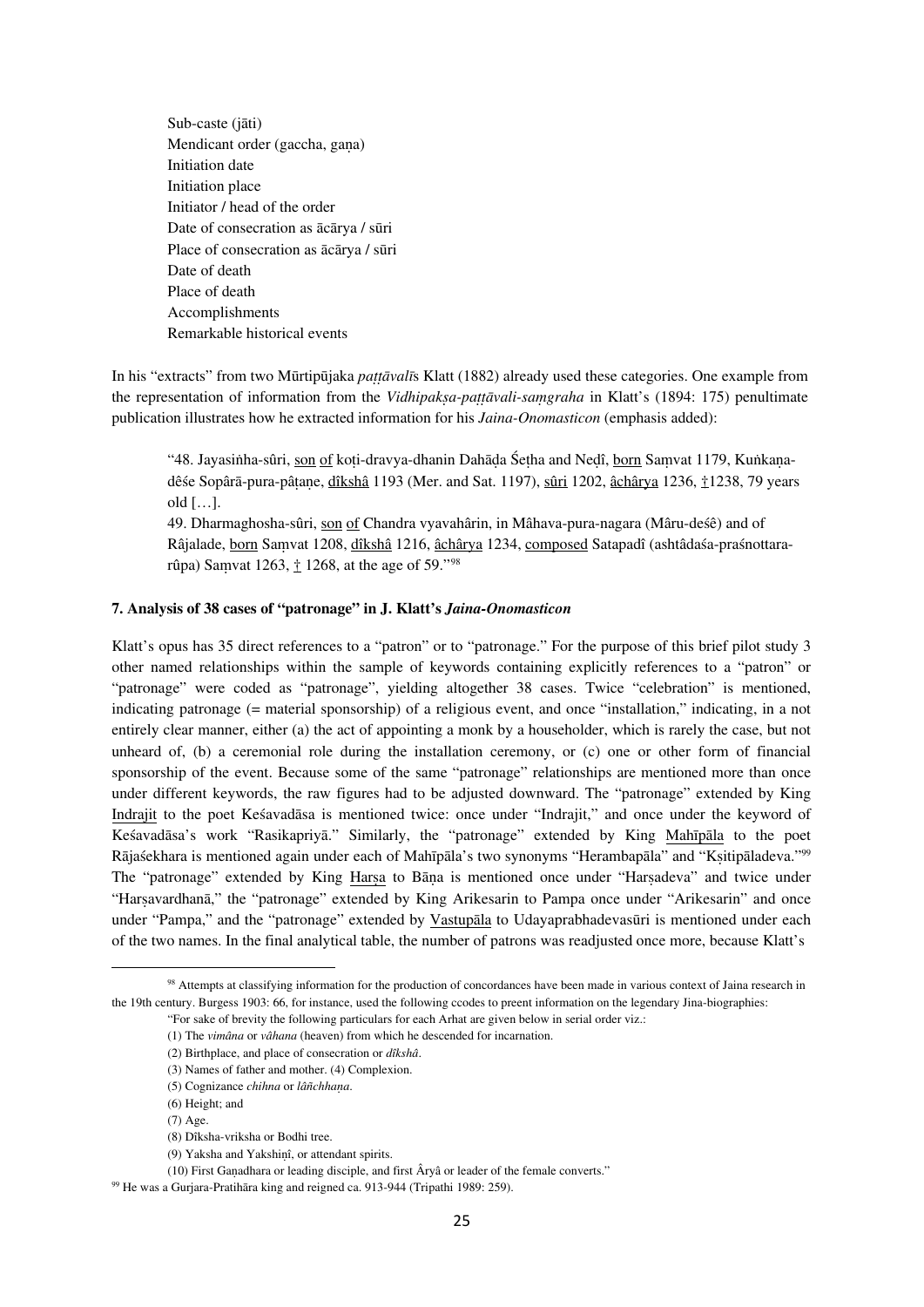sources recorded that Dālacandra (Dālcand) acted as patron twice - to Mathurānātha and Rāycand -, while Harsa is said to have acted as "patron" to three different individuals: Bāna, Mayūra, and the Chinese Buddhist monk Hiuen Tsiang / Xuanzang (who describes Harsa as a "Buddhist" in his report of his encounter with him in his work *Xiyu ji*).<sup>[100](#page-25-0)</sup> This leaves 30 "patronage" relationships between 26 "patrons" and 28 "clients."

Klatt (2016: 397) uses many other terms which may imply relationships of "patronage" of one kind or another. In the entry on King Jayasiṃhadeva of Gujarat (r. 1150-1199), for instance, the following highlighted phrases can be found:

"Jayamaṅgala **composed** Kavi-çikshā **under him**, ib. p. 68, Appendix p. 80 line 4. **Under his reign** Yacodeva of the Ūkeca-gaccha **composed** VS 1174 in Anahilapātaka a commentary on Navatattva, […] **gave** to Ānanda-sūri and Amaracandra-sūri of the Nāgendra-gaccha **the names** *vyāghra-çiçu* and *siṅha-çiçu*, ib. Appendix p. 18 verse 4. He **honoured** Dharmaghosha-sūri of the Pūrṇimā-gaccha, […] **Converted** by *vādi*-Deva Jayasiṅhadeva **erected** VS 1183 in Pattana a Ṛishabha-*prāsāda*."

Roles and relationships described by ambiguous expressions such as these have been ignored in the analysis, in view of limits of time and space. In Klatt, the formulation "under him" invariably refers to the secular or religious head of a social unit, i.e. the secular or spiritual patron/protector. "Erected" could refer, for instance, to a founder (*sthāpaka*), sponsor (*prāyojaka*), or donor (*dātā*). The most likely it referes to a "sponsor." The bestower of honorific titles such as "tiger among pupils/scholars" (*vyāghra-śiśu*) or "lion among pupils/scholars" (*siṃha-śiśu*) could be labeled as "name-giver" (*nāma-pradātṛ*) or as "honourer."[101](#page-25-1) The "honourer" could be labelled with the Sanskrit terms *puraskāra*- (award) or *saṃmāna-* (honour) *pradātṛ*. Links of "patronage" between individuals that are mentioned more than once, such as the one between Mahīpāla and Rājaśekhara, are compressed into a single entry in the table, hence achieving a reduction of complexity. A fuller analysis of the information on "patronage" in the *Jaina-Onomasticon* will be offered in the *Jaina-Prosopography* database.

In the following, colour-coded keys were used, in preference to TEI-style tags, to highlight the main keywords that were coded for this pilot prosopographical analysis of a sample of published data in preparation of the relational database. The object produced by the "client," usually a text, is not highlighted to paint the text sample not in too many colours. Codes can of course be changed, in accordance to different research designs, which will lead to slightly different results. However, for purposes of basic descriptive statistics of the data on "patronage" in the *Jaina-Onomasticon* they seem to be fairly uncontroversial. The most complex relationshiptype recorded in the material can be modelled in form of "events" and "role-types" as follows:

*Main Event X - Performed by A - Requested by C - Inspired by D - Patronised by E - Sponsored by F - for G* 

"Event X" for can for instance refer to an encounter, a ceremony, or the production, or transaction of something. Typical examples are the acts (events) of "composing a text," "publishing a book," "giving a book," or

"installing a monk." The categories mainly differentiate types of patrons and types of clients involved in the recorded process of production of some object or event. Needless to say that both action and agent can be in the plural. Agents can be individuals and institutions. The following categories cover much of the variation in the given data-set. However, the objects produced or transmitted are not coded in order to avoid cluttering the text with meta-data in this preliminary analysis. Not included are also links of kinship, succession, friendship, and other social relationships:

o Requesting Agent (purple)

<span id="page-25-0"></span><sup>&</sup>lt;sup>100</sup> See Deeg 2007: 43 (=418) for a critical assessment of the document as "a piece of historical information."

<span id="page-25-1"></span><sup>101</sup> Cf. Flügel 2018a.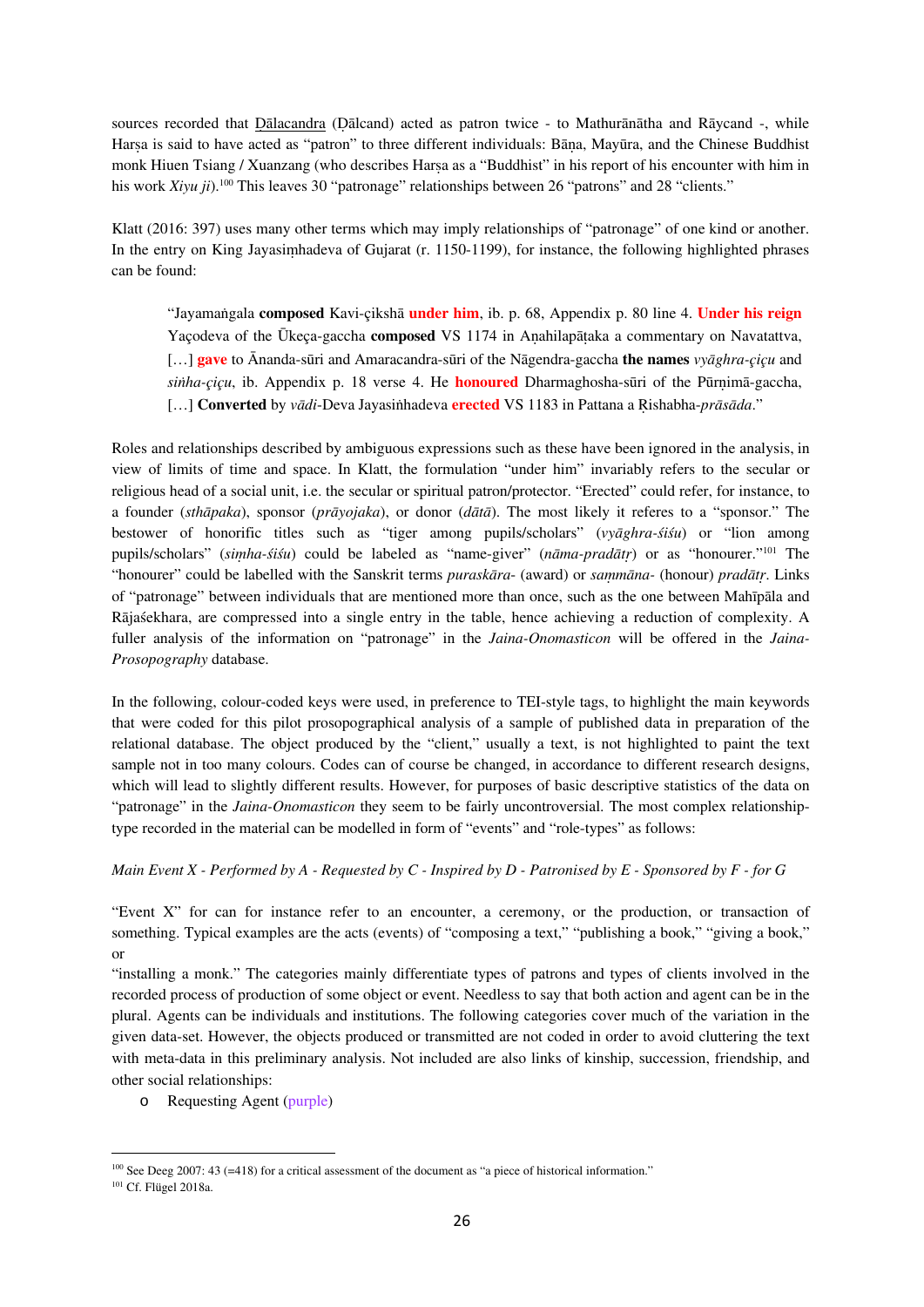- $\circ$  Inspiring Agent (n/a)<sup>[102](#page-26-0)</sup>
- o Act of Patronage (red)
- o Royal Patron (green)
- o Ministerial Patron (ochre)
- o Business Class- / Wealthy Patron (*ibhya*, etc.) (brown)
- o Monastic Patron (pink)
- o Client (blue)
- o Beneficiary (olive)

The following analysis results from the application of these codes.<sup>[103](#page-26-1)</sup> Supplementary information from the *Jaina-Onomasticon*, which Klatt (2016) did not cross-reference in his manuscript, is provided in the footnotes. The relevant keywords are presented in (Indian) alphabetical sequence:

**ABHAYODAYAGAṆI** *Saṃvigna-paṇḍita*, [104](#page-26-2) patron of Gajasāra-gaṇi who wrote Vicāra-shaṭ-triṅçikā[105](#page-26-3) under Jinahaṅsa-sūri (VS 1555 – 82), MITRA 1888: 19 line 13.[106](#page-26-4)

- **ARIKESARIN** [Klatt p. 234] *Mahāsāmanta*, of the Cālukya-kula, father of Yaçodhara (Çaka 881), PETERSON 1884: 47 – 8, 156 line 5. Patron of the Canarese poet Pampa (Çaka 863) who composed Ādi-purāṇa and Pampa-bhārata, see RICE 1882<sup>b</sup>: 21, RICE 1883<sup>b</sup>: 299 – 300, RICE 1884<sup>a</sup>: Introduction p. XIV, FLEET 1882<sup>b</sup>: 39 note. Arikesarin, of the Çilāhāra dynasty, Çaka 939, INDRAJĪ  $1878^\circ$ :  $1 - 17$ .<sup>[107](#page-26-5)</sup>
- **ARJUNADEVA** Or Arjunavarmadeva, Paramāra king of Mālava, patron of Āçādhara's (about VS 1250 1300) son Chāhaḍa (Bāhala), see PETERSON 1884: 85 note, BHANDARKAR 1887: 103, 390 verse 2. Inscriptions of VS 1267, VS 1270, VS 1272, see HALL 1860<sup>b</sup>: 24 – 47, KIELHORN 1890<sup>a</sup>: 24, 31. Son of Sohaḍa (Subhaṭa), see Merutuṅga's Prabandha-cintāmaṇi, RĀMACANDRA 1888: 250 line 4, Peterson 1886: 5 – 7.

**INDRAJIT** Son of Rāmasāhi, prince of Kachvāgarh, patron of Keçavadāsa<sup>[108](#page-26-6)</sup> who composed VS 1648 Rasikapriyā and VS 1658 Kavipriyā, WILSON 1828<sup>b</sup>:  $112 = WILSON$  1882: 371.

<span id="page-26-6"></span><sup>108</sup> Bahadur 1972: xxv, 1976: 6.

<span id="page-26-0"></span><sup>&</sup>lt;sup>102</sup> Not mentioned in the present data-set.<br><sup>103</sup> See also Detige in this volume.

<span id="page-26-2"></span><span id="page-26-1"></span><sup>104</sup> A *saṃvigna-paṇḍita* can only be a wise monk of proper conduct: *saṃvigna* Skt., *saṃvigga* Pkt. *saṃvegī* H. - salvation seeking monk of correct conduct. See also Tulsi 2009: 345: an ascetic who is not a *caityavāsin*, but "used to follow the conduct propounded in the Āgamas." MW 1115, 1 has for *saṃ-vigna* "agitated, flurried, terrified, shy MBh. Kāv. &c," "moving to and fro BhP.," "(ifc.) fallen into." Tripāṭhī 1975: 74 points to *saṃvijña*. It is not clear in what sense he can be a patron other than by offering his knowledge.

<span id="page-26-3"></span><sup>105</sup> Klatt 2016: "**Vicāraṣaṭtriṃśikā** By Gajasāra, under Jinahaṅsa-sūri († VS 1582), begins: *bhuvaṇa-paīvaṃ Vīraṃ*, MITRA 1888: 19 no. 2909. [According to] WEBER 1891: 860 no. 1943 [the text] begins: *namiuṃ caü-vīsa jiṇe tas-sutta-viyāra-lesa-desaṇao*. Vicāra-chatrīsī, 2 leaves, BHANDARKAR 1887: 187<sup>a</sup> no. 91, 93. Vicāra-shattriṅcakā-tripāta, 3 leaves, ib. p. 221<sup>a</sup> no. 24, 250<sup>a</sup> no. 105. Avacūri, 4 leaves, 100 *çloka* written by Gajasāra, pupil of Dhavalacanda under Jinahaṅsa (VS 1555 - 82), begins: *namiuṃ caü-vīsa jiṇe*. Avacūri, begins: *çrī-*Vāmeyam mahimāmeyam, Vienna Ms. I 89, at the end also called Dandakāvacūri. VICĀRA-SHATTRIMÇIKĀ, by Gajasāra, with avacūrni, written *nidhi-muni-çakendu 1579 saṃvat* in Pattana, Flor. G 46 B (38 verses). Vicārashaṭtriṃçikā, BENDALL 1886: 50b no. 112."

<span id="page-26-4"></span><sup>106</sup> Klatt 2016: "**Jinahaṃsasūri** The 59. *sūri* (other Mss.: 62. or 63. *sūri*) of the Vṛihat-kharatara-gaccha, between Jinasamudra-sūri and Jinamāṇikya-sūri, son of *sāha*-Megharāja of the Copaḍā-gotra and Kamalādevī, born VS 1524, *gṛha-nāman* Dhanarāja, *dīkshā* VS 1535, *dīkshā-nāman* Dharmaraṅga, *pada-sthāpanā* at Ahmadāvād VS 1555 *jyeshṭha sudi 9 maharddhyā maṃ° Karmasiṅha-kārita-nandyāṃ çrī-Çāntisāgara-sūritaḥ prāpta-sūri-padāḥ*, died VS 1582 at Pāṭaṇa, KLATT 1882: 249b , WEBER 1891: 1050, 1051 line 1.

Author of Ācārāṅga-pradīpikā, GOUGH 1878: 91 no. 154, MITRA 1888: 95 - 6, of Sūtra-kṛitāṅga-dīpikā, BHANDARKAR 1887: 279 no. 286. Under him VICĀRA-SHAṬ-TRIŇÇIKĀ was composed by Gajasāra, WEBER 1891: 860 verse 42 line 7 from below, Flor. G 46 B, folio 5<sup>a</sup> verse 38. His pupil Puṇyasāgara composed VS 1645 a commentary on Jambū-dvīpa-prajñapti, MITRA 1886: 321 line 5. Inscription in a Jaina temple in Bahādur-pur, north-east of Alwar (eastern Rājputānā), CUNNINGHAM 1885<sup>a</sup>: 119 – 20: Sam° 1573 varshe āshāḍha badi 4 dine çrī-*Bahudravya-pura (Bahādur-pur) -çrī-Çrīmāla-saṃghenam ādi-nātha-caityaṃ kāritaṃ pratishṭhitaṃ çrī-Kha … çrī-Jinahaṅsa-sūri-vijayarājye ācārya-çrī-Puṇyaratna-sūrīti*."

<span id="page-26-5"></span><sup>&</sup>lt;sup>107</sup> Likely of the Śilāhāra dynasty of the Konkan ca. r. 1015-1022. See Altekar 1936, Schmiedchen 2014: 229.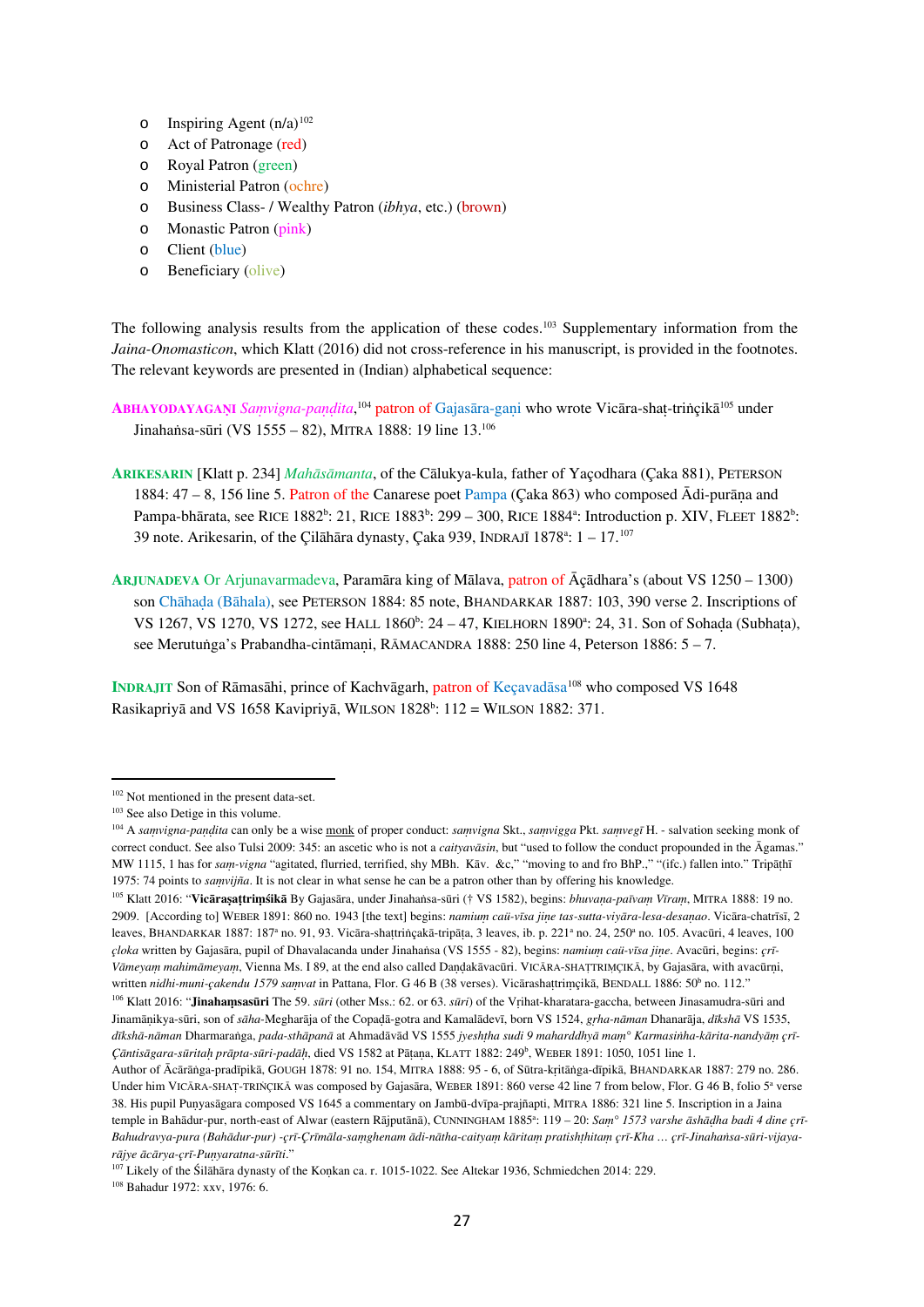- **UDAYAPRABHADEVASŪRI** [Klatt p. 405] Of the Nāgendra-gaccha, pupil of Vijayasena-sūri, predecessor of Mallisheṇa-sūri (Çaka 1214), see WEBER 1891: 940 verse 4, 942 verse 6. Patronised by Vastupāla *mantrīçvara* († VS 1298), see WEBER 1886: 306. Paṭṭāvalī: of the Nāgendra-munīndra-gaccha are Mahendraprabhu, Çānti-sūri (vanquisher of the Digambaras), Ānanda-sūri and Amaracandra-sūri (under Siddharāja VS 1150 – 99), Haribhadra (Kalikāla-Gautama), Vijayasena-sūri, Udayaprabhadeva-sūri, see PETERSON 1887<sup>a</sup>: Appendix p. 17 – 9. In an inscription of [Mount] Abu VS 1287, WILSON 1828<sup>c</sup>: 309, KĀTHAVATE 1883: Appendix p. 1 – 18. Composer of an inscription of Girnār, VS 1288 (*Nāgendra-gacche bhaṭṭāraka-çrī-Udayaprabha-sūri*), see BURGESS 1875<sup>c</sup>: 24 verse 8, 29 line 4, 30 line 21 = BURGESS 1885: 286 verse 8 (translation ib. p. 288), 297 line 3 (translation ib. p. 298), 300 line 13 (translation ib. p. 302). He says a *çloka* in Siddharāja-prabandha, Merutuṅga's Prabandha-cintāmaṇi, RĀMACANDRA 1888: 171 line 4.
- **UDAYASIṂHA** [Klatt p. 417] *Ibhya*, son of Vasta, of the Vaṇṭhikā-gotra, Oça-vaṅça, his wife Amarāde, patron of a writer of a Ms. of Vyavahāra-sūtra, VS 1665 (*tatra 'ça-vaṅçābharaṇaṃ ca Vṛiddha-çākhīya udyadguṇaratna-vārddhiḥ | çrī-Vaṇṭhikā-gotraja ibhya-dhuryo Vastābhidhānas tu … shū priyā 'sya |2|*). At the request of Dharmamūrti-sūri (VS 1602 – 70) he caused copies of the 45 *āgamas* to be made, see WEBER 1883<sup>a</sup>: 225 no. 2, WEBER 1888: 638 no. 1877 verse 2 – 3 and 9 – 10.<sup>[109](#page-27-0)</sup>
- **KAKKASŪRI** [Klatt p. 522] The 67. *sūri* of the Upakeça-gaccha, pupil of Siddha whose feast of installation was celebrated under the patronage of the *Sāh* Sahaja in the year VS 1371, he composed the work called Macchaprabandha, in which the conduct (*caritra*) of Samara and Sahaja, the two sons of Deçala, is described, HOERNLE 1890<sup>a</sup>: 241.<sup>[110](#page-27-1)</sup>
- **KARṆASIṂHA** Minister to king Durgasiṅha of *çrī*-Nandapadra (?), son of Maṅgalabhūpāla. Under his patronage Sāragrāha-Karmavipāka has been compiled in 1384 A.D., see EGGELING 1891: 573 no. 1767.

KŞITIPĀLADEVA [Klatt p. 795] = Mahīpāla, VS 974,<sup>[111](#page-27-2)</sup> patron of the poet Rājaçekhara,<sup>112</sup> KIELHORN 1889<sup>j</sup>: 121.

**GOVARDHANADHĀRIRĀJA** Patron of Kṛishṇa-*paṇḍita* who composed Kaṅsa-vadha, WEBER 1886: 148 no. 1556.

- **CĀMUṆḌA** Caulukya prince of Gujarāt, reigned 13 years, VS 1053 66, BHANDARKAR 1887: 10. 150, WEBER 1886: 210 verse 9. *Nṛipa* in Aṇahilla-pura at the time of Vīra-gaṇi (VS 938 – 91), PRABHĀVAKA-CARItra XV: 105.
- Cāmuṇḍa-*rāya*, patron of the Canarese poet Raṇṇa (born A.D. 949), see RICE 1883<sup>b</sup>: 302, RICE 1884<sup>a</sup>: XVI. King of Dakshiṇa-Madurā, erected *çilā-çāsanas* 605 *kali-yuga* or 1215 after the death of Vardhamāna-*svāmi*, MACKENZIE 1873: 130<sup>b</sup>, PĀȚHAK 1885<sup>c</sup>: 12<sup>b</sup>. 13<sup>a</sup>, ANONYMOUS 1875<sup>a</sup>: 110 – 1 (extract from Dvyāçraya), FORBES 1856: 67.

<span id="page-27-0"></span><sup>109</sup> Klatt 2016: "**Dharmamūrtisūri** of the Añcala-gaccha."

<span id="page-27-1"></span><sup>110</sup> Klatt 2016: "**Samara** Son of Deçala in Pālhana-pura, carried out the 15. *uddhāra* [restoration] on Çatruñjaya at the time of Siddha-sūri (VS 1330 - 71), HOERNLE 1890<sup>a</sup>: 241 no. 66. On him Maccha-prabandha by Kakka-sūri (VS 1371 - 1409), ib. no. 67. VICĀRA-ÇREŅI [Poona Collection 1871/2 no. 378]: *tataḥ 1371 Yavanopadravāj Jāvaḍa-bimbe gate sā° Samarākena navyaṃ bimbaṃ sthāpitaṃ*. Samara amongst the meritorious *çrāvakas*, VṚIHAD-GACCHA-GURVĀVALĪ, Ms. Samara-kathā, in Pushpa-māla-kathā, WEBER 1891: 1100 line 33." See also Klatt 2016: "**Siddhasūri**."

<span id="page-27-2"></span><sup>&</sup>lt;sup>111</sup> Klatt 2016: "Mahīpāladeva [Klatt p. 3016] Inscription Çaka 836, BÜHLER 1883<sup>a</sup>: 190. VS 974, FLEET 1887<sup>b</sup>: 173 - 5. VS 993, BROADLEY 1872<sup>a</sup>: 310."

<span id="page-27-3"></span><sup>112</sup> Klatt 2016: "**Rājaśekhara** Author of 3 dramas, preceptor of the king Mahendra-pāla, author of Bhoja-prabandha, quoted in Somadeva's Yaças-tilaka, composed A.D. 959, PETERSON 1884: 45, 59 – 60. Author of Bāla-rāmāyaṇa, Bāla-bhārata or Pracaṇḍa-pāṇḍava, Karpūramañjarī and Viddha-çālā-bhañjikā, see Karpūra-mañjarī, edition DURGĀPRASĀD & PARAB 1887<sup>b</sup>: Introduction p. 3, FLEET, The date of the poet Rāja-çekhara, FLEET 1887<sup>a</sup>: 175 - 8."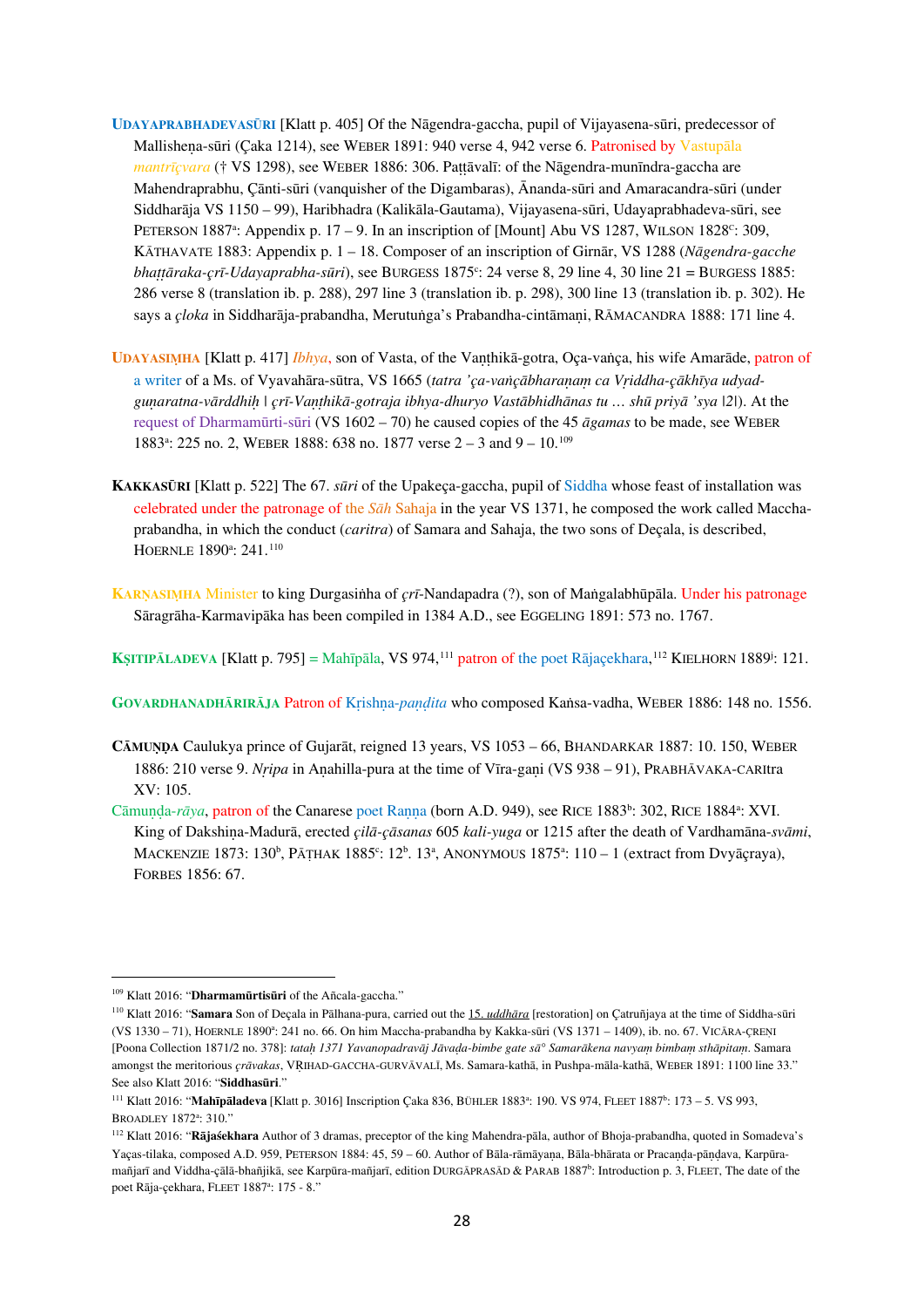- **CŪḌĀMAṆINIGHAṆṬU** A Tamil dictionary by Maṇḍalapurusha,[113](#page-28-0) a Jaina author of the 16. century, under the patronage of one of the kings of Vijaya-nagara, CALDWELL 1875: Introduction p. 130. See Mandalapurusha.
- **JAYACCANDRA** [Klatt p. 1137] Rāshtrakūta (Rāthor), of Kanauj, son of Vijayacandra, grandson of Govindacandra, acceded to the throne A.D. 1175 and was killed 1193, CUNNINGHAM 1880<sup>b</sup>: 104, the last Rāṭhor *rājā*, ib. p. 128. Jayantacandra, patron of Harsha, who composed Naishadhīya, BÜHLER 1873<sup>c</sup>: 36. Inscriptions of his father Vijayacandra, inscription VS 1225, CUNNINGHAM 1880<sup>b</sup>: 117, 125, plate 37 no. 2. Inscription VS 1229: ib. p. 104, KIELHORN 1886<sup>a</sup>: 6 – 13, cf. KIELHORN 1889<sup>b</sup>: 13. Inscription VS 1232: ib. p. 131, calculated KIELHORN 1890<sup>a</sup>: 30 no. 37. Inscription VS 1233. 1236: KIELHORN 1889<sup>b</sup>: 136. 140, calculated KIELHORN 1890<sup>a</sup>: 37 no. 65f. Inscription VS 1243: KIELHORN 1886<sup>a</sup>: 12, CHANDRA 1841: 98 – 104, calculated KIELHORN 1890<sup>a</sup>: 37 - 8 no. 69. Inscription VS 1241: FÜHRER 1889: 68.<sup>[114](#page-28-1)</sup>
- **JAYANTĪPURĪ** Here the king Kāmadeva (after VS 1050) [resided?], patron of Kavirāja who composed Rāghavapāṇḍavīya, AUFRECHT 1859: 121a no. 212.
- **JAYASIMHAKALPADRUMA** [Klatt p. 1176] Compiled under the patronage of Jayasinha of Mathurā in A.D. 1713 by Ratnākara, son of *pandita çrī*-Devabhatta of Benares, EGGELING 1891: 500a.<sup>[115](#page-28-2)</sup>
- **ḌĀLACANDRA** *Nṛipati*, in Benares, under him *çukla*-Mathurānātha composed *vedābhra-naga-bhū-gaṇye çake* (1704) (Aufrecht says 1778, but it is 1782 A.D.),[116](#page-28-3) AUFRECHT 1869: 60. *Rājā* Ḍālacanda-jī, on the title-page of Kalpa Sūtra, translated into *bhāshā* by *Kavi* Rāycand, under the patronage of *Rājā* Ḍālcand, printed and published for his great-grandson *Rājā* Çivaprasād, Lakhnau 1875, [see RĀYCAND 1875].
- **DURGASIṂHA** King of *çrī*-Nandapadra (?), under the patronage of his minister Karṇasiṅha Sāragrāha-Karmavipāka has been composed<sup>[117](#page-28-4)</sup> in 1384 A.D., EGGELING 1891: 573 no. 1767.
- **DHARMA** *Bhūpati*, in Gauḍa, patron of Vākpati (700 25 A.D.), BHANDARKAR 1887: 15, PRABHĀVAKA-CARITRA XI: verse 165, 222.

**DHAVALACANDRA Patron of Nārāyaṇa who composed Hitopadeça, PETERSON 1887<sup>b</sup>: 70 - 1.** 

- **PAMPA** Canarese poet, born 902 A.D., his father Abhirāma-*deva-rāya* was a Brahman who became a Jaina, composed under the patronage of the Cālukya king Arikesarin Ādi-purāṇa (composed A.D. 941), and Pampa-bhārata or Vikramārjuna-vijaya (composed Çaka 863), and Laghu-purāṇa, Pārçvanātha-purāṇa, Paramāgama, RICE 1882<sup>b</sup>: 19 – 23, RICE 1883<sup>b</sup>: 299 – 300, RICE 1884<sup>a</sup>: Introduction p. XIII – XIV.
- **MADANAPĀLA** Composed VS 1431 Madana-vinoda, BHANDARKAR 1887: 47, 347, Corrections p. 1.[118](#page-28-5) Author of Smṛiti-kaumudī, BÜHLER 1872<sup>b</sup>: 140. Quoted in Nāma-sāroddhāra, commentary on Hemacandra's Abhidhāna-cintāmaṇi, AUFRECHT 1859: 185b . Composed by Viçveçvarabhaṭṭa, son of Peṭṭibhaṭṭa and Ambikā, under the patronage of the Ṭāka prince Madanapāla of Kāshṭhā (Kāṭha near Dillī), EGGELING 1891: 414b .

<span id="page-28-0"></span><sup>113</sup> Klatt 2016: "**Maṇḍalapuruṣanighaṇṭa** Jaina work, TAYLOR 1862: 82 - 3. Tamil lexicon by Maṇḍalapurusha (16. century, a Jaina Pandit), WILSON 1828<sup>a</sup>: 251."

<span id="page-28-1"></span><sup>114</sup> See also **Jain 1957: .**

<span id="page-28-2"></span><sup>115</sup> On Ratnākara, see Śarmā 2004.

<span id="page-28-4"></span><span id="page-28-3"></span><sup>&</sup>lt;sup>116</sup> On this author see also  $\frac{http://www.perso-indica.net/work/sanskrit-persian-primer}{\text{200}}$ <br><sup>117</sup> According to Monier-Williams 1899: 1209.1 "composed by Kāmhadasūnu in 1384 A.D."<br><sup>118</sup> The link between the different types of information is not clear.

<span id="page-28-5"></span>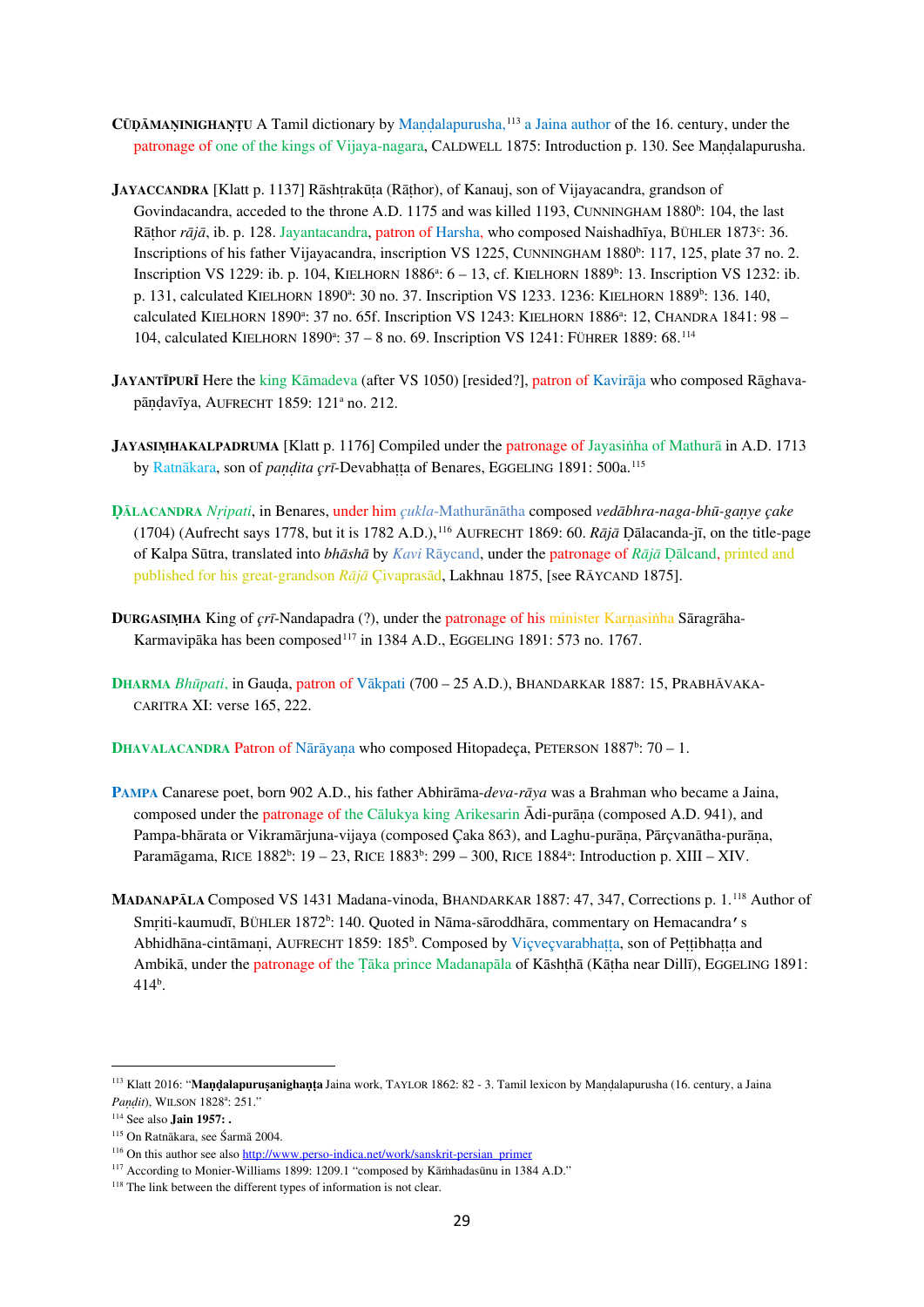**MĀLHAṆADEVĪ[119](#page-29-0)** Patron of the scribe Māloka VS 1445, PETERSON 1883: 62 line 19. 21.

**RASIKAPRIYĀ** Hindi, by Indrajī, 67 leaves, MANDLIK & MOOS 1882: 48 no. 126. Composed VS 1648 by Keçavadāsa, whose patron Indrajit was, WILSON  $1828^b$ : 113 = WILSON 1882: 372.<sup>[120](#page-29-1)</sup>

VASTUPĀLA And Tejaḥpāla, ministers of Vīradhavala († VS 1298) and Lavaṇaprasāda, DHRUVA 1882<sup>b</sup>: 99. Their history in Merutuṅga's Prabandha-cintāmani, PETERSON 1884: 88, KLATT 1882: 255<sup>a</sup> no. 45. Vastupāla, a *mantrin* in whose house Vijayacandra was, Vastupāla honors Devendra-sūri, WEBER 1891: 1008 line 12, 17. VS 1288 *Luṇiga-vasahī Kasoṭī-bimba-sthāpanā Vastupālena Arbudācale saṃpāditā*. VS 1298 *Vastupāla-svargaḥ*, BHANDARKAR 1887: 14, 323. His genealogy of the Prāgvāṭānvaya: Caṇḍapa, Caṇḍaprasāda, Soma, Açvarāja, his son Malladeva, Vastupāla, Tejaḥpāla, ib. p. 21, 341 verse 53 – 4. Luṇiga, his eldest brother, died young, ib. p. 22. Vastupāla, minister of Vīradhavala, king of Gurjara 1214 – 43 A.D., *mantrīçvara* or *saṃgha-pati*, instituted Udayaprabhadeva-sūri of the Nāgendra-gaccha as *ācārya* and was his patron, WEBER 1886: 306 line 1 – 3, 307 line 7 – 9. The 15. sarga in Udayaprabha-sūri's Dharmābhyudayamahā-kāvya is called Vastupāla-tīrtha-yātrotsava-varṇana. The work is composed in honor of Vastupāla. His life in Someçvara's Kīrti-kaumudī, KĀTHAVATE 1883, WEBER 1886: 306 note 2. VS 1293 Vastupāla-Tejapāla-*pratishṭhā* on the Arbuda, KHARATARA-PAȚȚĀVALĪ, Collection 1873/4: no. 248, folio 2<sup>a</sup>. Inscription VS 1287, WILSON 1828<sup>c</sup>: 302 - 9. The Tapā-gaṇa honoured by Vastupāla, Munisundara's Gurvāvalī: verse 96, 195, [see edition ANONYMOUS 1905]. Images of Vastupāla's wives Lalitādevī and Sokhakā on the Girnār, BURGESS 1885: 312 no. 21, 22. 315 no. 34. Inscription VS 1287, KĀTHAVATE 1883: Appendix p. 19 – 24. His pilgrimage to Çatruñjaya and Girnār, ib. p. 24 – 9. His pious buildings, ib. p. 29 – 36. Vastupāla-Tejahpālayor utpatti-yātrādi-prabandhah, Merutuṅga's Prabandha-cintāmani, RĀMACANDRA 1888: 251 – 69. Vastupāla-mantri-kathā, in Hemavijaya's (VS 1657) Kathā-ratnākara, WEBER 1891: 1106. Māṇikya-sūri *guru* of Vastupāla, VS 1287 *prathama-yātrā*, VS 1296 *Arbudācale pratishṭhā*, VS 1296 *sita-shashṭhyāṃ çanau māghe divaṃ yayau*, [VṚHAD-GACCHA-GURVĀVALI], Collection 1873/4: no. 245, folio 20, 22. His life in Rājaçekhara's Prabandha-koça, BÜHLER 1873<sup>c</sup>: 31.

- **ŚRĪJINENDRACARITRAM** [Klatt p. 1323] Or Padmānanda-kāvyam, by Amaracandra<sup>[121](#page-29-2)</sup> (about VS 1276 97), pupil of Jinadatta-sūri of the Vāyaḍa-gaccha, begins: *arhaṃ naumi*, palm-leaf Ms., written VS 1297, 418 leaves, PETERSON 1883: 58 – 9 no. 8, Appendix p. 2 – 3 no. 3. 256 leaves, 8000 *çloka*, ib. p. 126 no. 285 = BHANDARKAR 1888: 326 no. 285. 20 leaves, BHANDARKAR 1887: 183<sup>a</sup> no. 26. Composed at the request of a patron of Kaushthāgārika Padma, see BÜHLER 1889<sup>c</sup>: 5 line 15, 38 line 2 – 1 from below.
- **SIDDHASŪRI** [4] The 66. *sūri*, VS 1330 71, the feast of his installation was celebrated by *sāh* Deçala in Pālhaṇa-pura. Under the patronage of Samara he set up the image of Ādinātha, of the time of the 6. *uddhāra* [restoration],<sup>[122](#page-29-3)</sup> on the Çatruñjaya, HOERNLE 1890<sup>a</sup>: 241. His pupil was *vācaka* Rājahaṅsa (VS 1444), NANDARGIKAR 1885: Preface p. I line 3 from below.<sup>[123](#page-29-4)</sup>

<span id="page-29-0"></span><sup>119</sup> Candella queen (Dikshit 1977: 144).

<span id="page-29-1"></span><sup>&</sup>lt;sup>120</sup> See Indrajit above. Klatt 2016: "Ke**śavadāsa** [Klatt p. 761] Composed VS 1658 Kavipriyā (Hindi), WILSON 1828<sup>b</sup>: 111 – 3, and Rāmacandrikā, ib. p. 113."

<span id="page-29-2"></span><sup>&</sup>lt;sup>121</sup> Klatt 2016: "**Amaracandra** [Klatt p. 214] Or Amarapaṇḍita, Amarayati, pupil of Jinadatta-sūri, of the Vāyaḍa-gaccha, contemporary of Arisinha (about VS 1276 – 97). His biography is found in the thirteenth chapter of Rājaçekhara's Prabandha-koça, BÜHLER 1889°: 4 – 7. 37 – 8, BHANDARKAR 1887: 6. [His works are:] Alaṃkāra-prabodha, Kalākalāpa, Kāvya-kalpalatā or Kaviçikshā, Kāvya-kalpalatā-parimala or Kāvya-kalpalatā-mañjarī, Chando-ratnāvalī, Padmānanda-mahākāvya or Jinendra-caritra (palm-leaf Ms. VS 1297), Bāla-bhārata (a part of it: Draupadī-svayaṃvara), Sūkta-ratnāvalī, Syādi-çabda-samuccaya." Cf. Shalom 2017: 70.

<span id="page-29-3"></span><sup>&</sup>lt;sup>122</sup> Different information given in Fn. 90.

<span id="page-29-4"></span><sup>123</sup> On Samarasiṃha or Sāh Samara, see K. C. Jain Historical Jainism Ch. VI .50, p. 60/92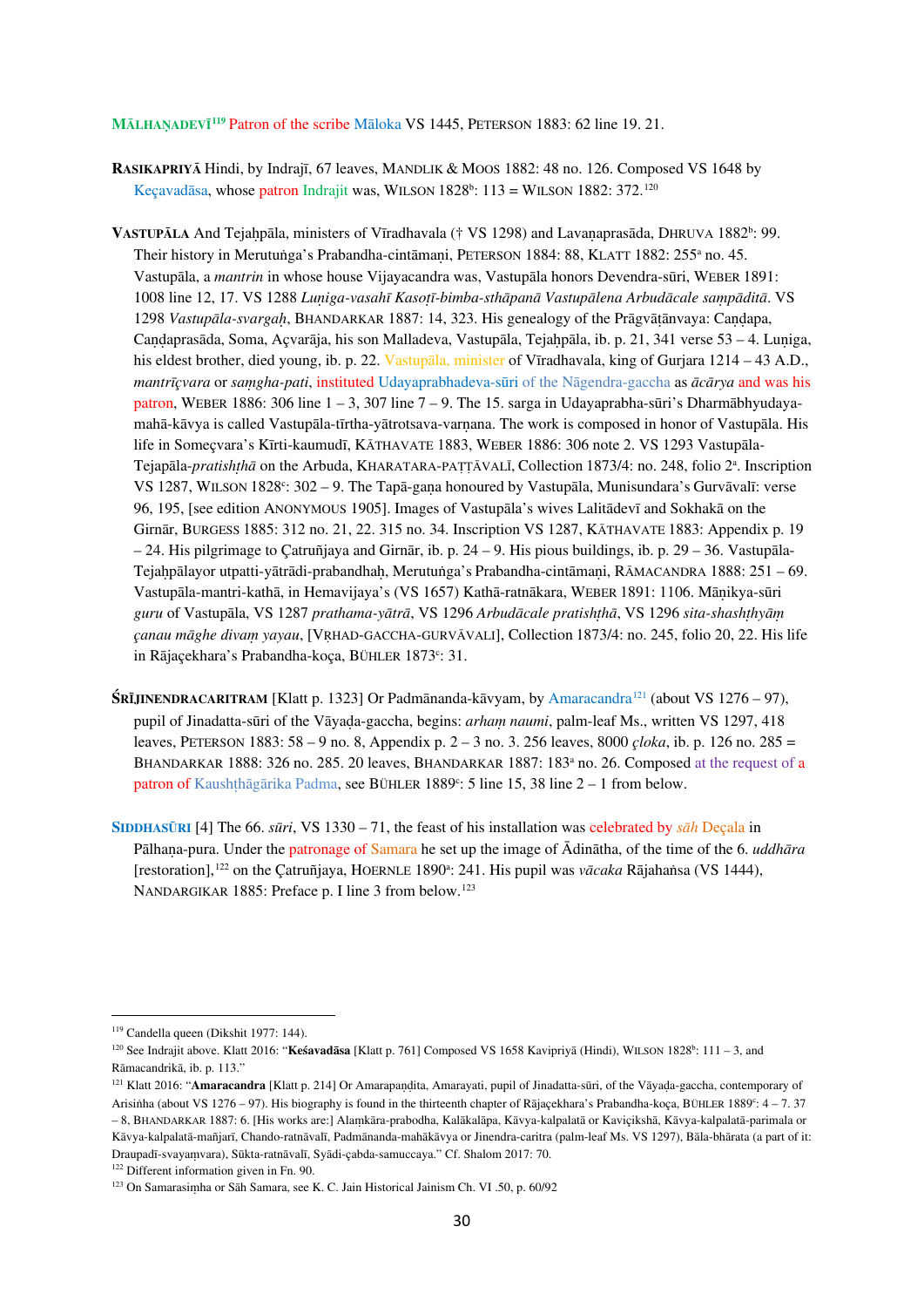- **SIDDHEŚA** [Klatt p. 4631 and 4654] VS 1150 99 [Klatt p. 4654: 1150 1200], patron of Vīra-sūri of the Khandilla-gaccha, colophon of Bhāvadeva's PĀRÇVANĀTHA-CARITRA, verse 9 – 10, Vienna Ms. I 252, folio 139b . [124](#page-30-0)
- **SUKṚTASAṂKĪRTANA** By Arisiṅha (VS 1300), quoted in Arisiṅha's Kāvya-kalpa-latā, BHANDARKAR 1887: 6, 312 - 3. 13 leaves, Ms. VS 1510, KIELHORN 1881<sup>a</sup>: 79. 45 leaves, BÜHLER 1888<sup>a</sup>: 551. 29 leaves, KIELHORN 1881d : 17 no. 415 = KIELHORN 1882: 8 no. 415 = BHANDARKAR 1888: 148 no. 415. 12 leaves, BHANDARKAR 1887: 194<sup>a</sup> no. 51. Arisinha composed Sukrta-samkīrtana in honour of his patron Vastupāla († VS 1298), BÜHLER 1889<sup>c</sup>: 1. Arisiṅha, son of Lavaṇasiṅha or Lāvaṇyasiṅha, composed [Sukṛta-saṃkīrtana] about VS 1285, ib. p. 8.[125](#page-30-1)

<span id="page-30-0"></span><sup>124</sup> Synonym of Jayasiṃhadeva, called "Siddha-rāja." Vīra-sūri is not mentioned in the main entry on Jayasiṃhadeva. See Klatt 2016:

<sup>&</sup>quot;**Jagaddeva** Paramāra prince of Dhārā who prior to his succession to the throne served Siddha-*rāja* of Aṇahila-pura (VS 1150 – 99)."

<sup>&</sup>quot;**Jayasiṃhadeva** [Klatt p. 1170] Siddha-rāja, VS 1150 – 99, son of Karṇa, king of Gujarat, died *VS 1199 kārttika sudi 3*, BÜHLER 1889d : 221, BHANDARKAR 1887: 11. 150. 316 – 8. 457, FORBES 1856: 108 – 79, Merutuṅga's Prabandha-cintāmaṇi, RĀMACANDRA 1888: 129 – 90.

The dispute of Deva-sūri [with the Digambara Kumudacandra took place] VS 1181 under Jayasiṅhadeva's reign, KLATT 1882: 254a note 54, WEBER 1891: 1006 note 4. *Çrī-Dharmaghosha-prabhavā babhūvuḥ | yat-pāda-padme kalahaṅsa-līlāṃ dadhau nṛipaḥ çrī-Jayasiṅha-devaḥ*, PETERSON 1883: 61, Appendix p. 8 verse 2. At his time in Anahilapātaka Hemacandra wrote VS 1164 Jīvasamāsa-vritti, ib. p. 64 line 2, Appendix p. 18 line 3 from below. Jayamaṅgala composed Kavi-çikshā under him, ib. p. 68, Appendix p. 80 line 4. Under his reign Yaçodeva of the Ūkeça-gaccha composed VS 1174 in Aṇahilapāṭaka a commentary on Navatattva, PETERSON 1887<sup>a</sup>: Appendix p. 284 verse 10.

Converted by Hemacandra-sūri, pupil of Abhayadeva-sūri, of the Harshapurīya-gaccha, ib. p. 28, Appendix p. 274 verse 9, p. 133 verse 3. Jayasiṅhadeva gave to Ānanda-sūri and Amaracandra-sūri of the Nāgendra-gaccha the names *vyāghra-çiçu* and *siṅha-çiçu*, ib. Appendix p. 18 verse 4. He honoured Dharmaghosha-sūri of the Pūrṇimā-gaccha, ib. p. 39 line 6, Appendix p. 95 verse 5. Under his reign a Ms. of Ākhyānaka-maṇi-koça was written VS 1190 in Dhavalaka-pura, ib. Appendix p. 82 verse 32. [Under his reign] Yaçodeva composed VS 1180 in Anahilapātaka a commentary on Pākshika-sūtra, ib. Appendix p. 129 verse 8. [Under his reign] Hemacandra composed VS 1175 a commentary on Jinabhadra's Viçeshāvaçayaka-bhāshya, WEBER 1888: 787 line 5, WEBER 1886: 221 no. 1659 verse 2, PETERSON 1887<sup>a</sup>: Appendix p. 167 line 14.

Date VS 1169 in Merutuṅga's Laghu-çata-padī, BHANDARKAR 1887: 5 line 5 – 4 from below. *VS 1198 Jayasiṅha-kārita-Rudramālaya- (mahālaya-) tatpradhānāliyava°*, ib. p. 323 line 1. He was astonished by the reclusiveness of Jayasiṅha-sūri of the Añcala-gaccha, ib. p. 130, 442 verse 2, Merutuṅga Prabandha-cintāmaṇi, RĀMACANDRA 1888: Preface p. 12. With the surname Çrī-kalaça, under him lived Vāgbhaṭa, BHANDARKAR 1887: 155 line 3 from below.

Under him a Ms. of Pañca-vastu was written VS 1179, KIELHORN 1881<sup>a</sup>: 25 no. 41. His conference with Madanavarman, MITRA 1886: 35 line 12 - 10 from below. Inscription VS 1196 and 1202 (after his death), DHRUVA 1881: 158f., BÜHLER 1887<sup>c</sup>: 245, KĀTHAVATE 1883: Introduction p. XII, AUFRECHT 1859: 180<sup>b</sup>. Under him Ādinātha-caritra was composed VS 1160 by Vardhamāna-sūri, see colophon verse 9, quoted in Samayasundara's SĀMĀCĀRĪ-ÇATAKA (VS 1672), folio 26<sup>b</sup>. Converted by *vādi*-Deva Jayasiñhadeva erected VS 1183 in Pattana a Rishabha-*prāsāda*, quoted from Upadeça-taramgiņī, Ms. of Jayavijaya's TAPĀ-GACCHA-PAȚȚĀVALĪ, folio 5<sup>b</sup>, [sic]. At the end of Hemacandra's grammar, PETERSON 1887<sup>a</sup>: Appendix p. 116, WEBER 1886: 118 line 2. 211, PRABHĀVAKA-CARITRA, çŗiṅga 20 – 22, in the biographies of Vīra, Deva, and Hemacandra.

Sadharājesangh, athavā Siddharāj Jayasiṅhadevanī vārttā, Gujarati, Ahmedabad 1882, 152 pages, CATALOGUE BOMBAY 1882 II: 30." "Vijayasimhasūri Of the Khandilla-gaccha, pupil of Bhāvadeva-sūri, his successor Vīra-sūri, friend of Siddharāja (VS 1150 – 99),

PRABHĀVAKA-CARITRA XX: verse 6. Vijayasiṅha-sūri, about VS 1150, Khandilla-gaccha, pupil of Bhāvadeva, colophon of Bhāvadeva's PĀRÇVANĀTHA-CARITRA, verse 7, Vienna Ms. I 252, folio 139<sup>b</sup>. His pupil Vīra-sūri was a friend of Siddheça, PRABHĀVAKA-CARITRA XX: verse 9, 10."

**Vijayasiṃhasūri** Candra-gacchīyācārya, composed VS 1183 a cūrṇi on Çrāddha-pratikramaṇa-sūtra, WEBER 1891: 889 line 14. Quoted in Vicārāmṛita-saṃgraha (VS 1443), ib. p. 923 line 16, 925 line 13 – 4. A poet Vijayasiṅha quoted in Someçvara's (VS 1288 – 1311) Kīrtikaumudī, KĀTHAVATE 1883: XI. His successor Padmadeva-sūri, for his pupil a Ms. of Kalpa-sūtra was written VS 1247 in Bhrigukaccha, PETERSON 1887<sup>a</sup>: Appendix p. 51 no. 225. Pupil of Hema-sūri, converted Siddharāja (VS 1150 – 99), preceptor of Candra-sūri, ib. p. 405 no. 614 [sic], [see PETERSON 1887<sup>a</sup>: Appendix p. 133]."

<sup>&</sup>quot;**Vīrasūri** [Klatt p. 3935, cf. Vīrasūri, Klatt p. 3938] Or Vīrācārya, of the Khaṇḍilla-gaccha, pupil of Vijayasiṅha-sūri, friend of Siddha-rāja (VS 1150 – 99), Govindācārya was his *kalā-guru*, PRABHĀVAKA-CARITRA XX: 93. […]

**Vīrasūri** [Klatt p. 3938] Successor of Vijayasiṅha-sūri, pupil of Bhāvadeva-sūri of the Khaṇḍilla-gaccha, friend of Siddha-rāja (VS 1150 – 99), PRABHĀVAKA-CARITRA XV: verse X [sic; cf. Vīrasūri, Klatt p. 3935]. Colophon verse 5 – 9 of Bhāvadeva's PĀRÇVANĀTHA-CARITRA, Vienna Ms. I 252, folio 139<sup>b</sup>. Pati-Siddheça-mahita, ib. verse 10."

See also Munshi 1944: 184.

<span id="page-30-1"></span><sup>125</sup> Klatt 2016: "**Arisiṃha** [Klatt p. 237] Son of Lavaṇasiṅha (Lāvaṇyasiṅha), author of Kavitārahasya, Kāvyakalpalatā (completed by Amaracandra), and Sukṛita-saṃkīrtana, the last composed about VS 1285, see BHANDARKAR 1887: 6, 312, BÜHLER 1889c: 4, 8 [= Bühler 1889]."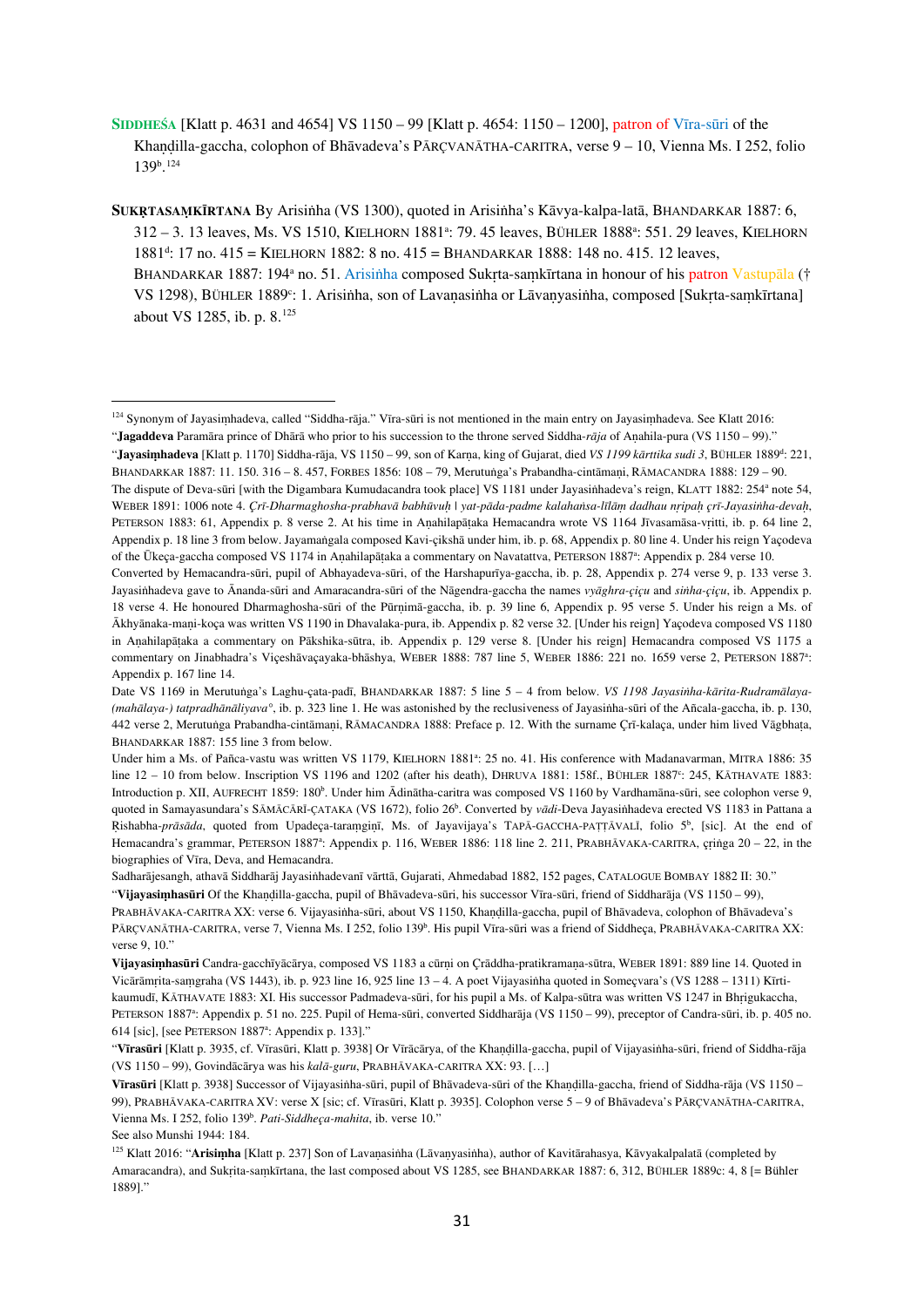**HARṢADEVA** [Klatt p. 5018] Author of the drama Ratnāvalī. A verse from it quoted by Dāmodaragupta (800 A.D.), PETERSON 1886: 138. Ratnāvalī of Çrīharshadeva, edited by GODABOLE & PARAB 1890, 8 Annas, Preface: composed by the king Harsha of Kaçmīr who reigned 1113 – 25 A.D. But Bühler: 1089 – 1101 A.D., BÜHLER 1877<sup>a</sup>: 22, BÜHLER 1873<sup>b</sup>: 127 – 8. Hall held the opinion that Bāṇa is the author. A verse of the Ratnāvalī is agreeing with Bāṇa's Harsha-carita. Bühler quotes a passage of the VS 1711 composed Bhāva-bodhinī, commentary on Mayūra-çataka by Madhusūdana (son of Mādhava-bhaṭṭa, pupil of Bāla-kṛishṇa), in which Çrī-harsha, patron of Bāṇa and Mayūra, <sup>[126](#page-31-0)</sup> is named as author of Ratnāvalī, [BÜHLER  $1873^{\circ}$ :  $127 - 8$ ].

**HARṢAVARDHANA** [Klatt p. 5029, an abridged version p. 5140] The era begins 607 A.D. (fixed by Cunningham), patron of Bāna and Hiuen Tsiang, PANDIT 1887: CCXX. Inscription crī-Harsha-samvat 25 = 631/2 A.D., BÜHLER 1888<sup>e</sup>: 268 – 9. Harsha, patron of Bāṇa in Vāṇārasī in the time of Mānatuṅga, PRABHĀVAKA-CARITRA XII: verse 49. Harshavardhana, king of Sthāneçvara (Ṭhāṇeçvar) in northern India, Panjāb, reigned according to REINAUD  $607 - 48$  A.D., FÜHRER  $1885^{\degree}$ :  $201 - 43$ . *Uttarā-pathādhipati-çrī-*Harsha vanquished by Pulakeçi II Cālukya, Çaka 532. 561, BHANDARKAR 1879: 16 – 28, ib. p. 17, 25 following genealogy: Jayasiṅha (428), Raṇa-rāya (448), Pulakeçi I (468), Kīrtivarman (Çaka 488 – 512), Maṅgalīça (Çaka 512 – 32), Pulakeçi II, Kīrtivarman's son, began to reign Çaka 532, was on the throne Çaka 556, Ravikīrti's inscription, was seen by Hwan Tsang (638 – 9 A.D.), Vikramāditya II was on the throne Çaka 656, reigned till Çaka 669, Kīrtivarman II, inscription Çaka 680, 11 years reign,

FLEET 1879<sup>a</sup>: 23, WARREN 1883. Son of Prabhākara-vardhana and Yaçovatī in Sthāneçvara in Panjāb, later in Kānyakubja, other name Çīlāditya, PAṆḌIT 1887: CVII – CXXXV. Çrī-harsha-Harsha-vardhana, king of Ṭhāṇesar and Kanauj, reigned  $606 - 48$  A.D. on a greater part of the northern and western India, BÜHLER 1888<sup>b</sup>: 186<sup>a</sup>. Demonstration that Harsha reigned in Nepal and introduced there his era, INDRAJĪ 1884<sup>a</sup>: 421, BÜHLER 1890<sup>c</sup>: 40 – 1, from a passage in Bāṇa's Çrī-harsha-carita. The Madhuban copper-plate of Harsha, dated *samvat* 25 = 631/2 A.D., BÜHLER 1889<sup>k</sup>: 67 – 75.

His genealogy, ib. p. 68: Naravardhana, Rājyavardhana I, Ādityavardhana, Prabhākaravardhana, married with Yaçomatī-devī, sons Rājyavardhana II and Harsha. Hiuen Tsiang and Bāṇa name him Pushya-bhūti, a *nakshatra* name, to whom *pushya* may give hail, ib. p. 70 – 1: Rājyavardhana II was a Saugata according to the inscription. The inscription demonstrates that Harsha was himself a poet, ib. p.71. At the execution of the inscription participated *mahā-sāmanta-mahā-rāja*-Skandagupta and *sāmanta-mahā-rāja*-Īçvaragupta, ib. p. 72.

Author of Adhyātma-bindu, Ms. VS 1770, KIELHORN 1881<sup>a</sup>: 91, and Lingānuçāsana with commentary by Çabara-svāmin, identical with the king of Kānyakubja (1. half of the 7. century), ZACHARIAE 1889: 999. FRANKE 1890:  $37 - 40$  on Harsha's Lingānuçāsana.<sup>[127](#page-31-1)</sup>

- **HINDŪPATI** [Klatt p. 5053, a duplicate p. 5119] Genealogy: Campati-rāya, Chatra-çāla, Hṛidaya-sāha, Sabhāsiṅha. Hindūpati of the Bundela-vaṅça, patron of Maithila Durgādatta, author of Vrtta-muktāvalī, EGGELING 1889a : 312.
- HERAMBAPĀLA [Klatt p. 5172] King, his son Devapāla (VS 1011), KIELHORN 1889<sup>j</sup>: 122 35. Other name of Mahīpāla, patron of the poet Rājaçekhara (VS 974), BÜHLER 1886<sup>a</sup>: 242<sup>a</sup>.<sup>[128](#page-31-2)</sup>

<span id="page-31-0"></span><sup>126</sup> Klatt 2016: "**Sūryaśataka** […] SŪRYA-ÇATAKA, by Mayūra, with ṭīkā by Tribhuvana-pāla, begins: *abhinavā n[ū]tanā*, in Kāvya-mālā 19 (1889), 51 pages, [see NĀRĀYAṆA RĀMA 1954]. Mayūra was brother-in-law of Bāṇa-bhaṭṭa and lived in Ujjayinī at the court of Vriddhabhoja."

<span id="page-31-1"></span><sup>&</sup>lt;sup>127</sup> According to Thapar 2013: 492f., Harṣa was associated both "with Buddhism and Śivism": "Xuangzang [...] is consistent in projecting Harṣa as a patron of Buddhism as are the inscriptions in giving him a Śaiva identity." In the synoptic table, his religious affiliation is given in brackets as "Hindu," in view of the "inherited" religion of his family.

<span id="page-31-2"></span><sup>&</sup>lt;sup>128</sup> Klatt 2016: "Devapāla Son of Herambapāla (or Mahīpāla), VS 1005. 1011, CUNNINGHAM 1880a: 95, KIELHORN 1889<sup>k</sup>: 162 - 79."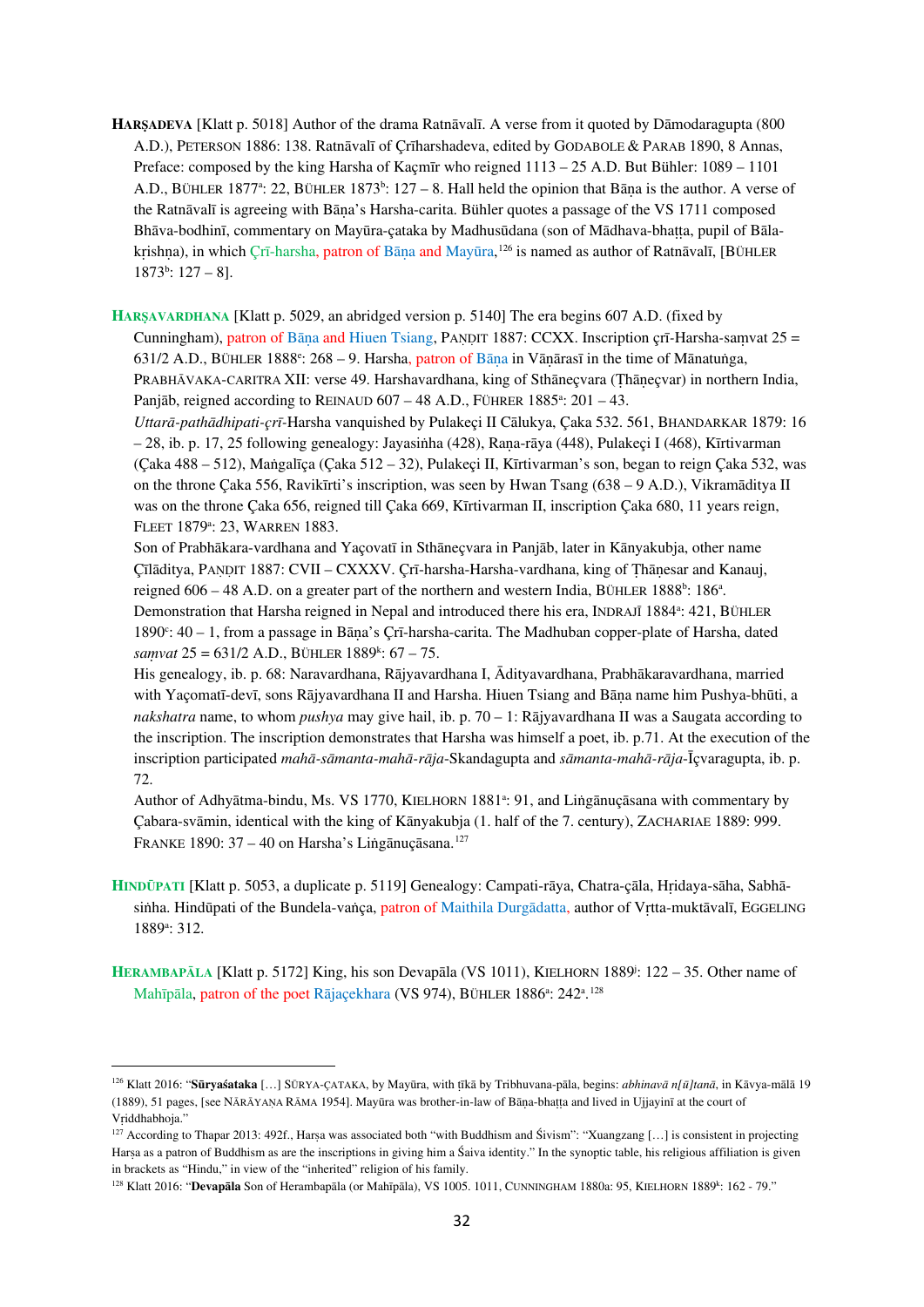Interestingly enough, Klatt (1892/2016) does not incorporate all the information on "patronage" furnished by the index of the catalogue of Jaina manuscripts of his teacher A. Weber (1891), despite the fact that in all cases of overlap, Klatt's entries offer supplementary information. The case in point are the following six individuals identified by Weber as "patrons," but not by Klatt, although their names appear in the Jaina-Onomasticon: (1) the monk Padmacandra, patron of the monk Candrakīrti, (2) the monk Paramānanda, patron of the monk Vināyaka (whose work Śraddhakalpalatā is not listed in the Jaina-Onomasticon), (3) Lūṇiga, patron of Candapāla, (4) Sūryavatī (°matī), patron of Somadeva (both statuses unclear), (5) Harihara patron of Sāyana, (6) Hema, patron of the monk Somatilaka. What are the reasons for this discrepancy?

Klatt (2016: 738) probably did not include Lūṇiga, because none of the available dates of the individuals designated in this way matched those of the householder Candapala (p. 358). Though two Harihara's are included in the Jaina-Onomasticon and one Sāyaṇa, their relationship is not recorded. Harṣadeva and several Somadevas are included, but no patronage relationship is recorded. In contrast to Somadeva, Sūryavatī is entirely missing in his compilation. This fact alone indicates that, before he became irreversibly ill, Klatt had not been able to incorporate all of the data of Weber's catalogue, parts of which he had proof-read. Yet, he may also have adopted a different, more careful approach than Weber, who predominantly marks "preceptor-disciple" relationships as forms of "patronage." Klatt does the same in only one instance, as the table shows.

The most thought-provoking case is Hema, the son of Rayana (Ratna-gani), who, according to the original text reproduced in Weber's catalogue, was a *saṃghapati* who had become a monk, as his title "*gaṇi*" indicates. Likely, because the matter is not entirely clear, Klatt does not label the relationship between Hema and Somatilaka-sūri as "patronage" or otherwise in his entry on "Hema." He only mentions that "at his [Hema's] request Somatilaka-sūri wrote VS 1387 a Ms. of Sattari-saya-ṭhāṇaṃ, WEBER 1891: 840 - 1 no. 1932." Weber, by contrast, interprets the term "request" in the original text as evidence for the existence of a "patronage" relationship. Klatt refers to the primary source on p. 840 in Weber's (1891) catalogue, while Weber in his own index, for once, wrongly refers to p. 1214. Klatt's (2016: 921) own work helps identifying Somatilaka as an *ācārya* and leader of the order ("*sūri*"). Yet, more information from other sources is needed to establish whether Hema was a householder or a monk at the time. If he was a householder, then what does the expression "to request" signify in this context? Certainly, a "request" or "entreaty," directed at a leading monk to compose a particular (kind of) text, cannot be interpreted as a form of "protection or support" (patronage). In refraining from labelling uncertain relationships such as this as "patronage," Klatt show greater restraint than A. Weber, who seemed to over-interpret the tenuous available evidence.

The discrepancy between Weber's and Klatt's treatment of Hema's relationship to Somatilake illustrates how difficult it is in a specific case, without further contextual information, to infer the quality of a particular relationship on the basis of only one or two words in the original document. The problem is compounded by the reliance of secondary sources such as a catalogue, even assuming that all existing information in primary sources has been accurately translated and processed. The prosopographer has three possibilities: (a) to reproduce the original wording, (b) to subsume it under a code based on his/her own interpretation of the evidence, (c) both to preserve the original terms and to add a coding system. A minimum requirement is that, in difficult cases, the criteria of subjective interpretation involved in (b) and (c) are laid bare for readers to assess themselves.

Even if some kind of relationship of protection and support can be verified in the text, with good reasons, it is not always entirely clear what exactly a "patron" contributed, especially a monastic patron or a king. Did they just offer blessings or general protection or also material support? In the case of Abhayodayagaṇi "Saṃvignapaṇḍita," patron of Gajasāra-gaṇi it is unambiguously clear that one monk acted as "patron" of another. There was certainly an asymmetrical relationship of kinds. But what kind of "patronage" was extended is unclear. Without further information, which a cumulative database may be able to supply at some stage, one can only speculate whether it (a) was a relationship of general support ("blessing" = permission to do the work), (b) or material support. Certainly, the first option seems more likely in a Jaina monastic context.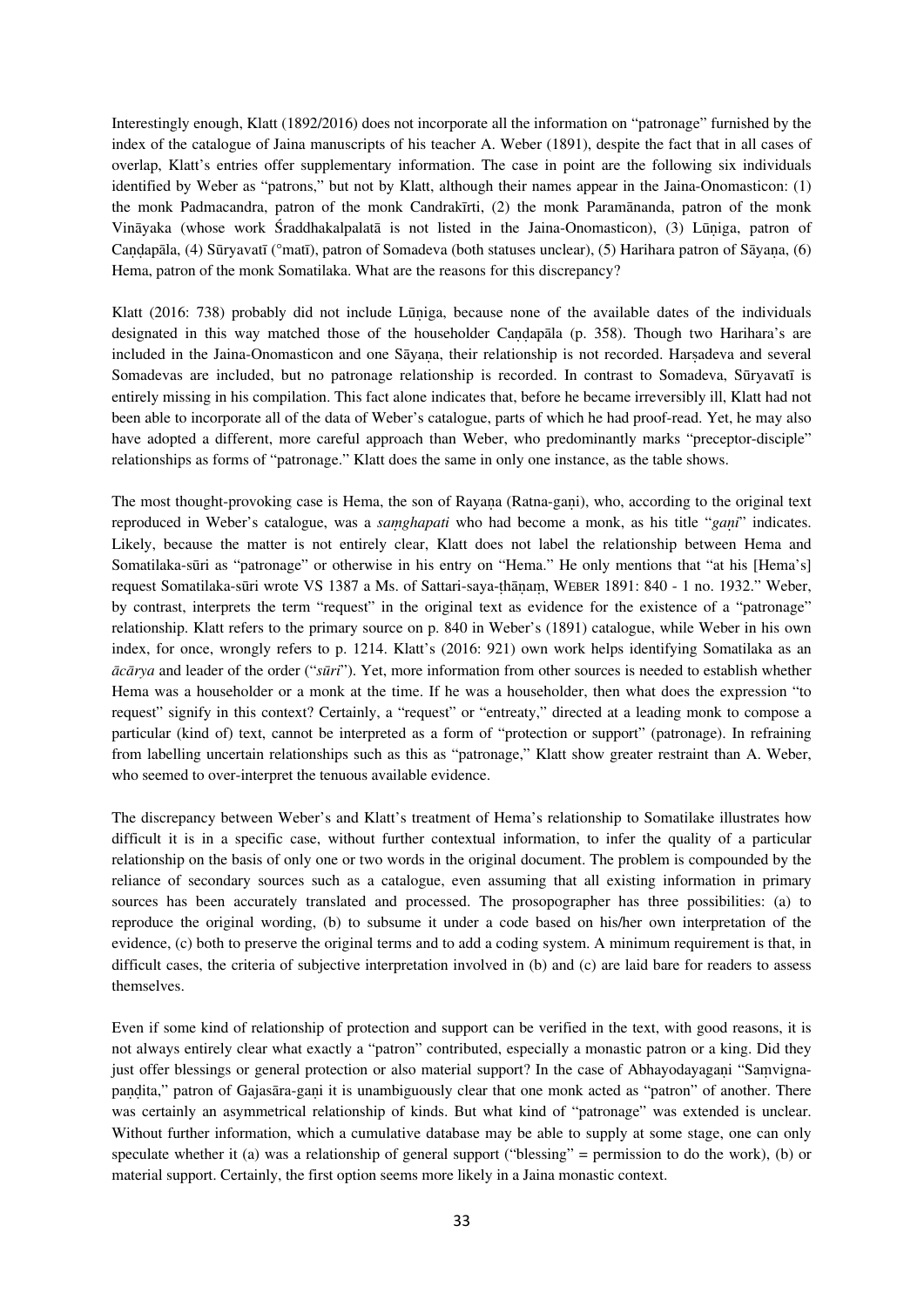Ideally, a prosopography of "patronage" relationships should be able to distinguish between spiritual protectors (*niśraya-dātṛ*), worldly guardians (*saṃrakṣaka*) and material sponsors (*prayojaka*). Klatt's data are often silent about the precise status and actions of named protectors and sponsors. Are the named householders kings, ministers or merchants? In many, but not all, cases additional exploration of cross-references in the Jaina-Onomasticon<sup>[129](#page-33-0)</sup> and other sources<sup>[130](#page-33-1)</sup> can eliminate ambiguity, as much as possible. A prosopographical database clearly helpsin this regard. What is the religious status and affiliation of the main agents? Are they monks or laity? Jain or Hindu? Frequently, personal names hold a clue. Designations of monastic positions such as °*sūri*, °*gaṇi*, etc., unequivocally point to a Jaina mendicant status. Yet, rarely can the denomination and sub-sect affiliation of a mendicant be inferred from the name alone with a high degree of accuracy.[131](#page-33-2) Yet, again, Information on sect-affiliation can often be discerned through cross-references. Sponsored literary works that exclusively deal with subjects connected with Hinduism point to affiliation of patron and client with the latter, while works dealing with topics related to Jainism are also sometimes sponsored by Hindu kings or councillors. These and other problems resulting from incomplete information can be successfully addressed with the help of a database.

The synoptic table below indicates how prosopographical information extracted from a complex text sample such as the above can be reassembled in new ways to yield insight into relationships that are not immediately visible. It demonstrates, in principle, how a sufficiently large database can link information from different sources which are supplementary. The table is merely indicative. It does not include columns for inspirer, beneficiary, [132](#page-33-3) *jāti*, [133](#page-33-4) *gotra*, [134](#page-33-5) location of the "client," and other related information given in the extract from Klatt 2016 reproduced above. With the already mention three exceptions, where patronage relationships were inferred, the table represents only relationships which are explicitly labelled as "patronage" by Klatt. Square brackets indicate inferred (from titles and names etc.) or supplementary information from other sources indicated in the footnotes above. The sums exclude overlapping information. [135](#page-33-6) The information is rearranged under the alphabetically listed names of the patrons. In a database, the same information can be reshuffled in whichever way desired to explore large datasets.

<span id="page-33-0"></span><sup>&</sup>lt;sup>129</sup> Some are reproduced here in footnotes.

<span id="page-33-1"></span><sup>&</sup>lt;sup>130</sup> Many names can be identified via Google.

<span id="page-33-2"></span><sup>&</sup>lt;sup>131</sup> On Jaina names, see Flügel 2018a.<br><sup>132</sup> One case: Dharmamūrti-sūri (patron: Vastupāla).

<span id="page-33-6"></span>

<span id="page-33-5"></span><span id="page-33-4"></span><span id="page-33-3"></span><sup>&</sup>lt;sup>133</sup> Two cases: Vastupāla, Udayasiṃha.<br><sup>134</sup> One case: Udayasiṃha.<br><sup>135</sup> Under "patron," Harsa is listed three times, and Dālacandra and Vastupāla two times.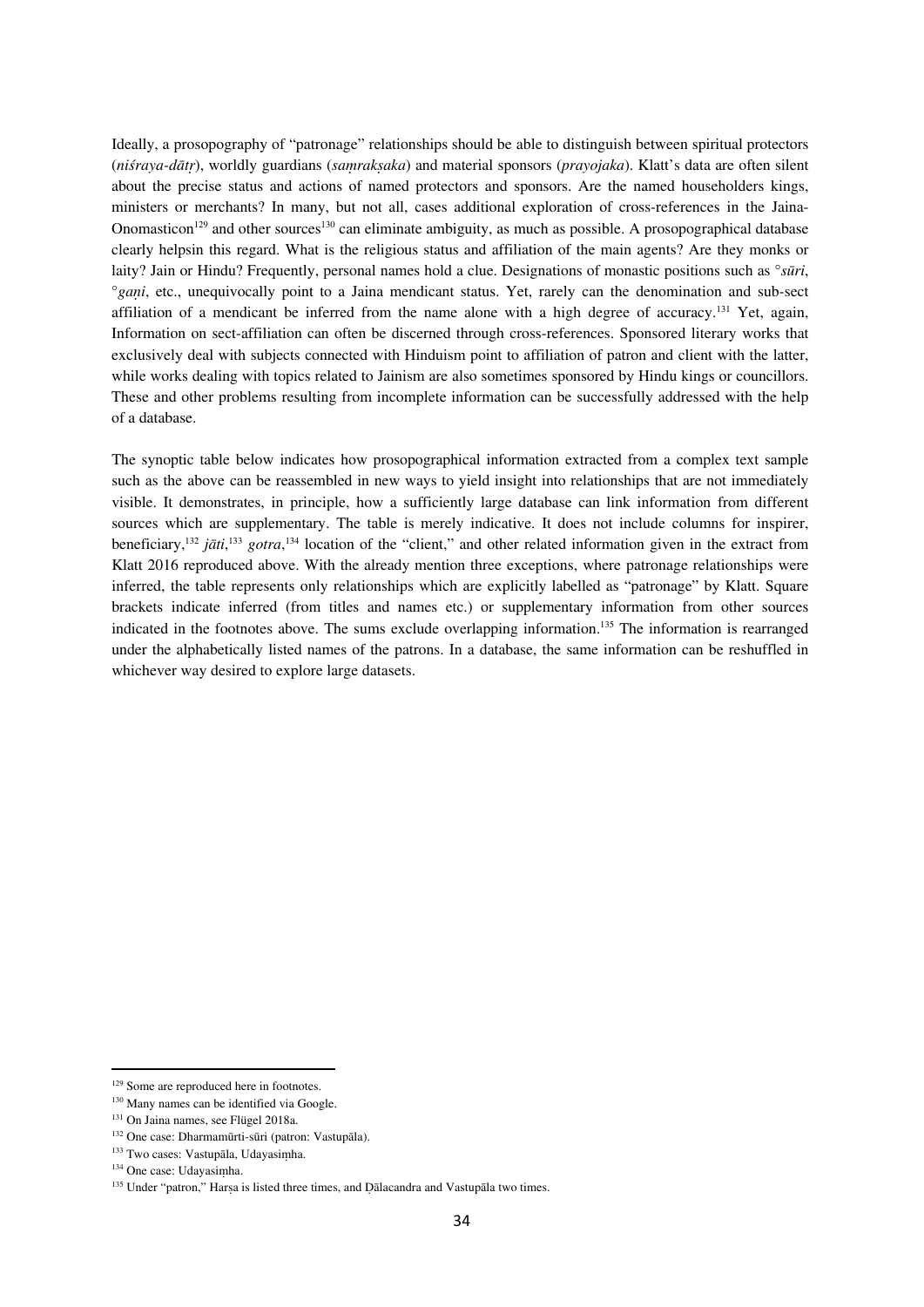<span id="page-34-4"></span><span id="page-34-3"></span><span id="page-34-2"></span><span id="page-34-1"></span><span id="page-34-0"></span>

|                | <b>PATRON</b>        | <b>Status</b>         | Dynasty      | Location       | Religion | <b>CLIENT</b>                     | <b>Status</b>   | Religion             | Sect                    | <b>OBJECT / EVENT</b>     |
|----------------|----------------------|-----------------------|--------------|----------------|----------|-----------------------------------|-----------------|----------------------|-------------------------|---------------------------|
|                | Abhayodaya-gani      | Monk                  |              |                | [Jaina]  | Gajasāra-gaņi                     | [Monk-Poet]     | [Mūrtipūjaka]        | Brihat-Kharatara-gaccha | Vicārasattrimśikā         |
| $\overline{2}$ | Arikesarin           | King                  | Śilāhāra-    |                | [Hindu]  | Pampa                             | Poet            | [Jaina]              | [Digambara]             | Ādipurāņa                 |
|                |                      |                       | Cālukya      |                |          |                                   |                 |                      |                         | Pampabhārata              |
|                |                      |                       |              |                |          |                                   |                 |                      |                         | $=$ Vikramārjunavijaya    |
| 3              | Arjuna(varma) deva   | King                  | Paramāra     | Mālava         | [Hindu]  | Chāhada (Bāhala)                  | [Poet]          | [Jaina]              |                         |                           |
|                | Cāmunda-rāya         | Prince <sup>136</sup> |              | Madurā         | [Jaina]  | Ranna                             | Poet            | [Digambara]          |                         |                           |
| 5              | Dālacandra           | King                  |              | <b>Benares</b> | [Hindu]  | Śukla Mathurānātha                | Poet            | [Hindu]              |                         |                           |
| 6              | Dālacandra           | King                  |              | Benares        | [Hindu]  | Rāyacandra                        | Poet            | [Hindu]              |                         |                           |
|                | Dharma               | King                  |              | Gauda          | [Hindu]  | Vākapati                          | Poet            | [Hindu]              |                         |                           |
| 8              | Dhavalacandra        | $[King]^{137}$        |              | [Bengal]       | N/A      | Nārāyana                          | Poet            | [Hindu]              |                         | Hitopadeśa                |
| 9              | Govardhanadhāri-rāja | King                  |              |                | [Hindu]  | Krsna-pandita                     | Poet            | [Hindu]              |                         | Kansa-vadha               |
| 10             | Harsa "Pusyabhūti"   | King                  |              | Kaśmīr         | [Hindu]  | Bāna                              | [Poet]          |                      |                         |                           |
| 11             | Harșa "Pușyabhūti"   | King                  |              | Kaśmīr         | [Hindu]  | Mayūra                            | [Poet]          |                      |                         |                           |
| 12             | Harsa "Pusyabhūti"   | King                  |              | Sthāneśvara    | [Hindu]  | Hiuen Tsiang                      | [Poet]          | [Bauddha]            |                         |                           |
| 13             | Hindūpati            | King                  | Bundela      | Mithila        | Hindu    | Maithila Durgādatta               | [Poet]          | [Hindu]              |                         | Vrtta-muktāvalī           |
| 14             | Indrajit Rāmasāhi    | Prince                |              | Kachvägarh     | [Hindu]  | Keśavadāsa                        | Poet            | [Hindu]              |                         | Rāsikpriyā                |
|                |                      |                       |              |                |          |                                   |                 |                      |                         | Kavipriyā                 |
| 15             | Jayantacandra        | King                  | Rāṣṭrakūṭa   | Kanauj         | [Hindu]  | Harsa                             | Poet            | [Hindu]              |                         | Naisadhīya                |
| 16             | Jayasimha            | [King]                |              | Mathurā        | [Hindu]  | Ratnākara                         | Compiler        | [Hindu]              |                         | Jayasimhakalpadruma       |
| 17             | Kāmadeva             | King                  |              | Jayantīpurī    | [Hindu]  | Kavirāja                          | Poet            | [Hindu]              |                         | Rāghava-pāndavīya         |
| 18             | Karnasimha           | Minister              |              | Nandapadra?    | [Hindu]  | [Kāmhadasūnu] <sup>138</sup>      | Poet / Compiler | [Hindu]              |                         | Sāragrāha-Karmavipāka     |
| 19             | Ksitipāladeva        | King                  | Gurjara-     |                | [Hindu]  | Rājaśekhara                       | Poet            | [Hindu]              |                         |                           |
|                | =Herambapāla         |                       | Pratihāra    |                |          |                                   |                 |                      |                         |                           |
|                | =Mahīpāla            |                       |              |                |          |                                   |                 |                      |                         |                           |
| 20             | Madanapāla           | King                  | Tāka         | Kāsthā (Kātha) | [Hindu]  | Viśveśvarabhatta                  | Poet            | [Hindu]              |                         |                           |
| 21             | Mālhanadevī          | [Queen]               | Candella     |                | [Hindu]  | Māloka                            | Scribe          |                      |                         |                           |
| 22             | N/A                  | Householder           |              | Kausthā        | N/A      | Amaracandra[-sūri] <sup>139</sup> | Monk-Poet       | [Mūrtipūjaka]        | Vāyada-gaccha           | Jinendra-caritra          |
| 23             | N/A                  | King                  | Vijayanagara | Vijayanagara   | [Hindu]  | Mandalapurusa                     | Pandit          | Jaina <sup>140</sup> |                         | Cūdāmaninighantu          |
| 24             | Sāh Deśala           | Merchant              |              | Pālhaņa-pura   | [Jaina]  | Siddha-sūri                       | Monk            | [Mūrtipūjaka]        | Upakeśa-gaccha          | <b>Installation</b> feast |
| 25             | Sāh Sahaja           | Merchant              |              |                | [Jaina]  | Siddha[-sūri]                     | Monk            | [Mūrtipūjaka]        | Upakeśa-gaccha          | <b>Installation</b> feast |
| 26             | [Sāh] Samara         | Merchant              |              | Śatruñjaya     | [Jaina]  | Siddha-sūri                       | Monk            | [Mūrtipūjaka]        | Upakeśa-gaccha          | Ādinātha image            |

<sup>136</sup> Probably: Minister. Klatt merges information from different sources which may not refer to the same person.

See forewords and introductions of the editions of the text.<br> $138$  Monier-Williams 1899: 1209.1.

<sup>139</sup> Indirect patronage via the recipient of direct patronage, the householder Padma of Kausthā. This was probably because monks are not allowed to work for householders.<br><sup>140</sup> Almost certainly Digambara, since his works me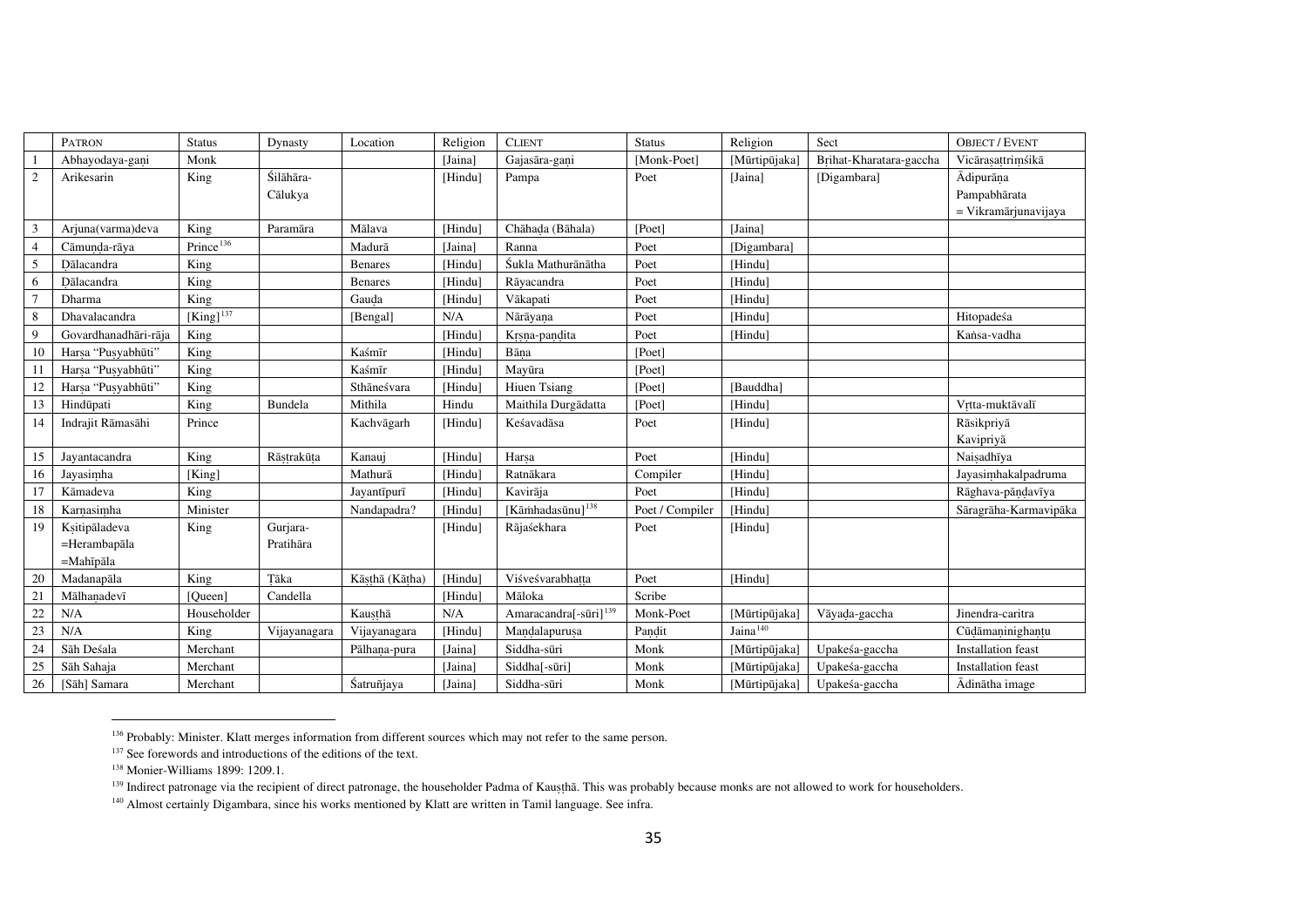<span id="page-35-1"></span><span id="page-35-0"></span>

| 27 | Siddheśa [-rāja] | King       | [Cālukya] | [Gujarat] | $[Jaina]$ <sup>141</sup> | Vīra-sūri            | Monk      | Mūrtipūjaka   | Khandilla-gaccha |                      |
|----|------------------|------------|-----------|-----------|--------------------------|----------------------|-----------|---------------|------------------|----------------------|
|    | [=Jayasimha]     |            |           |           |                          |                      |           |               |                  |                      |
| 28 | Udayasimha       | Merchant   |           |           | [Jaina] $^{142}$         | N/A                  | Scribe    | [Mūrtipūjaka] | Añcala-          | Vyavahāra-sūtra      |
|    |                  |            |           |           |                          |                      |           |               | gaccha           |                      |
| 29 | Vastupāla        | Minster    |           | Gurjara   | [Jaina]                  | Udayaprabhadeva-sūri | Monk-Poet | [Mūrtipūjaka] | Nāgendra-gaccha  | Installation [feast] |
|    |                  |            |           |           |                          |                      |           |               |                  | Girnār-Inscription   |
| 30 | Vastupāla        | [Minister] |           |           | [Jaina]                  | Arisimha             | Poet      | [Mūrtipūjaka] |                  | Sukrta-samkīrtana    |
|    |                  |            |           |           |                          |                      |           |               |                  |                      |
|    | King             | 15         | Hindu     | 16        |                          | Poet                 | 19        | Hindu         | 13               |                      |
|    | Prince           |            | Jaina     | 9         |                          | Monk-Poet            |           | Jaina         | 3                |                      |
|    | <b>Oueen</b>     |            | N/A       |           |                          | Compiler             |           | Digambara     |                  |                      |
|    | Minister         |            |           |           |                          | Monk                 |           | Mūrtipūjaka   | 9                |                      |
|    | Merchant         |            |           |           |                          | Pandit               |           | Buddhist      |                  |                      |
|    | Monk             |            |           |           |                          | Scribe               | ∠         |               |                  |                      |

<sup>&</sup>lt;sup>141</sup> "Converted" by Ācārya Hemacandra (Klatt 2016: 397).

<sup>142</sup> Almost certainly "Jaina" given the caste affiliation, the Jaina work sponsored, and the Jaina *ācārya* requesting it.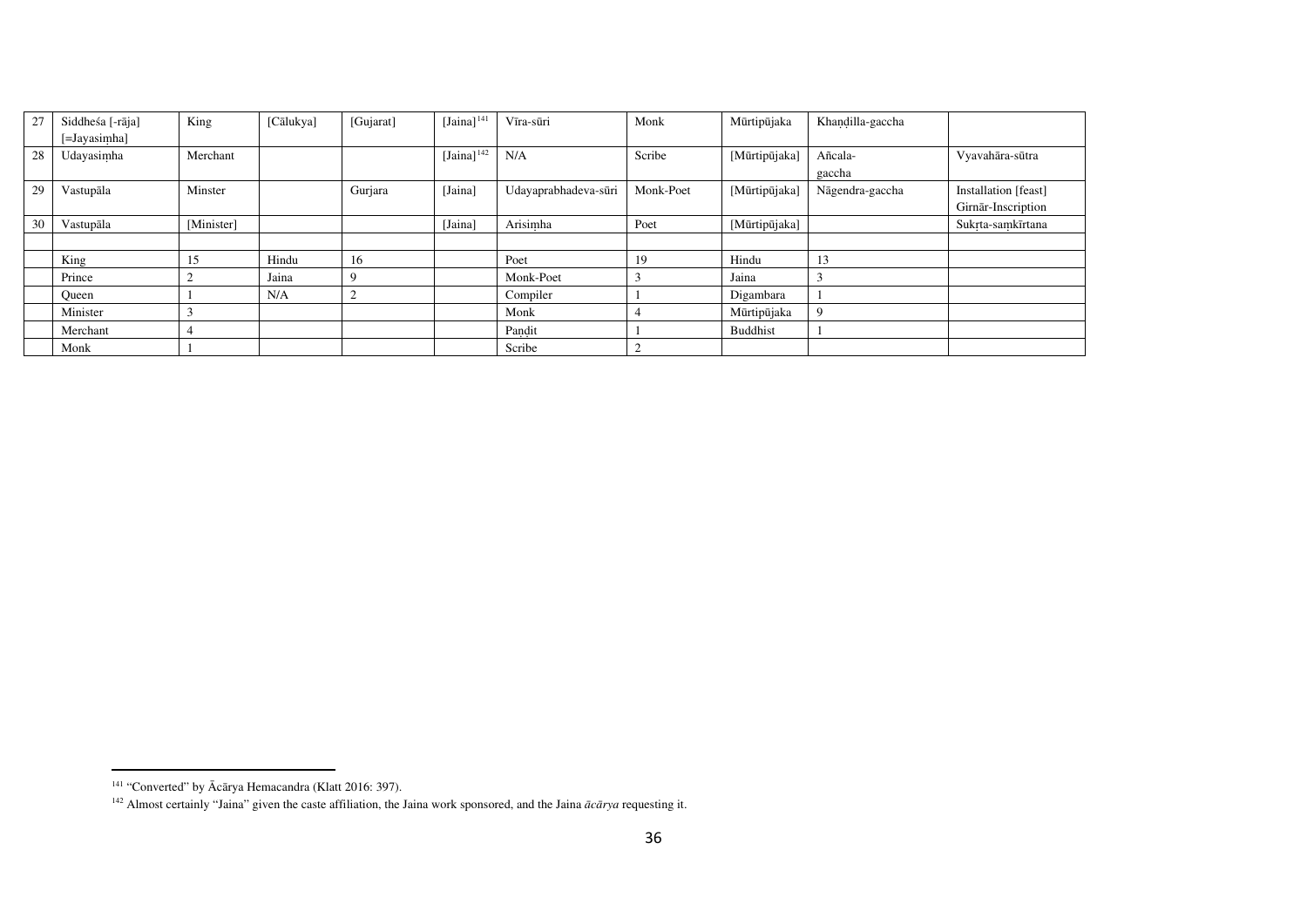If the information furnished in brackets in the table based on cross-referencing and inferences is correct, then the most interesting result of the prosopography of this small, non-representative sample is that most "patrons" recorded by Klatt were Hindu kings, supporting Hindu and Jaina poets or poet-monks. This statistical fact, of course, tells us more about Klatt's selection of available sources, than the actual historical distribution of relationships across regions and periods. The main findings, as far as the Jaina communities are concerned, can be summarised in the form of eight statements:

- 1. The chiefly manuscript-based data collated by Klatt on the basis of secondary sources in the midsecond half of the 19<sup>th</sup> century suggests that "patronage" of Jaina text-production (and of other activities) was mainly extended by members of the royal court: both by members of the royal household, especially by Kings, and by Jaina ministers.
- 2. No case of community patronage is explicitly recorded.
- 3. Jaina activities were patronised in the main by individual Jaina ministers, and sometimes by (Jaina) merchants.
- 4. Jainas only sponsored Jaina activities. Predominantly Jaina monastic poets, and scribes, copying Jaina texts, were patronised.
- 5. Kings and local rulers supported mostly Hindu poets, but also Jaina poets, who occasionally also composed texts of a non-Jaina nature.
- 6. Though the evidence is not entirely clear, it seems that Jaina monks mainly received material support indirectly, in the form of sponsorship of religious projects which they inspired, inauguration ceremonies, and the like. It remains unclear, however, what exactly "patronage" of the literary activities of monk-poets means. Likely, it implied offering accommodation, and help with procuring textual sources and scribes.
- 7. Only one case of a monk offering support to another monk is recorded, without detailing the kind of support.<sup>[143](#page-36-0)</sup>
- 8. Only one female patron, a queen, is on record in this particular slice of data.

The table shows that in Klatt's own, rather limited, sample of data pertaining to "patronage" three principal types of "patrons" can be identified: (a) mostly (Hindu) kings, and other members of royal households, and of the court, (b) (Jaina) householders, and (c) one (Jaina) mendicant. Five principle types of recipients can be identified: (a) mostly (Hindu) poets, (b) (Jaina) mendicants, (c) scribes, (d) one compiler, and (e) one pandit. Interestingly, most cases of "patronage" in the Jaina-Onomasticon designate "patron-client relations" between Hindu kings and poets. Evidence of patronage by and of Jainas is less frequent. Unsurprisingly, most Jaina "clients" received support from Jaina "patrons."

The evidence seems to contradict the overall impression gained by recent surveys of epigraphical evidence, such as Thapar's (1987, 1992) or Owen's (2010), that, in certain periods of South Asian history, the main sponsors of religion were not kings, but worshippers from the Buddhist and Jaina communities.<sup>[144](#page-36-1)</sup> On the other hand, the data seems to broadly support Pollock's (2006: 513) findings on the significance of court patronage in the literary and epigraphic texts.

Yet, no firm conclusions can be the drawn from these few cases assembled by Klatt, and here selected for prosopographical analysis through keyword search. Firstly, they cover only part of the relevant data compiled by Klatt. Secondly, the meaning of most expressions that could be interpreted as designations of some form of "patronage" is ambiguous, and has to be inferred in most cases (e.g. the question in what sense one monk can

<span id="page-36-0"></span><sup>143</sup> Cf. *supra* Laughlin 2003a.

<span id="page-36-1"></span><sup>&</sup>lt;sup>144</sup> Thapar's observations are echoed by Owen's 2010 on Jaina inscriptions at Śravanabalagola and Ellora: "Moreover, early medieval donative inscriptions in Karnataka indicate that the vast majority of patrons were local rulers or administrators, some with martial affiliations. Although many of the patrons appear to have been high officials of the state, like Cāmundarāya, they typically acted independently of kings in their commissions" (p. 212). "When we take a closer look at the art historical evidence at Ellora, we start to see a very different picture of patronage than what is typically presented in the scholarship on the site. The caves at Ellora seem to have been sustained and expanded not by Rāstrakūta kings, but primarily through the efforts of those who worshipped there" (p. 225).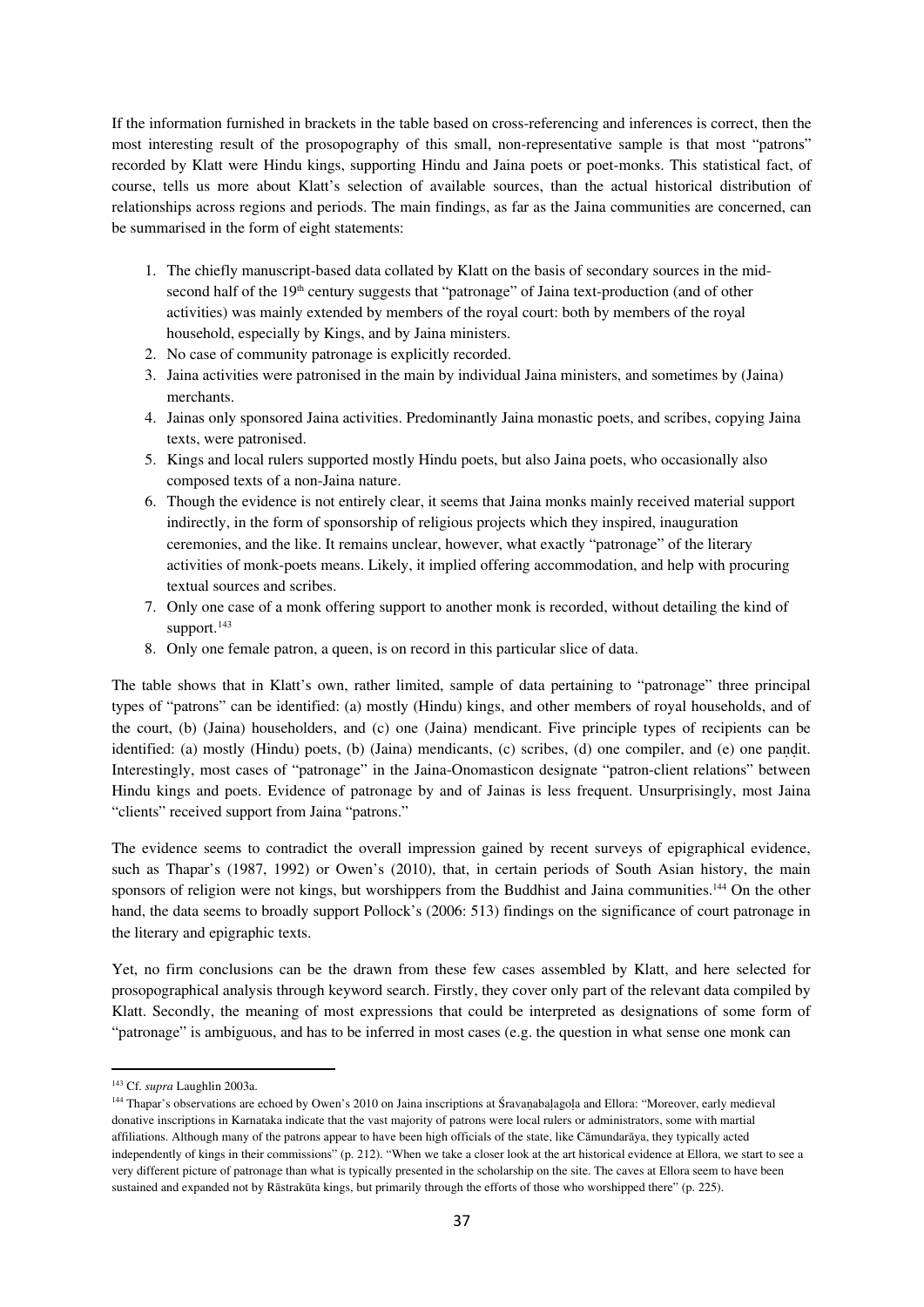act as "patron" of another). The religious orientation of recipients and patrons, roles, and other social indicators, is also not immediately apparent and require further research, following first of all the leads offered by Klatt's work. Most importantly, Klatt's evidence as a whole is not representative. More reliable results can be expected from a comprehensive prosopographical database, which of course may also not be representative (the validity of samples of historical data such as these can only ever be estimated on the basis of indicative case studies).

Overall, the analysis shows that the prosopographical method of extraction and coding information as such is promising. But more, and better, data and conceptual tools are required to study "patronage" on the basis of manuscript data from secondary sources alone. Part of the problem is that information on Jaina "patronage" relationships are rarely recorded in manuscript catalogues, and in manuscripts. These were Klatt's main sources, because Jaina epigraphic catalogues, providing access to the contents of Jaina donative inscriptions, were in the main published after he was forced to stop working in 1892.

### **Conclusions**

The main conclusion that can be drawn from this brief survey of methodological questions concerning the operationalisation of the concept of "patronage" in South Asian Studies is that a clearer analytical distinction between "religious," "political," and "economic" forms of "protection and support" is required for the identification of particular forms and functions of patronage in historical contexts. The vagueness of the term "patronage" as a sociological category has evidently led to a wide variety of different applications in historical and sociological research, the results of which are difficult to harmonise from the point of view of quantitative social research. Useful as they are, studies of the flows of material support ("economic patronage") could equally run under the label "gift-giving," as long as no set criteria are defined to distinguish "patronage" from "prestation," and both from "exchange," etc. The uses of "patronage" as an analytical term is muddled further by unclear connections with legitimation theory. Pollock (1996) and Ali (2004) have raised the question whether a distinction between "politics" and "religion" makes sense at all, in regard of the political culture of South Asian post-Vedic royal courts, and rejected Weber's (1922) "legitimation theory," echoed by Dumont (1966) and others, in favour of a tentative theoretical amalgamation of politics and religion *cum* aesthetics; [145](#page-37-0) which evidently is not a suitable model for representing the classical Jaina "power pact" between mendicants and supporting householders, offering mutually material support and spiritual protection. [146](#page-37-1)

Equally, if not more, important than more refined theoretical modelling, is the further development and testing of relevant diagnostic variables, taking in account emic classification and usages of terms. On the basis of a set of role-types, generated by prosopographical analysis of primary and secondary data, it was argued, a variety of different models of "patronage" or of "patron-client relationships" can be constructed, and tested, for instance specific ideal-types of "religious," "political," or "economic" forms of patronage, or other sociological constructs. Specific forms of "protection and support" can also be studied on the basis of role-types alone, without higher level modelling, by simple statistics, and other forms of analysis.

While "patronage" in general is notoriously difficult to operationalise, especially on the basis of ambiguous primary sources, "economic patronage," that is, "material support," can relatively easily be studied on the basis of donative inscriptions, detailing the names of the sponsors of images (*mūrti*), temples, and other religious or socio-religious artefacts. For this reason, *dāna* was evidently singled out as the prime focus for research on "patronage." The fact that the term *dāna* is not translated as such in the dictionaries shows that it actually functions as an observer category in the literature, that is, as a sociological model, not as an emic category, although this is rarely, if ever, explicated.

<span id="page-37-1"></span><span id="page-37-0"></span><sup>&</sup>lt;sup>145</sup> From the perspective of Dumont this would point into the direction of a Hocartian model of "sacred kingship."<br><sup>146</sup> Notably, there is no evidence for householder control of Jaina mendicant orders comparable to the st Southeast Asia and elsewhere through patronage. The maintenance of a strict separation between politics and economics, and religion may have been one of the contributing factors of the survival of Jainism in South Asia as compared to the decline of Buddhism.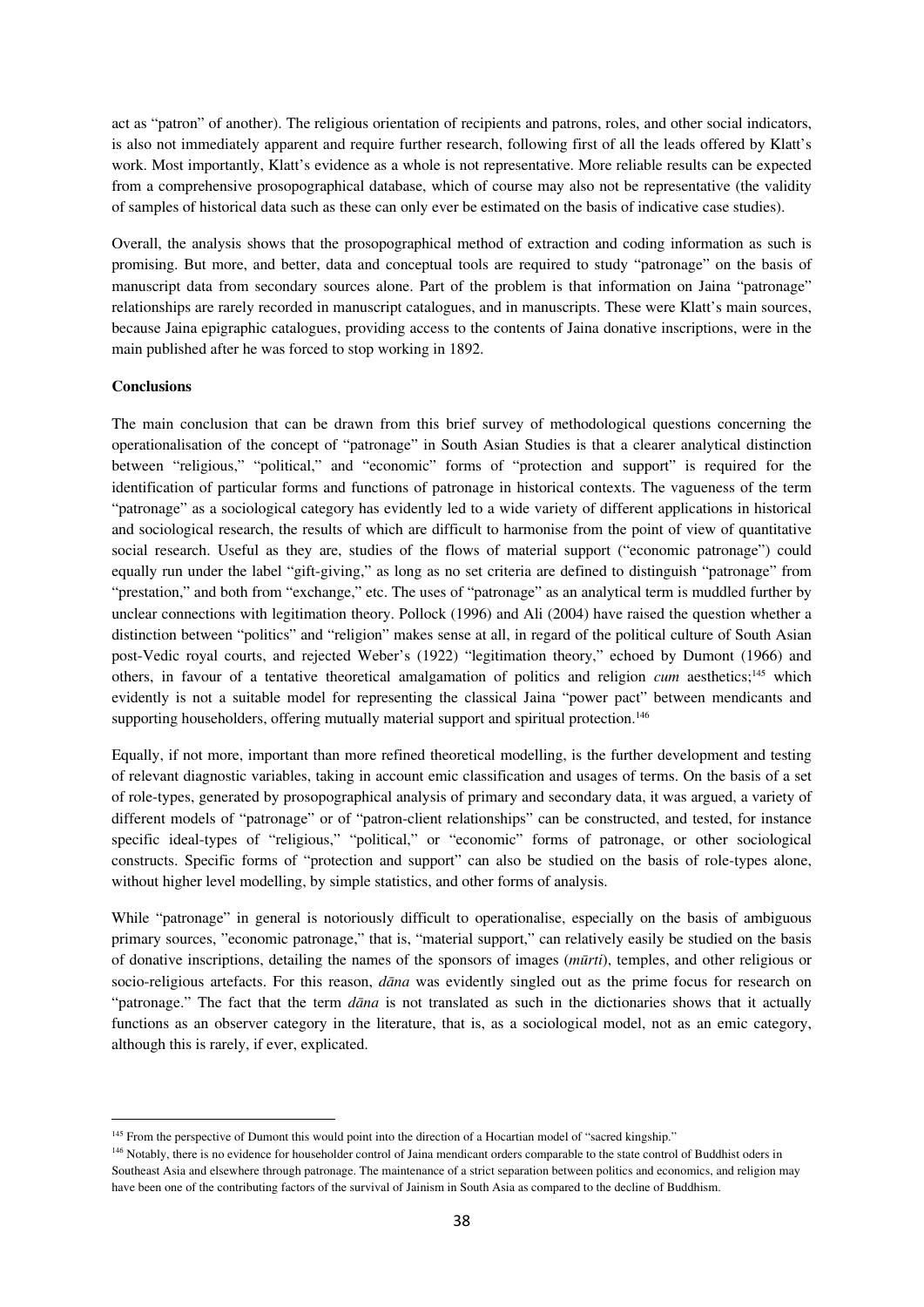The social background of Jaina mendicants, lineage constructs, contact networks, and geographical movements of mendicants can be relatively easily studied. The main problem here is the universal conundrum of all historians, that is, incomplete, and sometimes contradictory, evidence. On an elementary level, the links between named "patrons" and "clients," can also be investigated as networks, without qualification of the nature of the relationship, and indication of a- / symmetry or directionality.[147](#page-38-0)

The present case study of "patronage" relationships, designated as such in Johannes Klatt's *Jaina-Onomasticon*, demonstrates that the difficulties in interpreting the implications of words such as "support" or "patron" in the primary sources can in principle be overcome by interrelating information from different sources with the help of sufficiently comprehensive data-sets, such as the *Jaina-Prosopography*. Meanwhile, the amount of electronically available data on Jainism has increase exponentially. Numerous digitisation projects, electronic bibliographies and library catalogues, of varying quality, have been and are being produced, particularly in India. A web-portal comparable to GRETIL for making these scattered electronic sources accessible for analysis, in form of one or more databases, is a desideratum, and would be the single most important contribution to Jaina Studies to date.

## **Bibliography**

### **Primary Sources**

- DAK *Dānāṣṭakakathā*. In: Balbir 1982.
- TS1 *Tattvārthasūtra*, by Umāsvāti/Umāsvāmī. In: Jacobi 1906.
- TS2 *Tattvārthasūtra*, by Umāsvāti/Umāsvāmī. In: Tatia 1994.
- TŚPC1 *Triṣaṣṭiśalākāpuruṣacaritramahākāvyam*. Kalikālasarvajña Hemacandrācāryaviracitaṃ. 1 Parvāṇī, Sampādaka: Muni Caraṇavijaya. 2-3-4 Parvāṇī, Sampādaka: Muni Puṇyavijaya. 5-6-7 Parvāṇī & 8-9 Parvāṇī, Sampādakauḥ Ramaṇīkavijaya Gaṇi & Vijayaśīlacandrasūri. Ahmadābād: Kalikālasarvajña Śrī Hemacandrācārya Navama Janmaśatābdī Smṛti Śikṣāṇa Saṃskāranidhi, 1990, 2001, 2006.
- TŚPC2 *Triṣaṣṭiśalākāpuruṣacaritra*, by Hemacandra. See Johnson 1931-62.
- YŚ *Yogaśāstra*, by Hemcandra. In: Qvarnström 2002, 2012.

### **Secondary Sources**

Ali, Daud. *Courtly Culture and Political Life in Early Medieval India*. Cambridge: Cambridge University Press, 2004 (Cambridge Studies in Indian History and Society 10).

Altekar, A. S. "The Silaharas of Western India." *Indian Culture* 2, 3 (1936) 393-434.

Apte, Vaman Shivram. *The Student's English-Sanskrit Dictionary*. Poona: Arya Bhushana Press, 1884.

Bakker, Hans T. "Royal Patronage and Religious Tolerance: The Formative Period of Gupta-Vākāṭaka Culture." *Journal of the Royal Asiatic Society* 20, 4 (2010) 461-475.

Balbir, Nalini. *Dānāṣṭakakathā. Recueil Jaina de huit histoires sur le don. Introduction, édition critique, traduction, notes*. Paris: Collège de France, Institut de Civilisation Indienne, 1982 (Publications de L'Institut de Civilisation Indienne Série-IN-8º, Fascicule 48).

<span id="page-38-0"></span><sup>&</sup>lt;sup>147</sup> "Patronage depends upon the existence of binding hierarchical obligations" (McCulloch 2014: 201).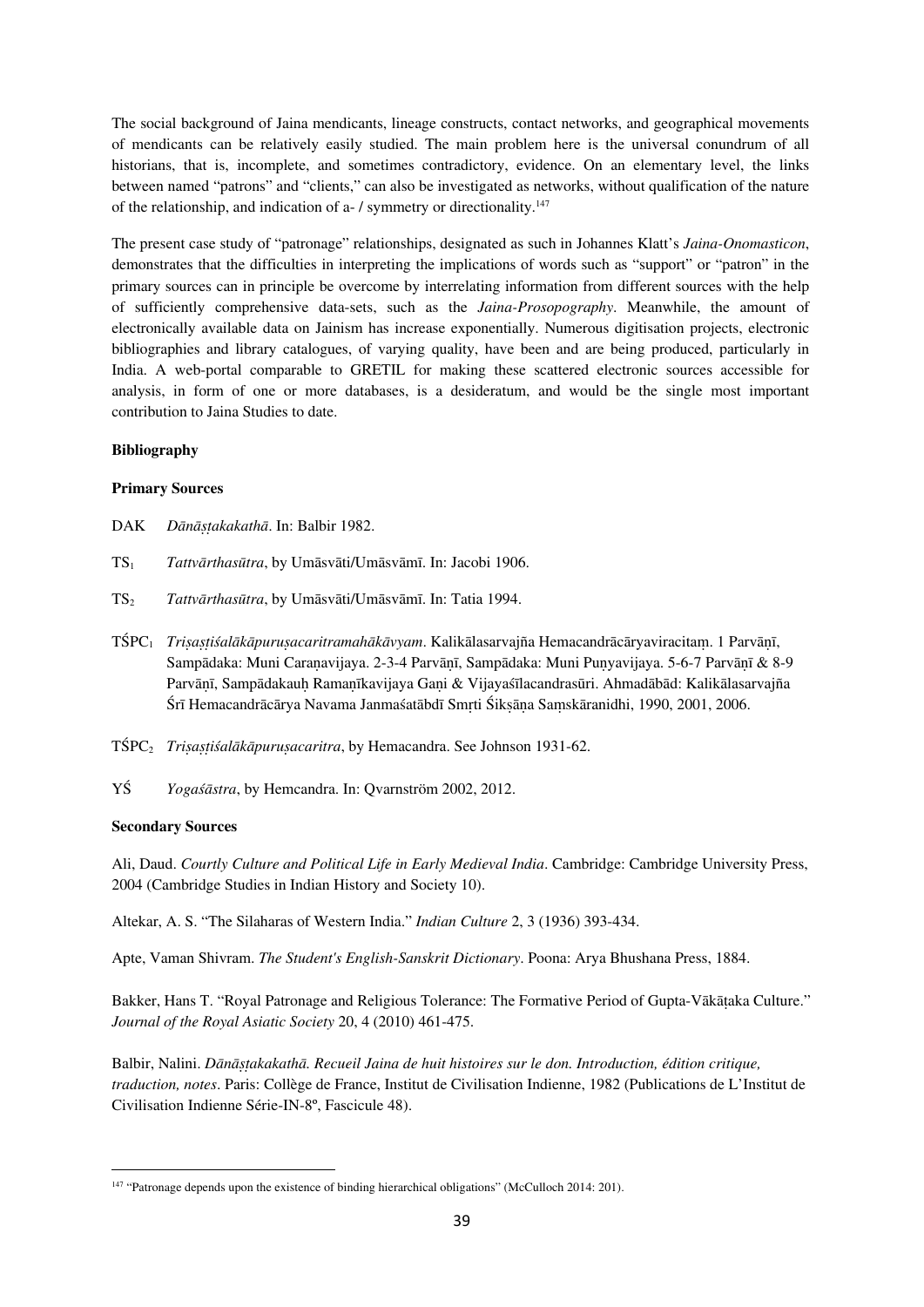Balbir, Nalini, Kanhaiyalal V. Sheth, Kalpana K. Sheth & Chandrabhal B. Tripathi. *Catalogue of the Jain Manuscripts of the British Library. Including the Holdings of the British Museum and the Victoria & Albert Museum*. Vol. 1-3. London: The British Library & The Institute of Jainology, 2006.

Bahadur, K.P. *Rasikapriyā of Keshavadāsa*. Translated into English Verse. Delhi: Motilal Banarsidas, 1972. ------. *Selections from Rāmacandrikā of Keśavadāsa*. Delhi: Motilal Banarsidas, 1976.

Beach, Alison (ed.). *Monastic Matrix. A Scholarly Resource for the Study of Women's Religious Communities from 400 to 1600 CE*. Ohio State University, 2017: monasticmatrix.osu.edu

Beam, Amanda, John Bradley, Dauvit Broun, John Reuben Davies, Matthew Hammond, Michele Pasi et al. *The People of Medieval Scotland, 1093 – 1314*. Glasgow and London, 2012, [www.poms.ac.uk](http://www.poms.ac.uk/) (see PoMS).

Bodard, Gabriel (with Hugh Cayless, Mark Depauw, Leif Isaksen, K. Faith Lawrence, Sebastian Rahtz†). "Standards for Networking Ancient Person-data: Digital Approaches to Problems in Prosopographical Space." *Digital Classics Online* 3, 2 (2017). Available[: https://journals.ub.uni](https://journals.ub.uni-heidelberg.de/index.php/dco/article/viewFile/37975/35966)[heidelberg.de/index.php/dco/article/viewFile/37975/35966](https://journals.ub.uni-heidelberg.de/index.php/dco/article/viewFile/37975/35966)

Bollée, Willem B. *A Cultural Encyclopedie of the Kathāsaritsāgara in Keywords. Complementary to Norman Penzer's General Index on Charles Tawney's Translation*. Halle: Universitätsverlag Halle-Wittenberg, 2015 (Studia Indologica Universitatis Halensis 8).

Borooah, Anundoram. *A Practical English-Sanskrit Dictionary*. Calcutta: Wyman, 1877.

Bourdieu, Pierre. *La distinction. Critique sociale du jugement*. Paris: Les Éditions de Minuit, 1979. ------. "The Field of Cultural Production, or: The Economic World Reversed." *Poetics* 12, 4-5 (1983) 311-356 (Reprinted in: *The Field of Cultural Production. Essays on Art and Literature*. Edited by Randall Johnson, 29- 73. New York: Columbia University Press, 1993).

------. *Distinction. A Social Critique of the Judgement of Taste*. Translated by Richard Nice. London: Routledge & Kegan Paul, (1979) 1984/1998.

------. *On the State. Lectures at the Collège de France 1989-1992*. Edited by Patrick Champagna, Remi Lenoir, Franck Poupeau & Marie-Christine Rivière. Translated by David Fernbach. Cambridge: Polity Press, 2012/2014.

Bradley, John & Harold Short. "Texts into Databases: The Evolving Field of New-Style Prosopography." *Literary and Linguistic Computing* 20 Supplement (2005) 3-24.

Bronner, Yigal (ed.). *PANDIT. A Prosopographical Database for Indic Texts*. 2015ff.: http://www.panditproject.org/

Broux, Yanne. "Graeco-Egyptian Naming Practices: A Network Perspective." *Greek, Roman, and Byzantine Studies* 55 (2025) 706-720.

Bruhn, Klaus. "Āvaśyaka-Studies I." *Studien zum Jainismus und Buddhismus (Gedenkschrift für Ludwig Alsdorf)*. Hg. K. Bruhn & A. Wezler, 11 49. Wiesbaden: Franz Steiner Verlag, 1981 (Alt- und Neuindische Studien 23).

Bruhn, Klaus & Candrabhal Tripathi. "Jaina Concordance and Bhāṣya Concordance." *Beiträge zur Indienforschung. Ernst Waldschmidt zum 80. Geburtstag gewidmet*. Hg. Herbert Härtel, 67-80. Berlin: Museum für Indische Kunst, 1977.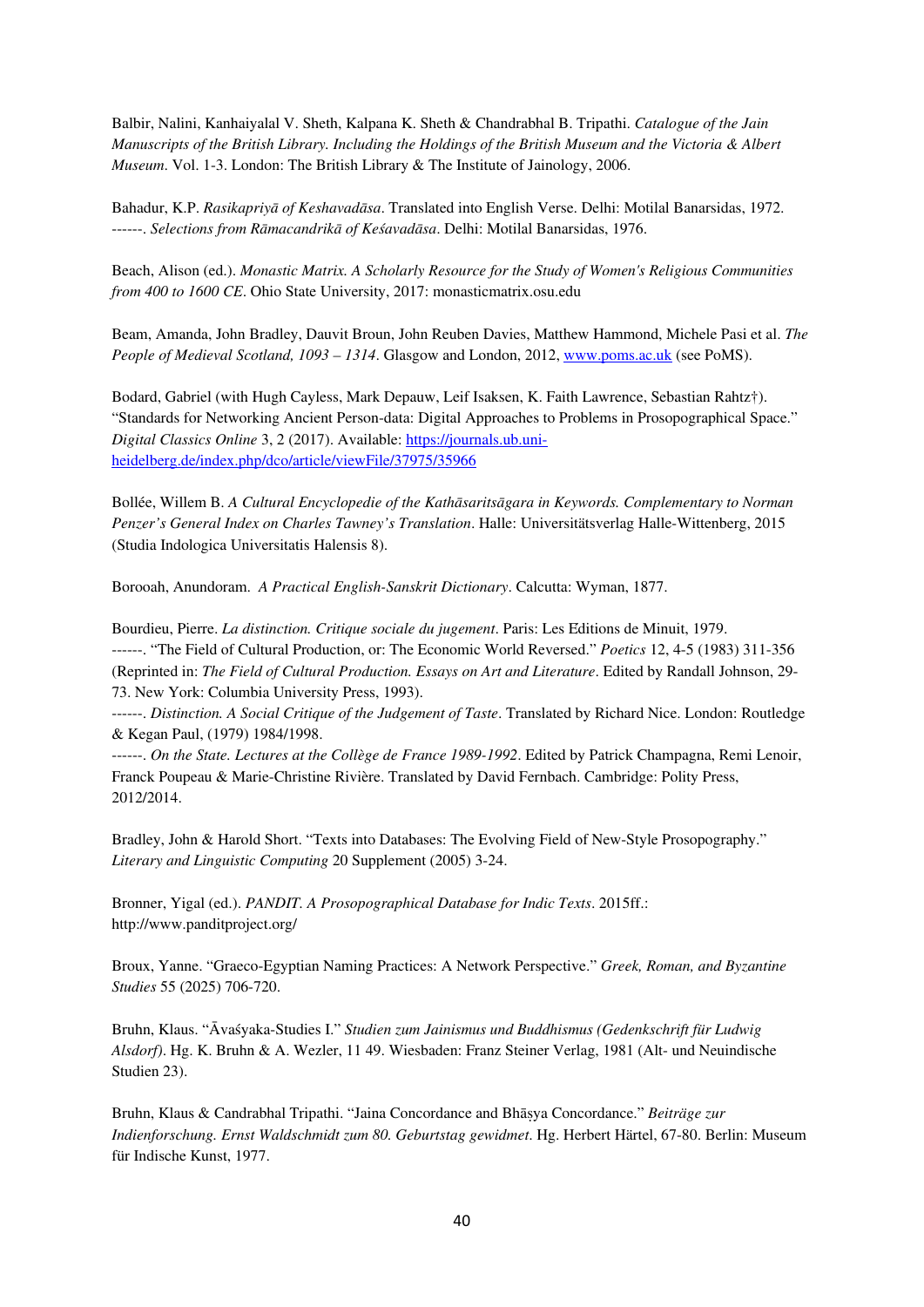Bühler, Georg. "Das Sukṛtasaṁkīrtana des Arisiṁha." *Sitzungsberichte der Philosophisch-Historischen Classe der Kaiserlichen Akademie der Wissenschaften [Wien]. Bd. 119. VII. Abhandlung*. Wien: F. Tempsky, 1889, pp. 1-58.

------. *The Indian Sect of the Jainas*. Translated from the German. Edited with an Outline of Jaina Mythology by J.A.S. Burgess. London: Luzac & Co, (1887) 1903 (Reprint: Calcutta: Shushil Gupta, 1963).

Clémentin-Ojha, Catherine & Sharad Chandra Ojha. "The Royal Patronage of Roving Ascetics in Mid-Nineteenth Century Rajputana." *Patronage and Popularisation, Pilgrimage and Procession. Channels of Transcultural Translation and Transmission in Early Modern South Asia*. *Papers in Honour of Monika Horstmann*. Edited by Heidi R. M. Pauwels, 149-166. Wiesbaden: Harrassowitz, 2009.

Collins, Randall. "Toward a Theory of Intellectual Change: The Social Causes of Philosophies." *Science, Technology, & Human Values* 14, 2 (1989) 107-140.

------. *The Sociology of Philosophies. A Global Theory of Intellectual Change*. Cambridge/Massachusetts: The Belknap Press of Harvard University Press, 1998.

Deeg, Max. "Has Xuanzang really been in Mathurā? Interpretatio Sinica or Interpretatio Occidentalia - How to Critically Read the Records of the Chinese Pilgrim." *Essays on East Asian Religion and Culture. Festschrift in Honour of Nishiwaki Tsuneki on the Occasion of his 65th Birthday*. Edited by Christian Wittern & Shi Lishan, 35-73 (= 426-388). Kyoto: Editorial Committee for the Festschrift in Honour of Nishiwaki Tsuneki, 2007.

Dehejia, Vidya (ed.). *Royal Patrons and Great Temple Art*. Bombay: Marg Publications, 1988.

Detige, Tillo. "*Satpātrāya Samarpittaṃ*. Manuscript Copies and Early Modern Digambara Saṅghas." In this Volume (2017).

Dikshit, R. K. *The Candellas of Jejākabhukti*. New Delhi: Abhinav Publications, 1977.

Press, 2003 (Proceedings of the British Academy 118).

Dumont, Louis. *Homo Hierarchicus. The Caste System and Its Implications*. Complete Revised English Edition. Chicago: University of Chicago Press, (1966) 1980.

Dundas, Paul. *History, Scripture and Controversy in a Medieval Jain Sect*. London: Routledge, 2007 (Routledge Advances in Jaina Studies 2).

Eck, Werner (ed.). *Prosopographie und Sozialgeschichte. Studien zur Methodik und Erkenntnismöglichkeit der kaiserlichen Prosopographie*. Kolloquium Köln 24. - 26. November 1991. Köln: Böhlau Verlag, 1993. ------. "Eine prosopographische Datenbank oder die PIR in computergestützter Form." *Datenbanken in der Alten* 

*Geschichte*. Edited by M. Fell et al., 82-90. St. Katharinen: Scripta Mercaturae, 1994. ------. "The Prosopographia Imperii Romani and Prosopographical Method." *Fifty Years of Prosopography. The Later Roman Empire, Byzantium and Beyond*. Edited by Averil Cameron, 11-22. Oxford: Oxford University

Eisenstadt, S. N. & René Lemarchand (eds.). *Political Clientelism, Patronage, and Development*. London: Sage, 1981.

Flügel, Peter. "The Ritual Circle of the Terāpanth Śvetāmbara Jains." *Bulletin D' Études Indiennes* 13 (1996) 117-176.

------. "Demographic Trends in Jaina Monasticism." *Studies in Jaina History and Culture. Disputes and Dialogues*. Ed. Peter Flügel, 312-398. London: Routledge, 2006 (Routledge Advances in Jaina Studies 1).

------. "Jain Monastic Life: A Quantitative Study of the Terāpanth Śvetāmbara Mendicant Order." *Jaina Studies - Newsletter of the Centre of Jaina Studies* 4 (2009) 24-29.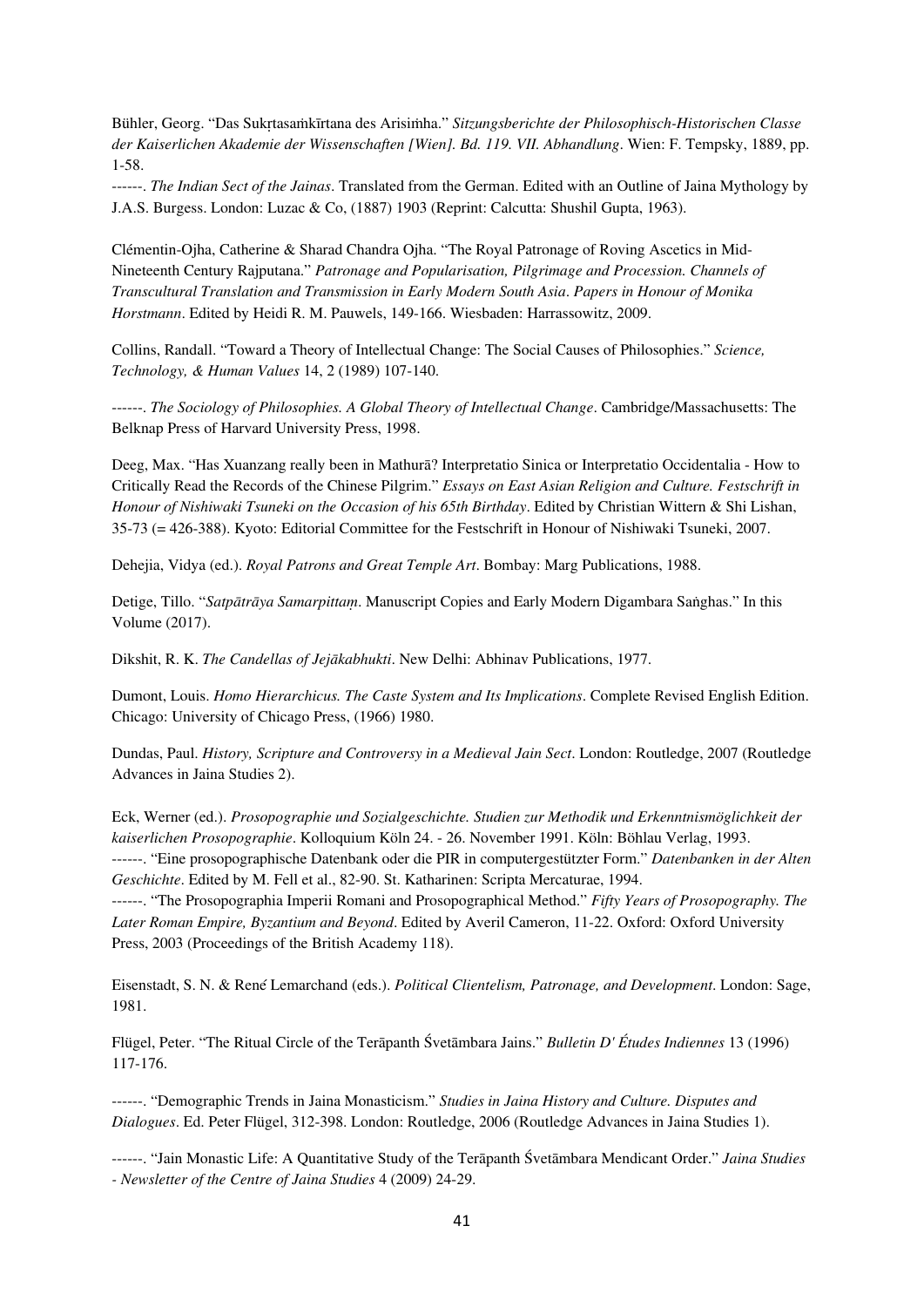------. "Life and Work of Johannes Klatt." *Johannes Klatt's Jaina-Onomasticon*. Ed. Peter Flügel & Kornelius Krümpelmann, 9-164. Wiesbaden: Harrassowitz, 2016 (Jaina Studes 1).

------. "Johannes Emil Otto Klatt (1852–1903). Forgotten Chronicler of Jainism and Bibliographer of Oriental Literature: Letters to Albrecht Weber 1874–1882, Ernst Kuhn 1881–1889, Charles Rockwell Lanman 1889 and Ehrhardt Karras 1891, with Curricula Vitae, and a Complete Bibliography of Johannes Klatt's Works." *Berliner Indologische Studien* 23, 1 (2017a) 1-76.

------. "Jaina-Prosopography: Monastic Lineages, Networks and Patronage." *Jaina Studies - Newsletter of the Centre of Jaina Studies* 12 (2017b) 25-26.

------. "Klaus Bruhn (22.5.1928 - 9.5.2016)." *Jaina Studies - Newsletter of the Centre of Jaina Studies* 12 (2017c) 40-44.

------. "Jaina-Prosopography I. Sociology of Jaina Names." *Jaina Studies. Select Papers from the Panel at Bangkok and Kyoto*. Sanskrit Studies Centre, Silpakorn University, Bangkok, Thailand. Edited by Nalini Balbir & Peter Flügel. Delhi: D.K. Publishers & Distributors, 2018a (Proceedings of the 16<sup>th</sup> World Sanskrit Conference, Bangkok 2015).

------. *Askese und Devotion: Das rituelle System der Terāpanth Jaina*. Dettelbach: Röll Verlag, 2018b (Alt- und Neuindische Studien)

Geertz, Clifford. *Negara. The Theatre State in Nineteenth-Century Bali*. Princeton: Princeton University Press, 1980.

Granoff, Phyllis. "Patrons, Overlords and Artisans: Some Comments on the Intricacies of Religious Donations in Medieval Jainism." *Bulletin of the Deccan College Post-Graduate and Research Institute* 54-55 (1994-95) 269-291 (Sir William Jones Commemoration Volume, Appeared September 1997).

Granoff, Phyllis & Koichi Shinohara. "Introduction. Pilgrimage, Patrons, and Place: Localizing Sanctity in Asian Religions." *Pilgrims, Patrons and Place. Localizing Sanctity in Asian Religions*. Ed. Phyllis Granoff & Koichi Shinohara, 297-331. Vancouver: University of British Columbia Press, 2003.

Greatrex, Joan. "Prosopographical Perspectives, or What Can be Done with Five Thousand Monastic Biographies?" *Medieval Prosopography* 20 (1999) 129-145.

Hartwell, Robert M. et al. (ed.). *China Biographical Database (CBDB)*. Fairbank Center for Chinese Studies, Harvard University, 2017. https://projects.iq.harvard.edu/cbdb.

Hemacandra. *Yogaśāstra*. See YŚ & Qvarnström 2002, 2012.

------. *Trisastiśalākāpurusacaritra*. See TŚPC<sub>1</sub> & Johnson 1931-1962.

Hinüber, Oskar von. *Die Pāli-Handschriften des Klosters Lai Hin bei Lampang in Nord-Thailand*. Wiesbaden: Harrassowitz, 2013 (Akademie der Wissenschaften und der Literatur Mainz, Veröffentlichungen der Indologischen Kommission 2).

Jacobi, Hermann. "Eine Jaina Dogmatik. Umāsvāti's Tattvārthādhigama Sūtra. Übersetzt und erläutert." *Zeitschrift der deutschen morgenländischen Gesellschaft* 60 (1906) 287 325, 512-551.

Jani, Arunoday Natvarlal. *A Critical Study of Sriharsa's Naisadhiyacaritam.* Baroda: Oriental Institute, 1957 (M. S. University of Baroda Research Series 2).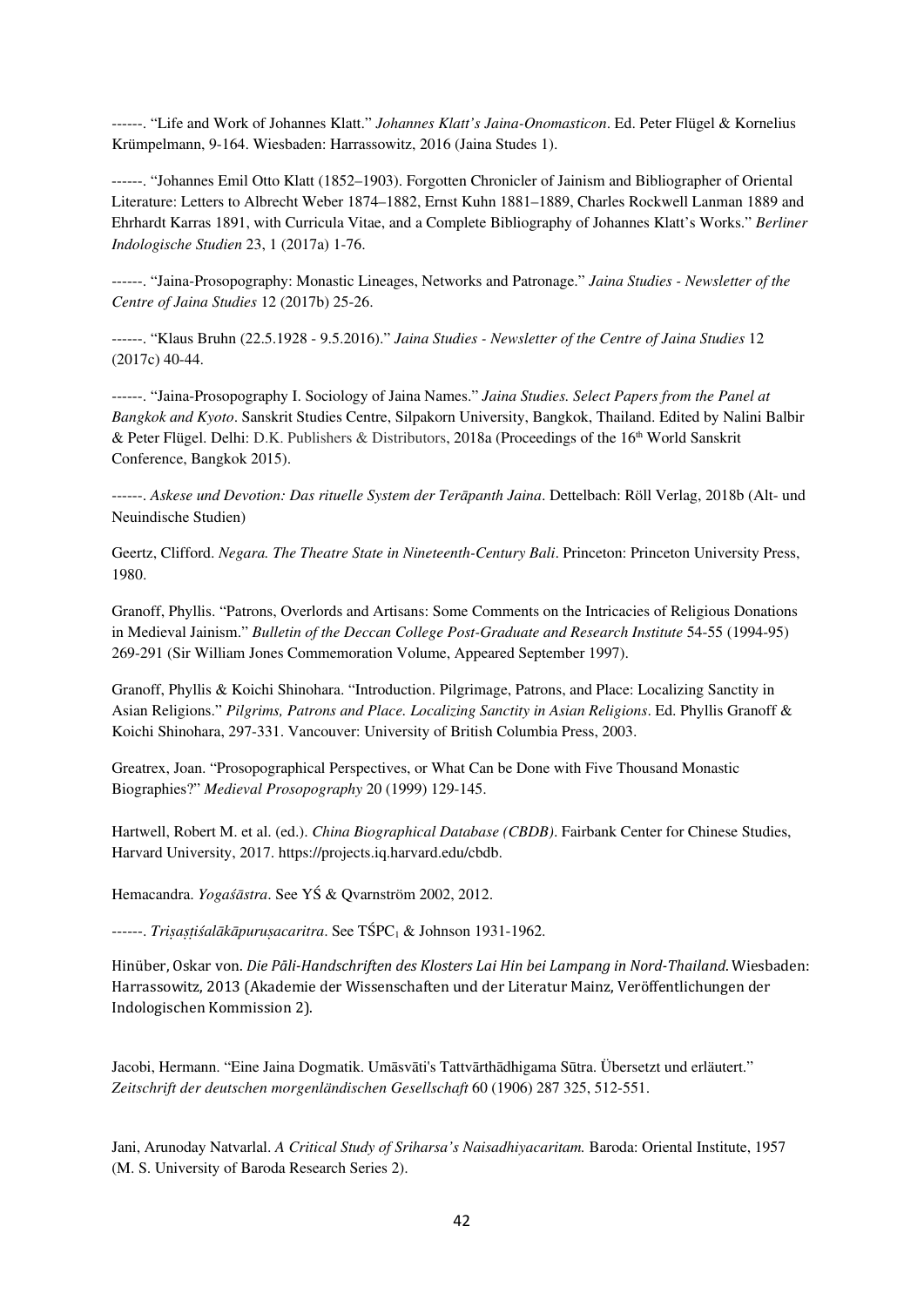Jeffreys, Martin et al. *Prosopography of the Byzantine World, 2016*. London: King's College London, 2017 (See PBW).

Johnson, Helen M. (tr.). *Triṣaṣṭiśalākāpuruṣacaritra*, *or The Lives of Sixty-three Illustrious Persons, by Ācārya Śrī Hemacandra*. 6 Vols. Baroda: Oriental Institute, 1931-1962 (Gaekwad's Oriental Series 51, 77, 125, 108, 139, 140).

Kapadia, Hiralal Rasikdas. *Descriptive Catalogue of the Government Collection of Manuscripts Deposited at the Bhandarkar Oriental Research Institute*. *Volume XVII: Jaina Literature and Philosophy. Part V: Agamika Literature (Ten Appendices)*. Poona: Bhandarkar Oriental Research Institute, 1954.

Keats-Rohan, Katherine S. B. "Introduction." *Prosopography Approaches and Applications. A Handbook*. Edited by K.S.B. Keats-Rohan, 2-32. Oxford: Prosopographica et Genealogica, 2007a (Prosopographica et Genealogica 13).

------. "Biography, Identity and Names: Understanding the Pursuit of the Individual in Prosopography." *Prosopography Approaches and Applications. A Handbook*. Edited by K.S.B. Keats-Rohan, 139-181. Oxford: Prosopographica et Genealogica, 2007b (Prosopographica et Genealogica 13).

------. (ed.). *COEL Database (Continental Origins of English Landholders 1066-1166)*. Oxford: Unit for Prosopographical Research at Linacre College, 2001. www.coelweb.co.uk/index.html

Klatt, Johannes. *Jaina-Onomasticon*. Ed. Peter Flügel & Kornelius Krümpelmann. Wiesbaden: Harrassowitz (Jaina Studies 1).

Laughlin, Jack. C. *Ārādhakamūrti/Ādhiṣṭhāyakamūrti - Popular Piety, Politics, and the Medieval Jain Temple Portrait*. Bern: Peter Lang, 2003a.

------. "Portraiture and Jain Sacred Place: The Patronage of the Ministers Vastupala and Tejaḥpala." *Pilgrims, Patrons and Place. Localizing Sanctity in Asian Religions*. Ed. Phyllis Granoff & Koichi Shinohara, 297-331. Vancouver: University of British Columbia Press, 2003b.

Lilie, Ralph-Johannes, Claudia Ludwig, Beate Zielke & Thomas Pratsch (ed.). *Prosopographie der mittelbyzantinischen Zeit Online*. Berlin-Brandenburgische Akademie der Wissenschaften. Nach Vorarbeiten F. Winkelmanns erstellt, 2017: www.degruyter.com/view/db/pmbz

Lüders, Heinrich. *List of Brāhmī Inscriptions from the Earliest Times to About A.D. 400. With the Exception of those of Aśoka*. Appendix to Epigraphia Indica and Record of the Archaeological Survey of India Volume X. Calcutta: Superintendent Government Printing, 1912.

Luhmann, Niklas. *Trust and Power*. *Two Works by Niklas Luhmann*. Translated by Howard Davies, John Raffan & Kathryn Rooney. Chichester: Wiley, (1973) 1975/1979.

McCulloch, Andrew D. *Charisma and Patronage. Reasoning with Max Weber*. London: Ashgate, 2014.

Minkowski, Chistopher, Rosalind O'Hanlon & Anand Venkatkrishnan. "Social History in the Study of Indian Intellectual Cultures?" *South Asian History and Culture* 6, 1 (2015) 1-9.

Mommsen, Theodor. "Mommsen's Application to the Berlin Academy." Mommsen 31.5.1874. In: Eck 2003: 21-22.

Monier-Williams, Monier (comp.). *A Dictionary, English and Sanscrit*. London: W.H. Allen & Co., 1851.

------. (comp.). *Sanskrit-English Dictionary. New Edition, Greatly Enlarged and Improved Edition*. Oxford: Oxford University Press, 1899 (Reprint: New Delhi: Marwah Publications, 1986).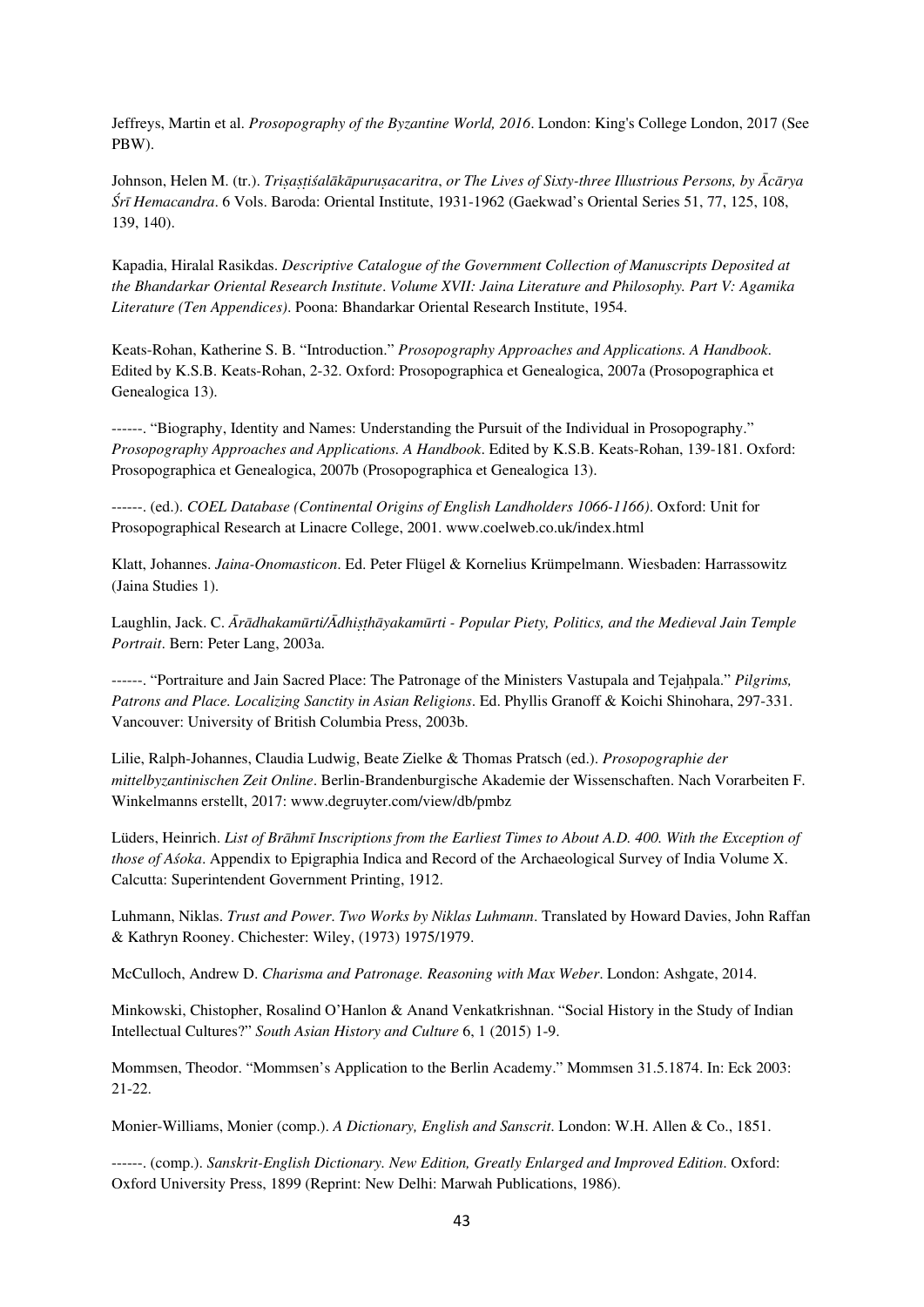Munshi, Kanaiyalal Maneklal. *The Glory that was Gurjaradeśa. The Imperial Gūrjaras*. Bombay: Bharatiya Vidya Bhavan, 1944.

Oliva, Marilyn. "Counting Nuns: A Prosopography of Late Medieval English Nuns in the Diocese of Norwich." *Medieval Prosopography* 16, 1 (1995) 25-55.

Ousaka, Yumi, Yamazaki, Moriichi & Masahiro Miyao. "Automatic Analysis of the Canon in Middle Indo-Aryan by Personal Computer I." *Literary and Linguistic Computing (Oxford)* 9, 2 (1994) 125-136.

Ousaka, Yumi & Moriichi Yamazaki. "Automatic Analysis of the Canon in Middle Indo-Aryan by Personal Computer II." *Literary and Linguistic Computing (Oxford)* 11, 1 (1996) 9-17.

Owen, Lisa N. "Kings of Ascetics? Evidence of Patronage in Ellora's Jain Caves." *Artibus Asiae* 70, 2 (2010) 181-225.

Padmasāgarasūri, Ācārya (Āśīrvāda Na Preraṇā). *Kailāsa Śrutasāgara Granthasūcī: Jaina Hastalikhita Sāhitya. Descriptive Cataloge of Jain Manuscripts*. Khaṇḍa 1.-1.1.16. Gandhinagar: Kailāsa Śrutasāgara Jñānamandira, Śrī Mahāvīra Jaina Ārādhanā Kendra, Kobā Tīrtha, 2003-2013.PCBE = *Prosopographie chrétienne du Bas-Empire, 1*: Mandouze, André. *Prososopographie de l'Afrique chrétienne (303-533)*. D'après la documentation élaborée par Anne-Marie La Bonnardière. Avec la colloboration de Claude-Hélène Lacroix, Serge Lancel, Henri Irénée Marrou, Charles Munier, Elisabeth Paoli-Lafaye, Stan-Michel Pellistrandi, Charles Pietri, Françoise Pontuer. Paris: Centre national de la recherche scientifique, 1982 (Études d'antiquités africaines Année 1982, Volume 2).

PIR = *Prosopographia Imperii Romani*. Berlin 1897-2015 (Various editors). pir.bbaw.de.

PLRE = Jones, Arnold Hugh Martin, John Robert Martindale & John Morris. *The Prosopography of the Later Roman Empire*. Volume 1-3. Cambridge: Cambridge University Press, 1971, 1980, 1992.

PmbZ = *Prosopographie der mittelbyzantinischen Zeit. Erste Abteilung (641–867)*. Hrsg. von der Berlin-Brandenburgischen Akademie der Wissenschaften, nach Vorarbeiten F. Winkelmanns erstellt von Ralph-Johannes Lilie, Claudia Ludwig, Thomas Pratsch, Ilse Rochow, Beate Zielke u. a., 7 Bde. (Prolegomena + Bde. I-VI), Berlin–New York: W. de Gruyter 1998–2001. http://www.pmbz.de.

PoMS = *The People of Medieval Scotland, 1093 – 1314*. Edited by Amanda Beam, John Bradley, Dauvit Broun, John Reuben Davies, Matthew Hammond, Michele Pasin et al. Glasgow & London, 2012, www.poms.ac.uk.

PBW = *Prosopography of the Byzantine World, 2016*. Edited by Martin Jeffreys et al. London: King's College London, 2017. http://pbw2016.kdl.kcl.ac.uk.

Pollock, Sheldon. "The Sanskrit Cosmopolis, 300-1300: Transculturation, Vernacularization, and the Question of Ideology." *Ideology and Status of Sanskrit. Contributions to the History of the Sanskrit Language*. Edited by Jan E. M. Houben, 197-248. Leiden: E. J. Brill, 1996 (Brill's Indological Library 13).

------. *The Language of the Gods in the World of Men. Sanskrit, Culture, and Power in Premodern India*. Berkeley: University of California Press, 2006.

Pouchepadass, Jacques. "Itinerant Kings and Touring Officials: Circulation as a Modality of Power in India, 1700-1947." *Society and Circulation. Mobile People and Itinerant Cultures in South Asia, 1750-1950*. Ed. Claude Markovits, Jacques Pouchepadass & Sanjay Subhrahamanyam, 40-274. New Delhi, Permanent Black, 2002.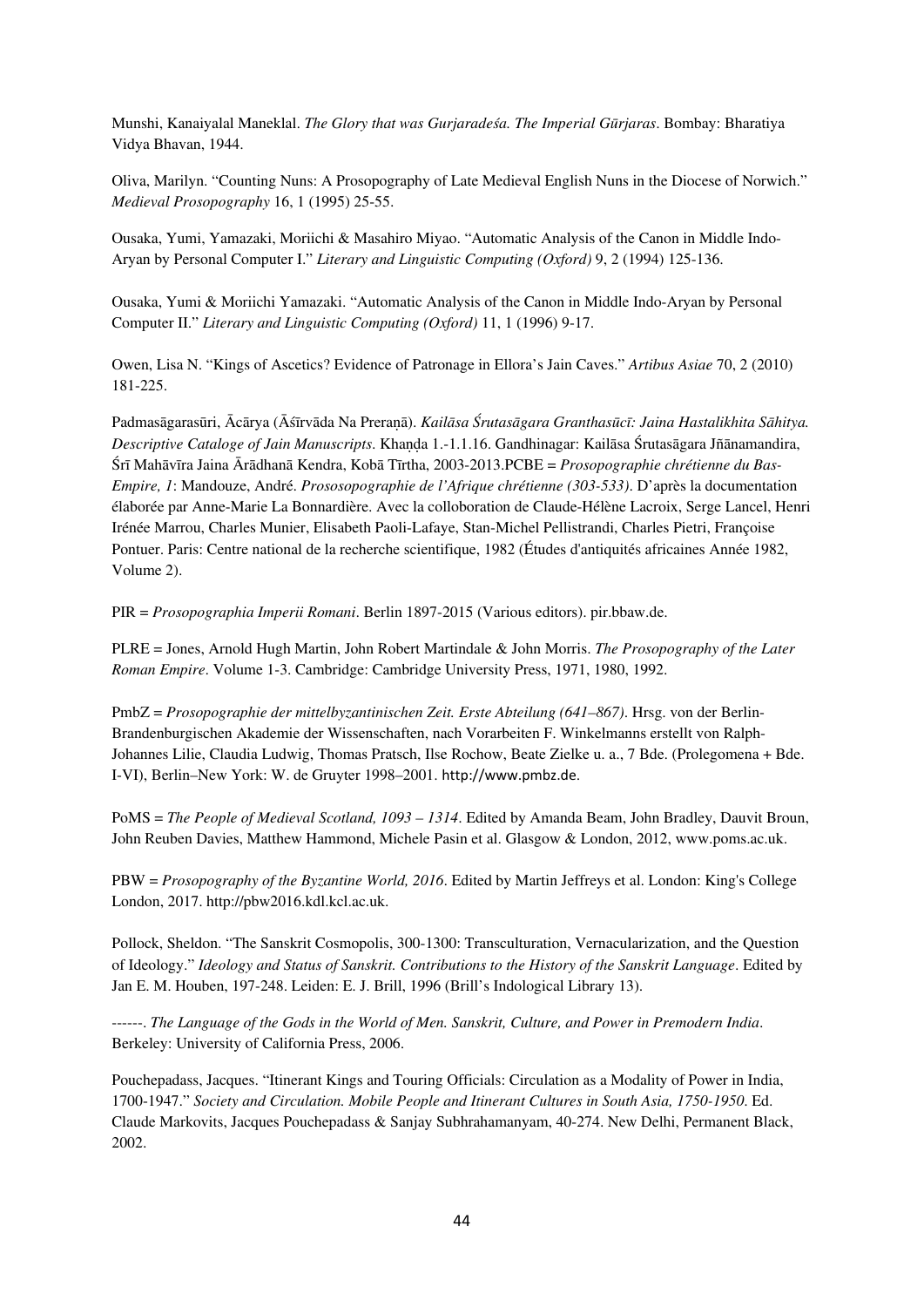Punjab University Library, Lahore, Pakistan, Geumgang University, Nonsan, Korea & Department of South Asian Studies, University of Vienna, Austria. *A Study of the Manuscripts of the Woolner Collection, Lahore*. 2010. www.istb.univie.ac.at/cgi-bin/smwc/smwc.cgi.

Qvarnström, Olle. *The Yogaśāstra of Hemacandra. A Twelfth Century Handbook on Śvetāmbara Jainism*. Translated by Olle Qvarnström. Cambridge, Massachusetts: Harvard University Press, 2002 (Harvard Oriental Series 61).

------. *A Handbook on the Three Jewels of Jainism. The Yogaśāstra of Hemacandra*. Mumbai: Hindi Granth Karyalay, 2012 (Pandit Nathuram Premi Research Series Volume 29).

Rebenich, Stefan. "Mommsen, Harnack und die Prosopographie der Spätantike." *Studia Patristica* 29 (1997) 109-118.

Rüpke, Jörg. "A Prosopographical Data Base of Cultic Personnel in Ancient Rome." *Revue lnformatique et Statistique dans les Sciences Humaines* 30, 1-4 (1994) 127-137.

------. *Fasti sacerdotum. Die Mitglieder der Priesterschaften und das sakrale Funktionspersonal römischer, griechischer, orientalischer und jüdisch-christlicher Kulte in der Stadt Rom von 300 v. Chr. bis 499 n. Chr*. *Unter Beifügung einer CD zur Erschliessung des prosopographischen Materials von Bernd Nüsslein. Unter Mitarbeit von Helmut Pannke*. Stuttgart: Franz Steiner, 2005 (Potsdamer altertumswissenschaftliche Beiträge 12) [Translation by David Richardson: Oxford University Press, 2008].

------. *Römische Priester in der Antike. Ein biographisches Lexikon*. Stuttgart: Franz Steiner, 2007.

Salomon, Richard. *Indian Epigraphy. A Guide to the Study of Inscriptions in Sanskrit, Prakrit, and the Other Indo-Aryan Languages*. Oxford: Oxford University Press, 1998.

Śarmā, Vikāsa. *Critical Study of the Jayasiṃhakalpadruma of Ratnākaradikṣita, 18th Century, Manual of Hindu Rituals and Religious Observances*. Jayapura: Rāshṭriya Saṃskr̥ta Sāhitya Kendra, 2004.

Schmiedchen, Annette. *Herrschergenealogie und Religiöses Patronat. Die Inschriftenkultur der Rāṣṭrakūṭas, Śilāhāras and Yādavas (8. bis 13. Jahrhundert)*. Leiden: E. J. Brill, 2014 (Gonda Indological Studies 17).

Schopen, Gregory. "What's in a Name: The Religious Function of the Early Donative Inscriptions." *Buddhist Monks and Business Matters*. Honolulu: University of Hawai'i Press, 1996/2004.

Schubring, Walther. *Die Jaina-Handschriften der Preussischen Staatsbibliothek*. *Neuerwerbungen seit 1891*. Unter redaktioneller Mitarbeit von Günther Weibgen. Beschrieben von Walther Schubring Leipzig: Otto Harrassowitz, 1944 (Verzeichnis der Handschriften im Deutschen Reich. Teil 3: Die Handschriften der Preußischen Staatsbibliothek, N.F., Reihe 1: Die orientalischen Handschriften, Bd. 1).

Shalom, Naama. *Re-ending the Mahābhārata. The Rejection of Dharma in the Sanskrit Epic*. Albany: SUNY, 2017.

Sircar, Dinesh Chandra. *Indian Epigraphy*. Delhi: Motilal Banarsidas, 1965.

------. *Indian Epigraphical Glossary*. Delhi: Motilal Banarsidas, 1966.

Spann, Othmar. *Gesellschaftslehre*. Zweite, neubearbeitete Auflage. Leipzig: Verlag Quelle & Meyer, 1918/1923.

Speziale, Fabrizio & Carl W. Ernst (ed.). *Perso-Indica. Analytical Survey of Persian Works on Indian Learned Traditions*. 2000ff. http://www.perso-indica.net/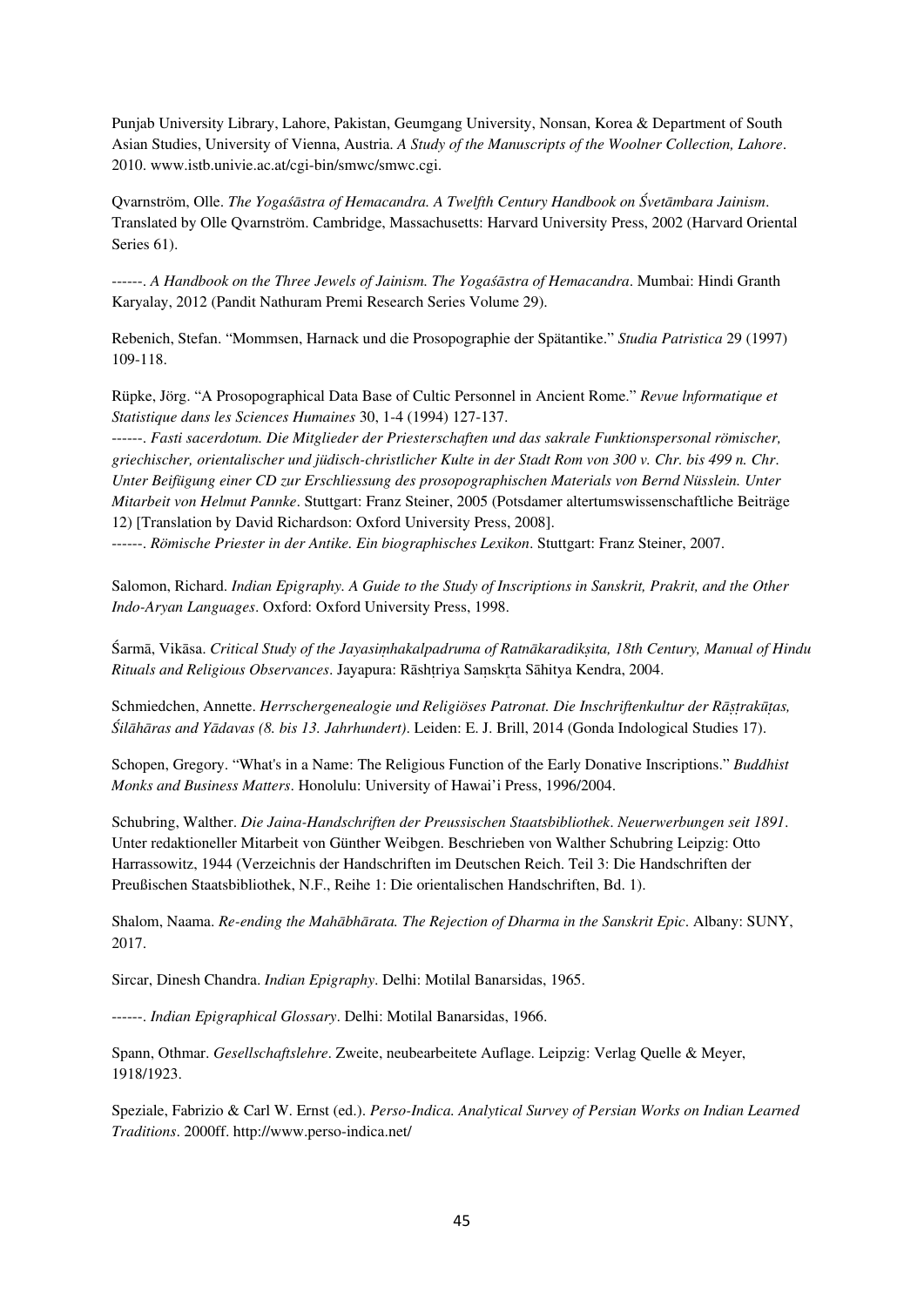------. *Perso-Indica. Analytical Survey of Persian Works on Indian Learned Traditions. Report - 2015*. http://www.perso-indica.net/upload/docs/25\_1\_Perso-Indica%20Report%202015.pdf

Stein, Burton. "On Patronage and Vijayanagara Religious Foundations." In: Stoler Miller 1992: 160-167.

Stoler Miller, Barbara (ed.). *Powers of Art. Patronage in Indian Culture*. Oxford: Oxford University Press, 1992a.

Stoler Miller, Barbara & Richard Eaton: 'Introduction.' In: Stoler Miller 1992a: 1-16 = 1992b.

Talbot, Cythia. "Temples, Donors, and Gifts: Patterns of Patronage in Thirteenth-Century South India." *Journal of Asian Studies* 50, 2 (1991) 308-340.

Tatia, Nathmal [Ṭāṭiyā, Nathamala] (tr.). *Tattvārtha-Sūtra of Umāsvāti/Umāsvāmī*. Translated by Nathmal Tatia as *That Which Is*. With the Combined Commentaries of Umāsvāti/Umāsvāmī, Pūjyapāda and Siddhasenagaṇi. New York: Harper Collins, 1994.

Thapar, Romila. "Cultural Transaction in Early India: Tradition and Patronage." *Social Scientist* 15.2 (1987) 3- 31 (Qureishi Memorial Lectures 1987 St. Stephen's College, Delhi University) (Reprint: *Cultural Transaction and Early India. Tradition and Patronage*. Delhi: Oxford University Press, 1987/1994).

------. "Patronage and the Community." In: Stoler Miller 1992: 1-34 (Reprint: *Cultural Pasts. Essays in Early Indian History*. Delhi: Oxford University Press, 2000/2005, pp. 589-609).

------. *The Past Before Us*. *Historical Traditions of Early North India*. Cambridge/Mass.: Harvard University Press, 2013.

Trikha, Himal. *DiPAL: Digambara Philosophers in the Age of Logic*. [www.dipal.org.](http://www.dipal.org/)

Tripathi, Rama Shankar. *History of Kanauj. To the Moslem Conquest*. Motilal Banarsidas, 1989.

Tulsi, Ganadhipati (Synod Chief). *Jaina Pāribhāṣika Śabdakoṣa. Dictionary of Technical Terms of Jainism*. English Version. Lexicographer: Acharya Mahaprajna. Editor-in-Chief: Yuvacharya Mahashramana. Editor: Mukhya Niyojika Sadhvi Vishrutavibha. English Translator: Muni Mahendra Kumar. Ladnun: Jain Vishva Bharati & Jain Vishva Bharati University, 2009.

Umāsvāti/Umāsvāmī. *Tattvārthasūtra*. See TS<sub>1,2</sub>, Jacobi 1906, Tatia 1994.

University of Madras. *New Catalogus Catalogorum. A Complete Up-to-date Alphabetical Register of Sanskrit and Allied Works and Authors*. Published under the Authority of the University of Madras. Vol. 1. Editor-inchief: Kuppaswami Sastri. Madras: University of Madras, 1937 (Provisional Fasciculus).

------. *New Catalogus Catalogorum. An Alphabetical Register of Sanskrit and Allied Works and Authors*. Published under the Authority of the University of Madras. Editor-in-chief: Vol. 1: C. Kunhan Raja (1949), Vol. 1 Revised Edition: Venkatarama Raghavan (1968); Vol. 2-5: Venkatarama Raghavan (1966, 1967, 1968, 1969); Vol. 6-11: K. Kunjunni Raja (1971, 1973, 1974, 1977, 1978); Vol. 11: K. Kunjunni Raja & N. Veezhinathan (1983); Vol. 12-13: N. Veezhinathan (1988, 1991); Vol.14: N. Veezhinathan & E.R. Rama Bai (2000); Vol. 15- 36: Siniruddha Dash (2007a, 2007b, 2007c, 2007d, 2007e, 2011a, 2011b, 2011c, 2011d, 2011e, 2011f, 2013a, 2013b, 2013c, 2013d, 2013e, 2013f, 2013g, 2014a, 2014b, 2014c, 2014d. Madras: University of Madras, 1949- 2014 (Madras University Sanskrit Series Vols. 18, 26, 28, 29, 30, 31, 32, 33, 34, 35, 37, 38, 39, 40, 41, 42, 43, 44, 45, 46, 47, 48, 49, 50, 51, 52, 53, 54, 55, 56, 57, 58, 59, 60, 61, 62).

------. *Catalogues, Lists, etc., Used in the New Catalogus Catalogorum with the Abbreviations used for Them*. Madras: University of Madras, 1984.